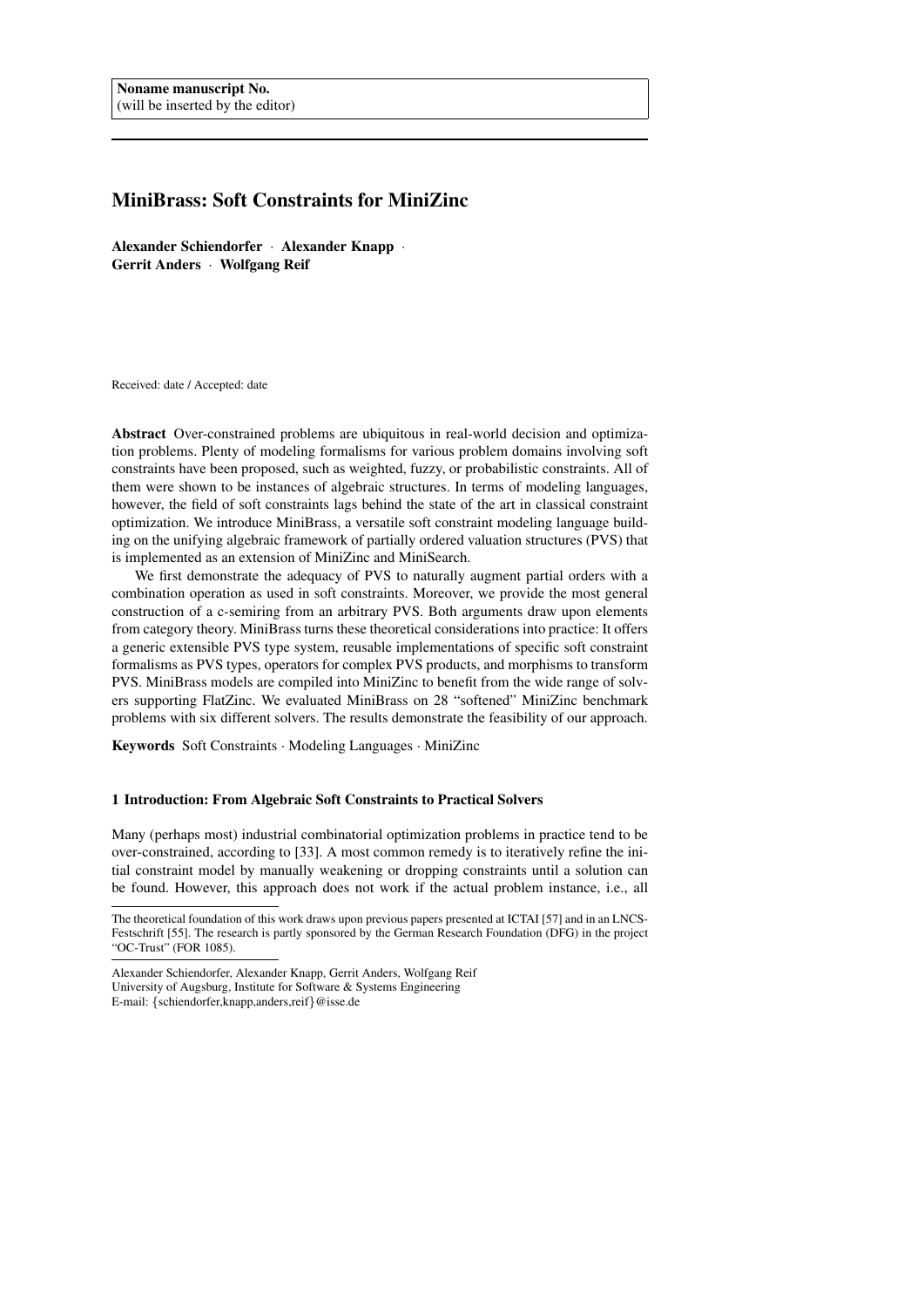input parameters, is only available at runtime. This is the case, for instance, when a system is intended to act autonomously (e.g., smart homes or smart grids). Simply failing with unsatisfiable is not an option – instead, a compromise solution is necessary. To accomplish this, a constraint model has to be written with the intention of *graceful degradation* in the first place. Some constraints have to be *softened* if necessary or even ignored.

A second driving force is the need to model users' *preferences* to discriminate the set of feasible solutions. In discrete optimization and decision theory, this role is assumed by the objective (or, utility), a function mapping variable assignments to some numeric codomain such as the rational numbers. The goal is to minimize or maximize the function's value. While many optimization problems feature a natural choice for a numeric objective (e.g., minimizing the makespan in scheduling, or minimizing the encompassing area in packing), adequately eliciting and modeling preferences in real-world settings is generally more involved and spans its own area of research [\[38\]](#page-41-1). The *essence* is an *ordering* relation over the available options, i.e., solutions.

Directly assessing this relation is impractical due to the exponential number of choices in a combinatorial setting [\[38\]](#page-41-1). Instead, several more compact preference formalisms for various use cases have been proposed. For example, preferences could be stated numerically as penalties incurred for violated soft constraints (as in weighted constraints [\[3\]](#page-40-0)) or as degrees ranging from 0% to 100% satisfaction (as in fuzzy constraints [\[53\]](#page-42-2)). Alternatively, one could state comparative *constraint preferences* [\[56\]](#page-42-3), such as that constraint "two nurses should be on night shift" is more important than constraint "nurse Jones should be off-duty" if no solution satisfies both desirable constraints simultaneously (see Figure [1](#page-1-0) for an example), or that the value "white wine" is more desirable than "red wine" for a variable "drink" if another variable "meal" is assigned value "fish", as in CP-nets [\[16\]](#page-40-1). For these comparative formalisms, inventing a numeric objective function that represents the modeler's ordering relation is a cognitively demanding task in its own right. If users fail to easily assign numeric values, this quantification should be distinct from the elicitation of preferences. Adequately modeling preferences then amounts to an exercise in "objective engineering".

Both motivations have been recognized for many years (see Section [2\)](#page-3-0), leading to a unified theory of*soft constraints*that subsumes over-constrained problems and preferences [\[44\]](#page-42-4). It offers a more general treatment of satisfaction (or violation) degrees as an ordered set ac-



<span id="page-1-0"></span>Figure 1 Left: A rostering problem involving three nurses *n<sup>i</sup>* with (comparative) constraint preferences. Not all three constraints can be satisfied simultaneously, e.g.,  $c_1$  forces that either  $n_2$  or  $n_3$  take the night shift which conflicts with  $c_2$  or  $c_3$ . There are solutions satisfying two out of three constraints. The graph depicts a partial ordering U of the constraints with  $c_1$  being most important and  $c_2$  being incomparable to  $c_3$ . Center: An ordering over sets of violated constraints defined inductively by the two above rules (called the *Smyth*ordering). Right: The Hasse diagram of  $\prec$  over the valuation space: No violation (0) is best, and, e.g.,  $\{c_2, c_3\}$ is better than  $\{c_1, c_2\}$  since it violates the *less important* constraint  $c_3$  instead of  $c_1$ .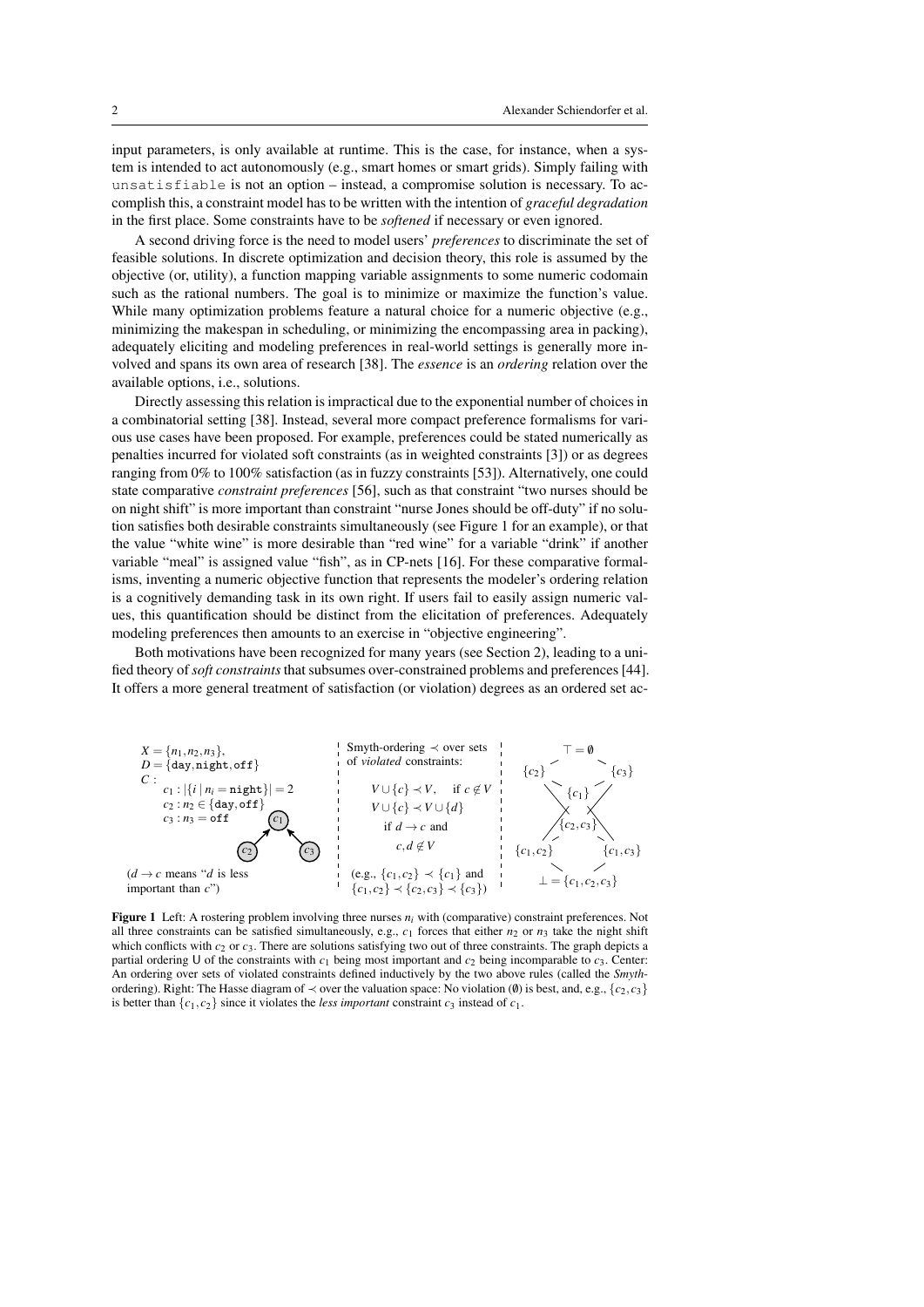companied by a combination operation (to combine the valuations of several soft constraints for an assignment) and dedicated top and bottom elements, i.e., an *algebraic structure*. Instead of working with well-known *specific* orderings, such as  $(N, \leq)$ , calculations and orderings are studied from an *abstract* algebra perspective (see Figure [1](#page-1-0) right for an example). The leading frameworks are *c(onstraint)-semirings* [\[13\]](#page-40-2) and (totally ordered) *valuation structures* [\[58\]](#page-42-5), i.e., ordered monoids. These abstractions serve to both find general complexitytheoretic results and devise search and propagation algorithms for a broad class of problems. Moreover, by means of product operators such as a direct product (for Pareto orderings) and a lexicographic product, complex valuation structures can be formed from elementary ones, allowing for modular specification and runtime combinations [\[55,](#page-42-1) [28\]](#page-41-2). Generalized variants of branch-and-bound, soft arc consistency [\[18\]](#page-41-3), and non-serial dynamic programming techniques [\[10\]](#page-40-3) such as bucket elimination or cluster tree elimination [\[22\]](#page-41-4) use these structures. In addition, some global constraints (including alldifferent and gcc) with dedicated propagators have been generalized to a soft variant [\[33\]](#page-41-0), usually by considering one (integer) cost variable that measures violation.

However, ready-to-use implementations for modern constraint platforms are rare – with Toulbar2 [\[3\]](#page-40-0), a solver designed for (integer) cost function networks as a specific valuation structure, being the exception to the rule.<sup>[1](#page-2-0)</sup> Using cost function networks is justified since many concrete formalisms can be reduced to them in polynomial time [\[58\]](#page-42-5) – possibly at the expense of totalizing a partial order. Still, to use Toulbar2, the problem has to be encoded in a flat format, lacking the convenient high-level abstractions that constraint modeling languages such as Essence [\[27\]](#page-41-5), OPL [\[32\]](#page-41-6), or MiniZinc [\[45\]](#page-42-6) provide. Consider, e.g., reusable predicates and (partial) functions [\[66\]](#page-42-7), option types [\[43\]](#page-41-7), or safe indexation with decision variables, to name a few.

For novice constraint modelers, crafting new soft constraint models is hard without language tools and the algorithmic potential of solvers remains restricted to expert users. To improve the situation for Toulbar2, a Python interface has recently been provided via the Numberjack platform [\[35\]](#page-41-8). On the other hand, to express soft constraints in conventional constraint models, constraint violations have to be reified in one or more variables to be, e.g., minimized in an ad-hoc fashion. In any case, users either have to use cost function networks or encode soft constraints in existing languages without any support. For practical purposes, previous efforts in designing abstract frameworks for a variety of soft constraint formalisms are thus, unfortunately, nullified.

Therefore, this paper reduces the gap between abstract soft constraint frameworks and practical solvers by exploiting and extending MiniZinc [\[45\]](#page-42-6), a constraint modeling language and MiniSearch [\[49\]](#page-42-8), a script language for customized MiniZinc searches, and contributes:

- $-$  MiniBrass<sup>[2](#page-2-1)</sup> A modeling language for soft constraint problems based on algebraic structures that is compiled into MiniZinc/MiniSearch code to inherit its support for a broad variety of solvers. Our language comes with an *extensible* type system including common types (weighted constraints [\[60\]](#page-42-9), cost function networks, fuzzy constraints [\[53\]](#page-42-2), constraint preferences [\[56\]](#page-42-3), probabilistic constraints [\[24\]](#page-41-9) . . . ) in the literature.
- A formal foundation for the semantics of the types implemented in MiniBrass which includes the systematic derivation of partially-ordered valuation structures from partial

<span id="page-2-0"></span><sup>&</sup>lt;sup>1</sup> Evidenced by the fact that at the Third International CSP Competition (CPAI'08), Toulbar2 was the only solver registered for the weighted CSP (WCSP) category – with none in the (last) '09 edition.

<span id="page-2-1"></span><sup>&</sup>lt;sup>2</sup> MiniBrass pays tribute to the tradition of naming NICTA's G12 software after elements in the 12th group of the periodic table. *Brass* is an alloy containing *zinc* that is *softer* than zinc alone. Cold forming is only possible with brass alloys containing up to 37% zinc.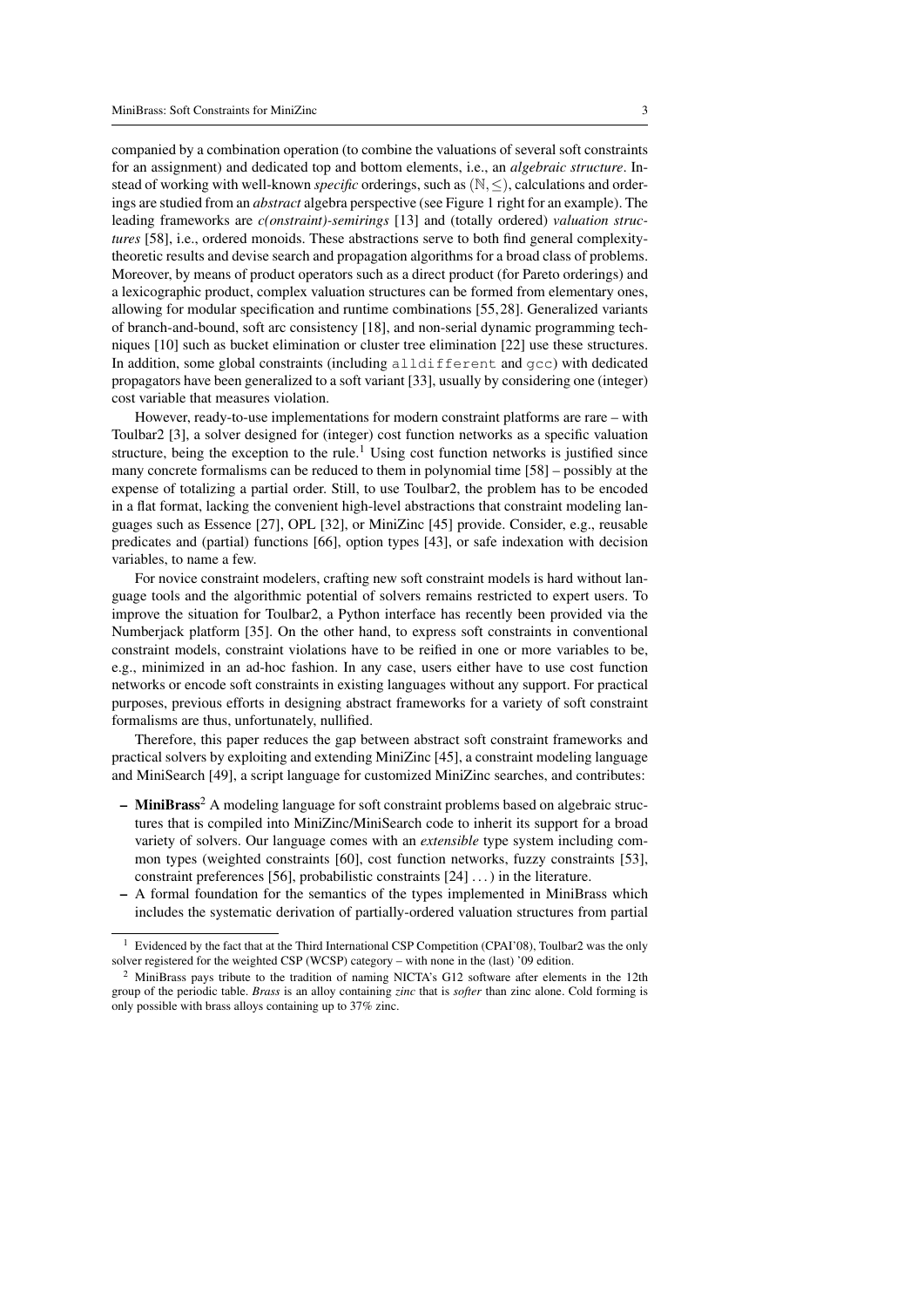orders using category-theoretical arguments. In the course of the derivation, we survey the adequacy of abstract frameworks in the literature with respect to model expressiveness and algorithmic efficiency – with an emphasis on expressiveness. Our results show how to extend any partially-ordered valuation structure to a c-semiring, if needed.

- The *MiniBrass library* providing reusable order predicates and combination functions, implemented in MiniZinc with existing global constraints.
- An empirical evaluation using modified benchmark problems from the MiniZinc benchmark library that are supplemented with explicit soft constraints in different formalisms. We compare the solving performance of classical constraint solvers working on encoded soft constraint problems to that of a dedicated soft constraint solver (Toulbar2), the influence the used formalism has on solving time, and the efficiency of generic soft constraint search heuristics.

After giving a broad overview of related work in Section [2,](#page-3-0) we survey common definitions of soft constraint problems using algebraic structures in Section [3](#page-5-0) and conclude that *partially ordered* valuation structures (PVS, [\[28\]](#page-41-2)) are well-balanced in terms of generality and specificity. Therefore, we show how any partial order over solutions can be canonically transformed into a PVS with the "lowest overhead". This construction of the *free* PVS employs the language of category theory and has been presented, in brevity, in [\[40\]](#page-41-10) without any rationale about the construction. Furthermore, we shed light on the relationship between PVS and c-semirings by exemplifying bucket elimination on the *free* c-semiring. Section [4](#page-20-0) describes the design of the MiniBrass language including its type system, concepts, and toolchain. We provide use cases and examples of existing soft constraint formalisms in MiniBrass, including structured types such as the free PVS or constraint preferences, combinations of PVS, and morphisms. Section [5](#page-33-0) concludes by evaluating MiniBrass on a set of (slightly modified) benchmark problems taken from the MiniZinc challenges [\[65\]](#page-42-10). A central question examines whether an encoding-based approach using a set-based ordering is competitive to integer minimization and dedicated soft constraint solving.

# <span id="page-3-0"></span>2 Related Work

Pioneering attempts to generalize hard constraints were discussed in *partial constraint satisfaction* [\[26\]](#page-41-11): A metric measures the distance of an assignment to the solution space of the original problem. Proposed distance choices included the number of required domain items to "patch" the assignment or the number of *violated constraints*. The latter is better known as *Max-CSP*. To distinguish constraints, various formalisms have been explored. In weighted constraint problems (WCSP), each constraint is assigned a fixed penalty that is incurred if it is violated. As mentioned before, Toulbar2 is a dedicated WCSP solver using search strategies (e.g.,  $[2, 63]$  $[2, 63]$ ) and soft constraint propagation and filtering [\[18\]](#page-41-3). Also, [\[6\]](#page-40-5) offers WSimply, a specification language for weighted CSP with a transformation to SMT.

Similar to WCSP, constraints can also be placed qualitatively: either in layers of importance, such as in constraint hierarchies [\[15\]](#page-40-6) or only comparatively, as done in the aforementioned constraint preferences (see Figure [1\)](#page-1-0). [\[47\]](#page-42-12) introduced the notion of meta-constraints to explicitly talk about constraints in other constraints, such as "B has to hold only if A is violated". Solvers provide reified variants for several cost values, MiniBrass relies on that technique. Although this seems as if we are restricted to relatively simple arithmetic constraints, recent efforts have been made to systematically provide more reified variants of global constraints [\[9\]](#page-40-7).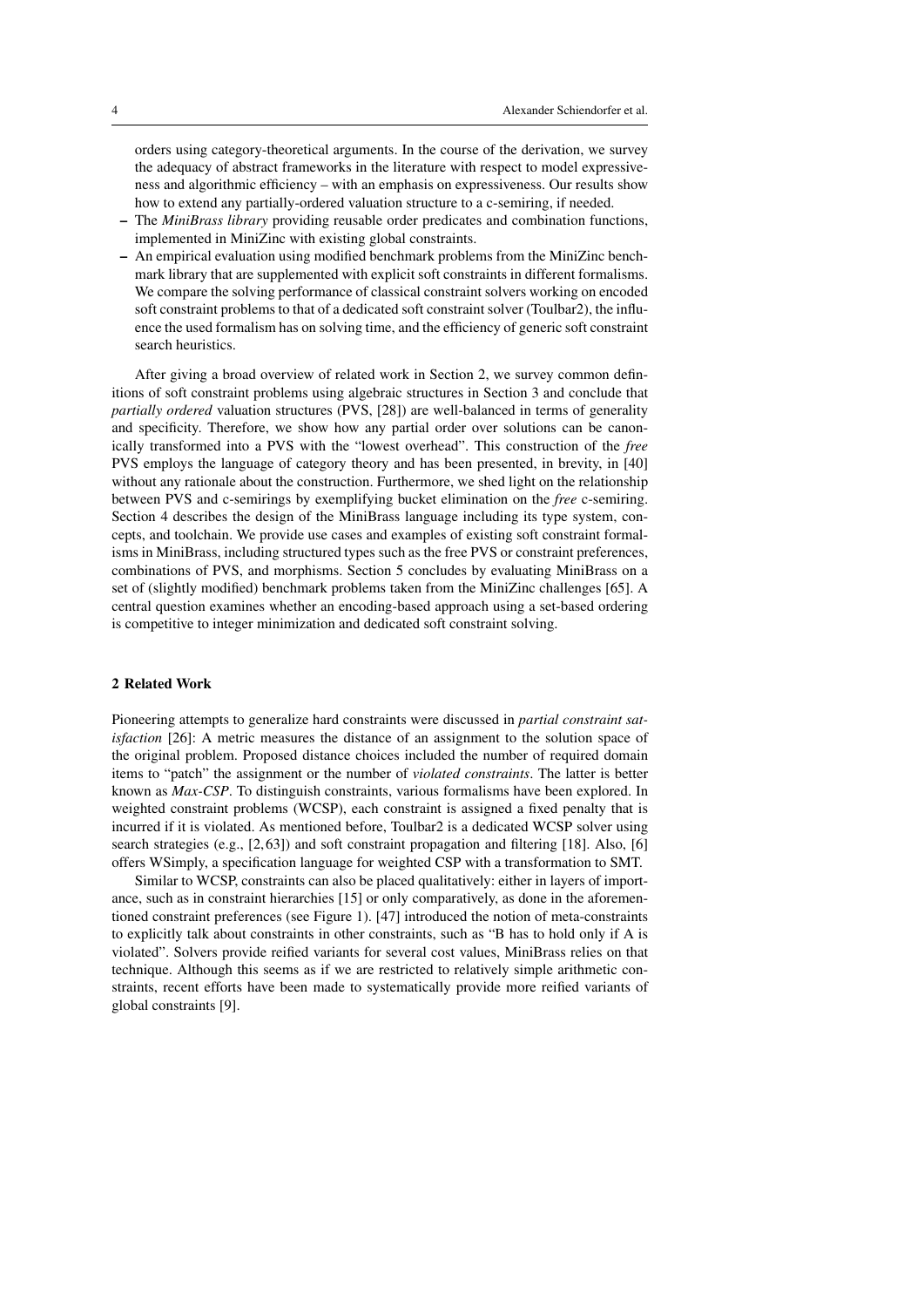Instead of placing weights on constraints themselves, fuzzy constraints [\[53\]](#page-42-2) consider the constraints' relation of valid assignments as fuzzy sets with a membership function declaring how strongly an assignment satisfies the constraint, ranging from 0 to 1. Another proposal suggested to interpret soft constraints probabilistically, leading to *probabilistic constraints* [\[24\]](#page-41-9): For every soft constraint, we have a probability  $p_i$  that the constraint is  $ac$ *tually* present. An assignment  $\theta$  is judged by the probability of it being an "actual solution". Assuming independence, we obtain this probability by multiplying  $1 - p_i$  for all violated soft constraints (i.e., all violated constraints have to be absent in order for  $\theta$  to still be a solution).

As mentioned in Section [1,](#page-0-0) *valued constraints* map an assignment to a totally ordered monoid (i.e., a valuation structure) [\[58\]](#page-42-5). Similarly, the *c-semiring* soft constraint frameworks labels each assignment with a value in a semiring. In addition to the multiplication operator, it foresees an additive operation acting as the supremum of the induced partial order (i.e.,  $a \leq b \leftrightarrow a + b = b$  for *comparing* solutions. Having a supremum operation available is particularly useful for variable elimination approaches, as we discuss in Section [3.5.](#page-17-0) However, many relevant partial orders do not admit a least upper bound such as, e.g., a Pareto-ordering of two orders or the Smyth-ordering presented in Figure [1.](#page-1-0)

To compare frameworks, [\[34\]](#page-41-12) presented a encoding of a subset of constraint hierarchies as c-semirings. We characterized the missing type of constraint hierarchies by noting the presence of so-called "collapsing elements" (introduced by [\[28\]](#page-41-2)) that are prohibitive for lexicographic products in [\[55\]](#page-42-1). However, this line of reasoning was purely theoretical and has not yet been implemented and evaluated empirically.

Concerning solvers for general semiring or valued constraints, we previously noted the lack thereof. Most papers offer closed ad-hoc implementations focusing on one particular type such as [\[52\]](#page-42-13) or [\[12\]](#page-40-8) for fuzzy CSP. By contrast, [\[42\]](#page-41-13) provides a formulation of c-semiring-based soft constraint problems as "weighted semiring Max-SAT" that uses the semiring values and ordering as "weights". The encoded problems are solved with basic implementations of branch-and-bound and GSAT, outperforming the fuzzy solver CONFLEX (which is not available anymore). However, these algorithms do not rely on the supremum operator of a c-semiring and could be run as well with partial valuation structures (see Section [3.5\)](#page-17-0). In addition, the approach remained rather prototypical (random instances with up to 120 variables and 20 constraints), only supported strict domination search for partially ordered search spaces (see Section [4.5\)](#page-32-0), and did not offer a public API to their system – which brings us to modeling languages.

MiniBrass is built on top of the MiniZinc environment which itself is a subset of the Zinc language. There are variations and extensions such as stochastic MiniZinc [\[50\]](#page-42-14) for problems involving uncertainties, MiningZinc for constraint-based data mining [\[30\]](#page-41-14), and MiniSearch [\[49\]](#page-42-8) for customizable search. MiniZinc is a high-level modeling language that is compiled to the flat file format FlatZinc that is understood by many constraint, MIP, or SAT solvers. MiniSearch provides facilities to access a search tree at the solution level, making queries such as "fetch the next solution; when found, constrain the next solution to have to improve" (in terms of, e.g., some partial order) – effectively resulting in a form of propagation-based branch-and-bound. For abstract soft constraint models, this is the right level of granularity – as opposed to a fine-tuned programmable search. Moreover, with Mini-Search, a search strategy has to be defined just once and can be used by any FlatZinc solver instead of implementing custom search for each solver. MiniSearch does so by generating multiple FlatZinc files. In addition, there is native search tree interaction for Gecode [\[59\]](#page-42-15).

Probably closest to our approach, [\[5\]](#page-40-9) proposed the higher-level language "w-MiniZinc" which would extend MiniZinc to weighted CSP. However, their approach ended up not be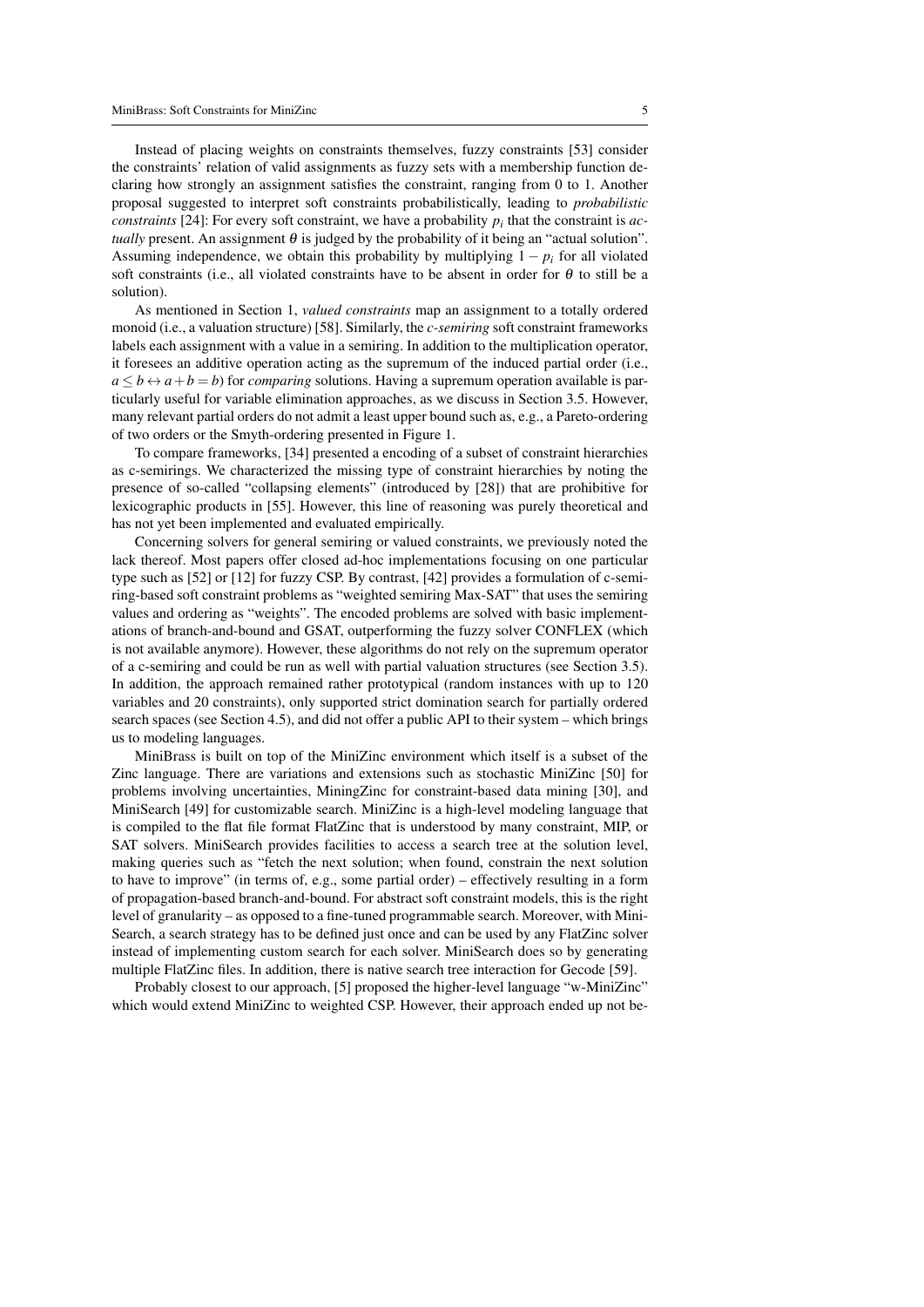ing implemented (although they provide a similar concept with WSimply [\[6\]](#page-40-5)) and did not involve other (abstract) types of soft constraints such as those subsumed by c-semirings. MiniBrass, by contrast, is designed to be easily extended with new types and puts a layer of abstraction on top of MiniZinc, being its target language of compilation. In addition, the syntactical features offered by w-MiniZinc are also available in MiniBrass (see Section [4.2.1\)](#page-25-0) – along with more types and complex preference structures.

Other constraint modeling languages include Essence [\[27\]](#page-41-5) or OPL [\[32\]](#page-41-6). While due to the existence of OPL script, OPL would be suited for a soft constraint modeling language as well, Essence does not foresee search combinators or programmable search. We could only work with repeated solver calls or numeric (integer) objectives. OPL, on the other hand, is tied to the CP/MIP solver IBM ILOG CPLEX whereas MiniZinc supports a broad variety of solvers – a property that turned out to be beneficial in our evaluation in Section [5.](#page-33-0)

Clearly, other areas study preferences with different emphases, ranging from game theory, databases [\[39\]](#page-41-15), the social sciences [\[1\]](#page-40-10), mechanism design [\[46\]](#page-42-16) to multi-agent systems, in general [\[62\]](#page-42-17). Often, a preference relation is represented by numeric utilities that can be translates to weighted or fuzzy constraints. CP-nets [\[16\]](#page-40-1) provide the most common *qualitative* preference language used in the above domains. Users specify total orders over the domain of a variable depending on an assignment to other variables. For instance,  $x_1 = d_1, \ldots, x_n = d_n : y = w_1 \succ \cdots \succ y = w_k$  indicates that if variables  $x_i$  are assigned to  $d_i$ , then variable *y* should preferably be assigned  $w_i$  than  $w_{i+1}$ . By applying these rules transitively under a *ceteris paribus* assumption, generally a preorder over assignments is induced. In terms of solution ordering, it is well-known that soft constraints and CP-nets are formally incomparable [\[44\]](#page-42-4). Compared to *constraint* preferences, CP-nets require users to rank domain *values* whereas constraint preferences are settled on a coarser level: solutions satisfying an important constraint *A* are better than solutions satisfying a less important constraint *B* – everything else held equal. The former is obviously better suited in problems involving rather small domains whereas the latter aims at ordering a large number of solutions in equivalence classes of manageable size.

Regarding the specification and aggregation of preferences in multi-agent settings, (computational) social choice provides formal foundations by means of axiomatizing desirable properties and postulating appropriate voting rules [\[17,](#page-41-16) [62\]](#page-42-17). Little attention has yet been devoted to the combination of social choice with soft constraint problems consisting of *n* preference structures [\[20\]](#page-41-17) even though the prevalent heterogeneity calls for such approaches. As of now, MiniBrass only supports Pareto-style and lexicographic combinations but has voting-based aggregation as a future goal. By contrast, the overall objective in distributed constraint optimization problems (DCOP) is usually a sum of local cost functions which amounts to the special case of a weighted CSP [\[25\]](#page-41-18) as opposed to more generic frameworks.

### <span id="page-5-0"></span>3 Formal Foundations: Soft Constraints and Algebraic Structures

We begin by reviewing our notation for conventional constraint satisfaction problems as well as soft constraint problems and then discuss how the algebraic structures underlying MiniBrass are obtained from partial orders. Although these sections are rather formal, the presented constructions and orders are implemented in the MiniBrass library (see Section [4\)](#page-20-0).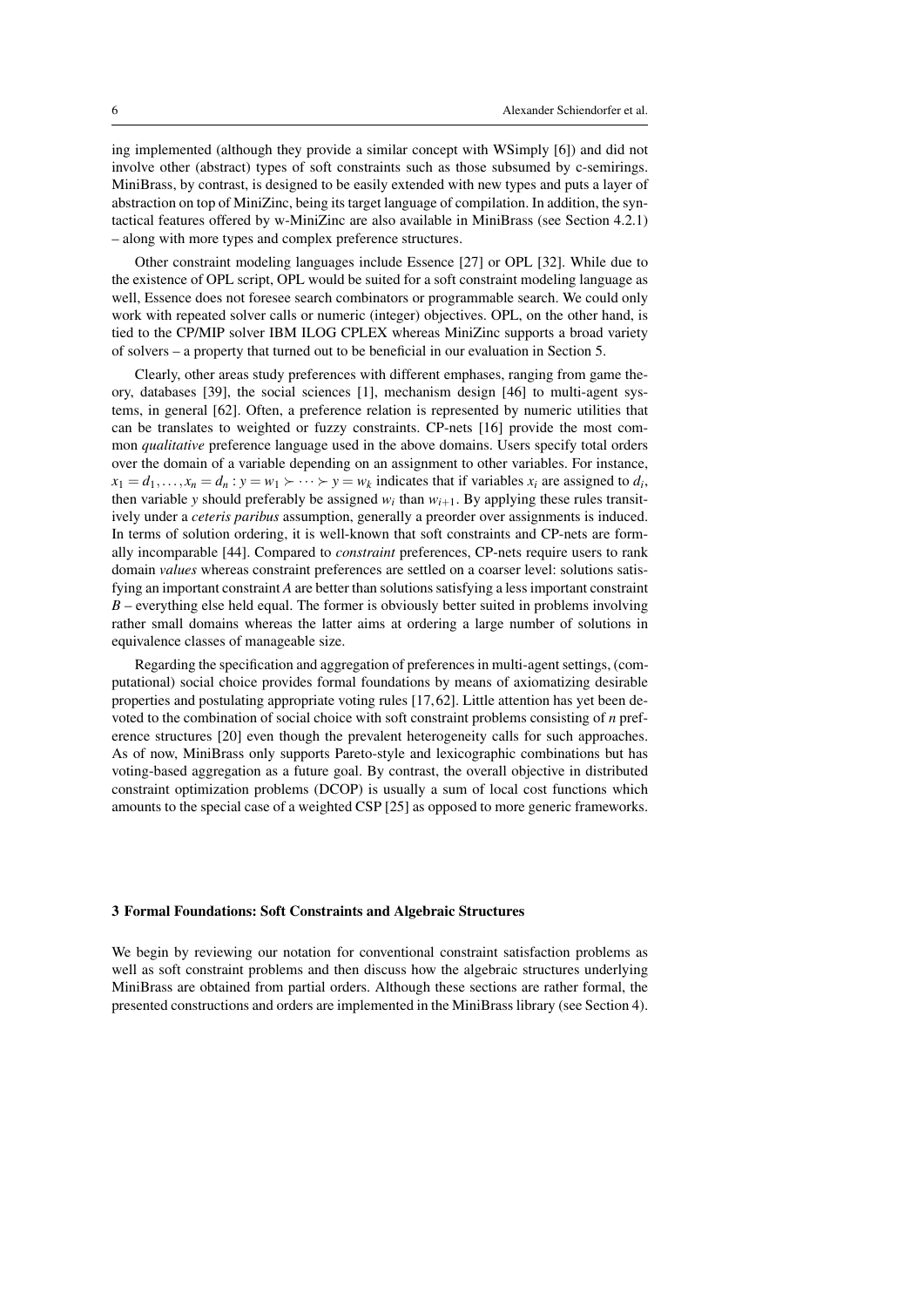### 3.1 Soft Constraint Satisfaction and Optimization on Partial Valuation Structures

As usual, a *constraint (satisfaction) problem*  $CSP = (X, D, C)$  *is described by a set of de*cision variables *X*, their associated family of domains  $D = (D_x)_{x \in X}$  containing possible values, and a set of (hard) constraints *C* that restrict valid assignments. An assignment  $\theta$  over scope *X* is a mapping from *X* to *D*, written as  $\theta \in [X \to D]$ , such that each variable *x* maps to a value in  $D_x$ . A (hard) constraint  $c \in C$  is understood as a map  $c : [X \to D] \to \mathbb{B}$  where we write  $\theta \models c$  to express that  $\theta$  satisfies *c* (i.e.,  $c(\theta) = true$ ) and  $\theta \not\models c$  to express that  $\theta$ violates *c*. Each constraint has a scope  $\mathfrak{so}(c) \subset X$ , i.e., the variables that actually influence its truth value. An assignment  $\theta$  is a solution if  $\theta \models c$  holds for all  $c \in C$ . The restriction of an assignment  $\theta$  to a scope  $X' \subseteq X$  is explicitly written as  $\theta \downarrow X'$ .

We obtain *constraint optimization problems* (*COP*) by adding an objective function  $f : [X \to D] \to P$  where  $(P, \leq_P)$  is a partial order, that is,  $\leq_P$  is a reflexive, antisymmetric, and transitive relation over *P*. Elements of *P* are interpreted as *solution degrees*, denoting quality. Without loss of generality, we interpret  $m < p n$  as solution degree *m* being strictly worse than *n* and restrict our attention to maximization problems. Hence, a solution degree *m* is *optimal* with respect to a constraint optimization problem *COP* if for all solutions  $\theta$  it holds either that  $f(\theta) \leq_P m$  or  $f(\theta) ||_P m$ , expressing incomparability w.r.t.  $\leq_P$ . It is *reachable* if there is a solution  $\theta$  such that  $f(\theta) = m$ . Non-reachable optimal solution degrees appear, e.g., as upper bounds. A solution  $\theta^*$  is optimal if  $f(\theta^*)$  is optimal.

A *soft constraint satisfaction problem* (SCSP) is defined as a COP where i) the objective is decomposable into multiple objectives (i.e., soft constraints) defined on their respective scopes and ii) the codomain of the objective admits additional algebraic and ordered structure for modeling purposes, such as valuation structures [\[58\]](#page-42-5) or c-semirings [\[13\]](#page-40-2). Minimal requirements are that solution degrees obtained from the soft constraints should be combined using a binary operation, called multiplication, that there should be a neutral element representing *complete satisfaction*, and that combination should be monotone with respect to multiplication to denote that additional violation can only harm the quality further. These properties are captured by *partially ordered* valuation structures (PVS).

**Definition 1 (PVS)** A PVS  $(M, \cdot_M, \epsilon_M, \leq_M)$  is a partially ordered commutative monoid with  $\varepsilon_M \in M$  being both the neutral element w.r.t.  $\cdot_M$  and the top element w.r.t.  $\leq_M$ . Further,  $\cdot_M$  is monotone w.r.t.  $\leq_M$ .

A PVS *M* is *bounded* if there also exists a minimal element ⊥ ∈ *M* to represent complete dissatisfaction. A valuation structure [\[58\]](#page-42-5) is a bounded PVS where  $\leq_M$  is a total ordering. If *M* and *N* are PVS, so are  $M \times N$ , the direct (Cartesian) product, and  $M \times N$ , the lexicographic product – as long as some conditions on *M* hold, as was shown in [\[28,](#page-41-2) [55\]](#page-42-1). Furthermore, to allow for structure-preserving mappings between PVS, we define a PVS-homomorphism from a PVS  $(M, \cdot_M, \varepsilon_M, \leq_M)$  to a PVS  $(N, \cdot_N, \varepsilon_N, \leq_N)$  to be given by a mapping  $\varphi : M \to N$ such that  $\varphi(\varepsilon_M) = \varepsilon_N$ ,  $\varphi(m \cdot_M n) = \varphi(m) \cdot_N \varphi(n)$ , and  $m \leq_M n \Rightarrow \varphi(m) \leq_N \varphi(n)$  (orderpreservation). For a c-semiring, we need an idempotent additive operation ⊕ that is used to induce the ordering  $\leq$  by letting  $m \leq n \leftrightarrow m \oplus n = n$ . Due to generality, we first restrict our attention to PVS-based soft constraints and extend our discussions to c-semirings in Section [3.4.](#page-13-0) Thus, we define a soft constraint  $\mu$  over a PVS *M* as a map  $\mu$  :  $[X \rightarrow D] \rightarrow M$ , we denote the set of soft constraints by *S* and write a *SCSP* as  $(X, D, C, (M, \cdot_M, \varepsilon_M, \le_M), S)$ which can be seen as a *COP*  $(X, D, C, (M, \leq_M), f)$  where

<span id="page-6-0"></span>
$$
f(\theta) = \Pi_M \{ \mu(\theta) \mid \mu \in S \}
$$
 (1)

using ·*M* to aggregate solution degrees of all soft constraints evaluated on an assignment.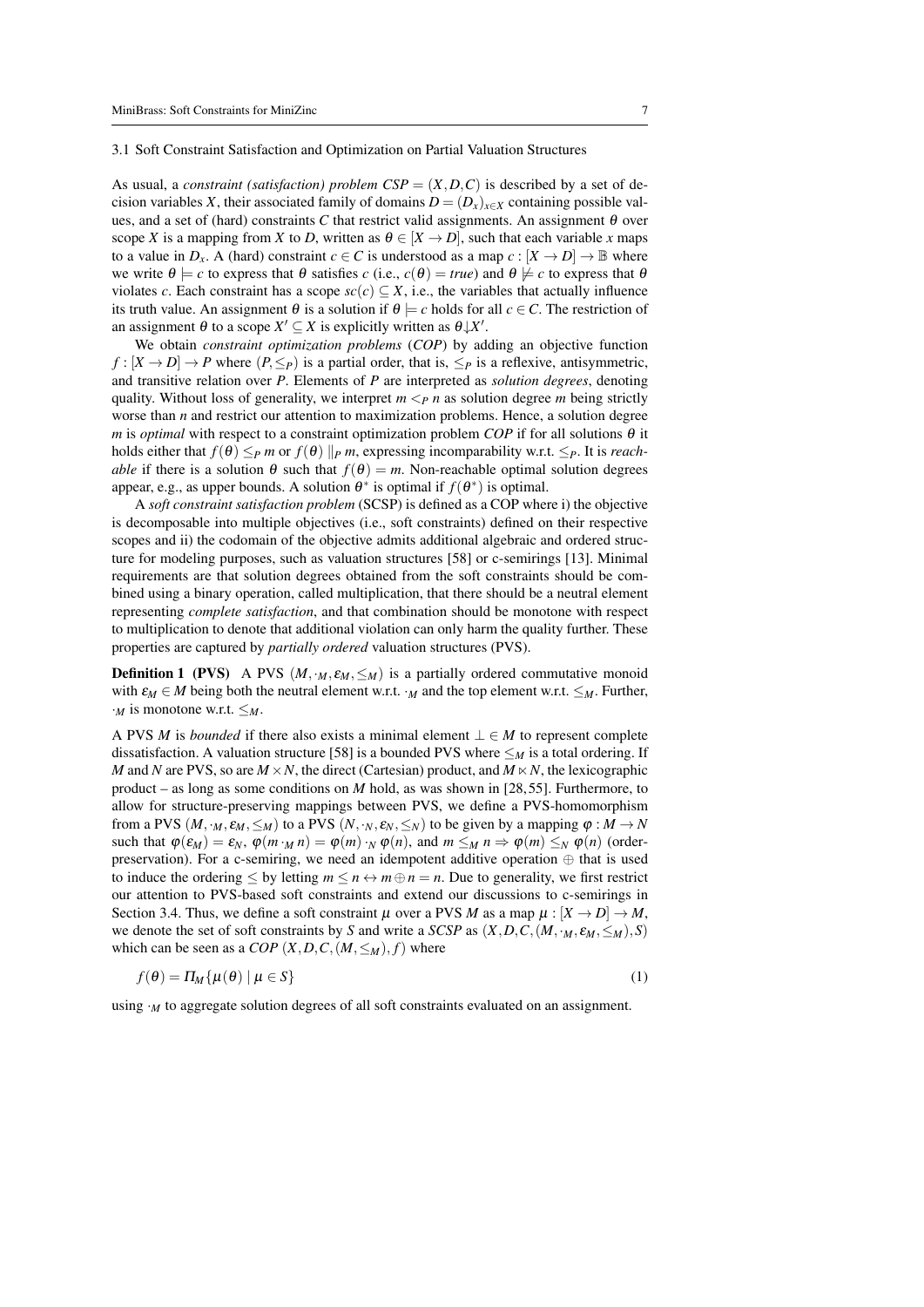*Example [1](#page-1-0)* Consider again the rostering problem in Figure 1 and let  $(X, D)$  be as depicted and use  $U = (\{c_1, c_2, c_3\}, \leq_U)$  with  $\leq_U = \{(c_2, c_1), (c_3, c_1)\}^*$  as a the partial order denoting urgency of constraints. For  $C = \{c_1, c_2, c_3\}$  as hard constraints, the solution space is empty. Instead, we can convert each hard constraint  $c_i$  into a soft constraint  $\mu_i$  by choosing a suitable PVS *M*. For instance, we could use the PVS  $(N, +, 0, \geq)$  and interpret each valuation as a penalty incurred for a violated soft constraint. The sum of penalties ought to be minimized. With weights  $\vec{w} = [2, 1, 1]$ , we define  $\mu_i(\theta) = w_i$  if  $\theta \not\models c_i$  and  $\mu_i(\theta) = 0$  otherwise. Letting  $C = \emptyset$  and  $S = {\mu_1, \mu_2, \mu_3}$ , the solution  $\theta = (n_1 \rightarrow \text{night}, n_2 \rightarrow \text{night}, n_3 \rightarrow \text{off})$  is optimal with  $f(\theta) = \sum_{\mu_i \in S} \mu_i(\theta) = 1$ . The solution degree 0, being top in *M*, is not reachable.

### <span id="page-7-1"></span>3.2 Looking for *Free* Partial Valuation Structures

In Example [1,](#page-6-0) the choice of  $M = (\mathbb{N}, +, 0, \geq)$  seems rather obvious, given that the weighting  $\vec{w} = [2,1,1]$  is consistent with the intuition that  $c_1$  should be weighted higher than  $c_2$  and  $c_3$ . However, interpreting  $\vec{w}$  as a function  $w : S \to \mathbb{N}$ , we see that *w* clearly is only a monotone (not isomorphic) function. It totalizes U by making the incomparable elements  $c_2$  and  $c_3$ *equal.* Alternatively,  $\vec{w} = [3, 1, 1]$  would be consistent, as would be  $\vec{w} = [3, 2, 1]$ , although our intuition tells us that making  $c_2$  *more important* than  $c_3$  certainly is a bad idea. We could try another PVS, say  $M' = (2^S, \cup, \emptyset, \supseteq)$  to denote solution degrees as sets of violated soft constraints that are combined by union. Then, however,  $c_1$ ,  $c_2$ , and  $c_3$  would each contribute equally to a solution's quality, contrary to our model marking  $c_2$  and  $c_3$  as less urgent than  $c_1$ . Certainly, we want any mapping  $\varphi$  into a PVS *N* to preserve the given order:  $\varphi(p) \leq_N \varphi(q)$ whenever  $p \leq U q$ ; otherwise we invert ordering decisions.

Our point is, there is an infinite number of PVS that represent  $U$  to a certain degree – but the essential question is what are the *minimum requirements* in terms of comparability *any* PVS have to fulfill? Which PVS is, in this sense, the *best*, i.e., most general, one?

To find an answer, we consider the more general question of how to "convert" any partial order *P* into a partial valuation structure. As first presented in [\[40\]](#page-41-10) and proved in Section [3.3,](#page-9-0) we can indeed lift any *P* to  $PVS\langle P \rangle$  – i.e., construct a suitable combination operation and neutral element: We take as elements  $\mathcal{M}_{fin}(P)$ , the set of finite multisets composed from elements in *P*. For instance,  $\iint_{C_1, C_2, C_2} \iint_{C_2, C_2} \ldots \in \mathcal{M}_{fin}(U)$ . Two multisets are combined using multiset-union with  $\{\int$  being the neutral element. Finally, a compatible ordering (with  $\{\}$  being top) is found inductively by applying the Smyth-ordering on sets (see Figure [1\)](#page-1-0) to multisets (then written as  $\preceq^P$ )<sup>[3](#page-7-0)</sup>:

**Definition 2** (Smyth-ordering over Multisets) The Smyth-ordering on  $\mathcal{M}_{fin}(P)$  is the binary relation  $\preceq^P \subseteq \mathcal{M}_{fin}(P) \times \mathcal{M}_{fin}(P)$ , given by the reflexive-transitive closure of

$$
p <_{P} q \Rightarrow T \cup \{p\} \prec^{P} T \cup \{q\}
$$
  

$$
T \supset U \Rightarrow T \prec^{P} U
$$

Intuitively, when we compare two multisets according to  $\preceq^P$ , we have to match every element *q* on the right side with a dominated element  $p = h(q)$  on the left side such that  $p \leq_P q$ and *h* is injective (see Lemma [1\)](#page-11-0). There may be additional elements on the left. For any elements *p*, *p*<sup>*i*</sup> in a partial order *P*, we have  $p \leq_p p' \Leftrightarrow \{p\} \leq^p p'$ . Note the monotonicity of the Smyth-ordering with respect to multiset union; if  $\overline{T} \prec^P U$ , then  $T \cup V \prec^P U \cup V$ , since

<span id="page-7-0"></span><sup>&</sup>lt;sup>3</sup> This relation is, in its set version, used to express non-determinism of programs in denotational semantics (set-valued to "collect different program results"), i.e., so-called power domains [\[4,](#page-40-11) Ch. 9].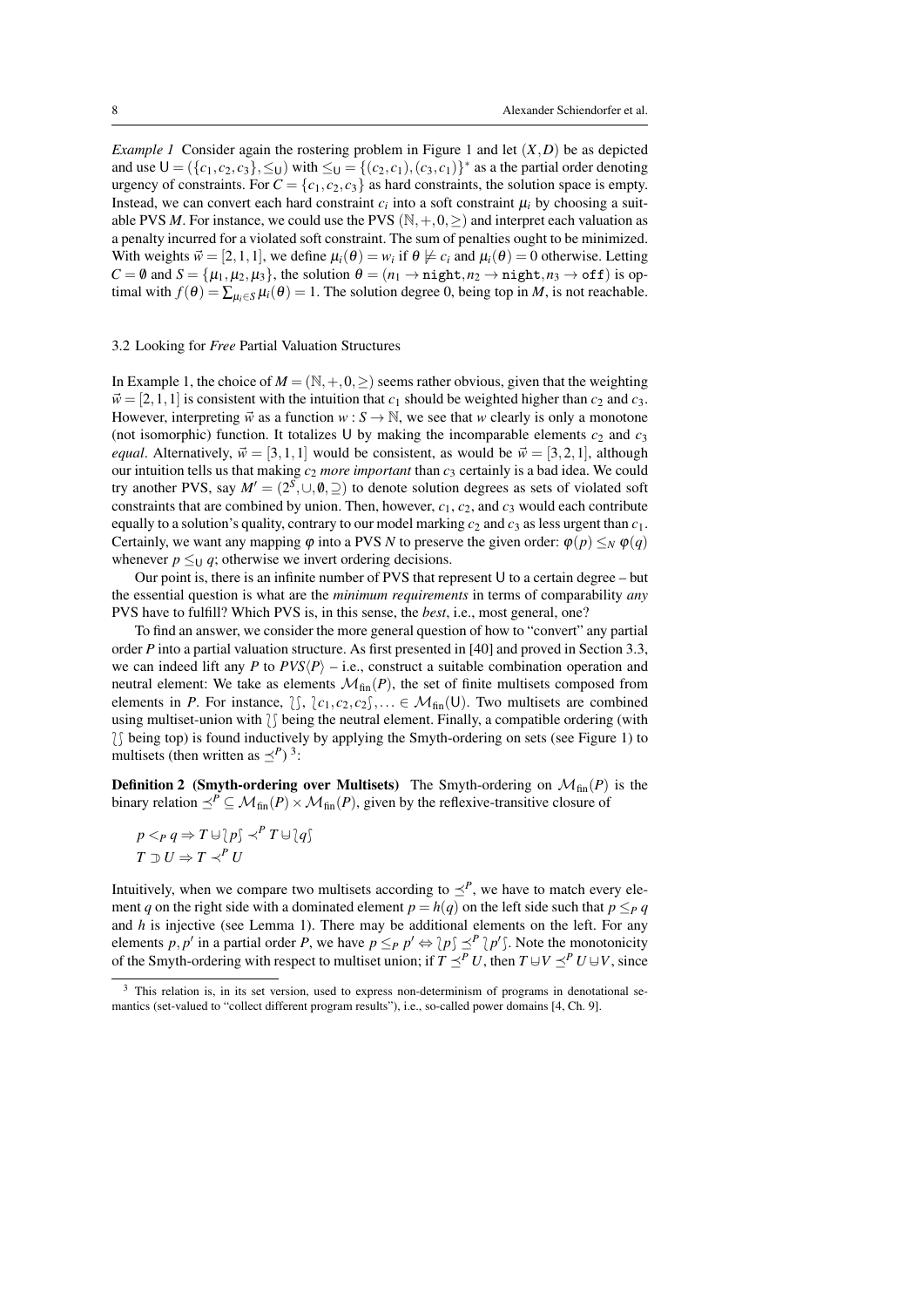

<span id="page-8-0"></span>Figure 2 Encoding preferences given by the partial order U as two different PVS: *Weighted*(U) and *PVS*(U). Highlighted paths show possible improvement steps during optimization. There can be no mapping  $\eta^{\sharp}$  since distinct elements  $c_2$  and  $c_3$  are unified to 1 in *Weighted*(U) and would need to be represented by  $\{c_2\}$  and  $\{c_3\}$  in  $PVS\langle U\rangle$ , respectively.

this holds for both defining clauses of the ordering. Antisymmetry is proved in Section [3.3.](#page-9-0) As an example, we have  $\{c_1, c_1, c_2\} \prec^{\mathsf{U}} \{c_1, c_2\}$  or  $\{c_1, c_3\} \prec^{\mathsf{U}} \{c_2, c_3\}$ , if we read  $c_2 \rightarrow c_1$ as  $c_1 <_U c_2$ . In conclusion,  $PVS(P) = (\mathcal{M}_{fin}(P), \cup, \{), \preceq^P\})$ .<br>Since  $PVS(P)$  and be the andomain of any SCSP and

Since  $PVS\langle P \rangle$  can be the codomain of any *SCSP*, soft constraints  $\mu_i$  can arbitrarily map to  $M_{fin}(P)$ , e.g.,  $\mu_i(\theta) = \{c_1, c_1, c_2\}$ . We derive a particularly interesting instance instead (constraint preferences), if we convert a boolean soft constraint  $c_i$  into  $\mu_i(\theta)$  which maps to  $\{c_i\}$  if  $\theta$  satisfies  $c_i$  and  $\{\}$  otherwise. In the context of constraint preferences, the Smyth-ordering is called *single-predecessor-dominance* in Section [4](#page-20-0) since – everything else being equal – a single predecessor can be dominated by a more important constraint due to the second clause of the ordering.

Figure [2](#page-8-0) displays how we can encode a partial order *P* as either a weighted PVS or using *PVS* $\langle P \rangle$  by, e.g., representing  $c_1$  as  $w(c_1) = 1$  or as  $\eta(c_1) = \{c_1\}$ , respectively. Notice that a weighting  $w : P \to \mathbb{N}$  can be "emulated" from  $\mathcal{M}_{fin}(P)$  by defining its "lifted" version  $w^{\sharp}$  :  $\mathcal{M}_{fin}(P) \to \mathbb{N}$  on the level of multisets:  $w^{\sharp}(\{p_1,\ldots,p_n\}) = \sum_{i=1}^n w(p_i)$  (arrow from right to left in the discrepan). The converge housing does not work: Open 2.3 a end a era both to left in the diagram). The converse, however, does not work: Once, e.g.,  $c_2$  and  $c_3$  are both mapped to 1, we cannot "extract" information back about the origin to design a mapping  $\eta^{\sharp}$ that can map from N into  $\mathcal{M}_{fin}(U)$  since  $\eta^{\sharp}(1)$  would have to simultaneously be equal to  $\{c_2\}$  and  $\{c_3\}$ . This tells us (not surprisingly) that  $c_2$  and  $c_3$  *do not necessarily have to be treated as equal elements*, i.e., there exist other, more general, partial valuation structures encoding U that keep them as distinct elements.

It was not a coincidence that we found a lifted mapping  $w^{\sharp}$  from  $PVS\langle P\rangle$  to *Weighted*(*P*) that is equal to applying *w* directly from *P*. Instead,  $PVS\langle P \rangle$  has the *universal mapping property* [\[40\]](#page-41-10): *Any* order-preserving function  $\varphi$  from *P* into the underlying partial order of a PVS can be decomposed into the form  $\varphi^{\sharp} \circ \eta$  in a *unique* way. Thus,  $PVS\langle P \rangle$  is also called the "free PVS over *P*". Practically, this means that we can always safely convert *P* into the free PVS before mapping to another PVS (e.g., if we need an integer objective for our implementation, see Section [4.3\)](#page-30-0) without losing any information. Conversely, *Weighted*(*P*)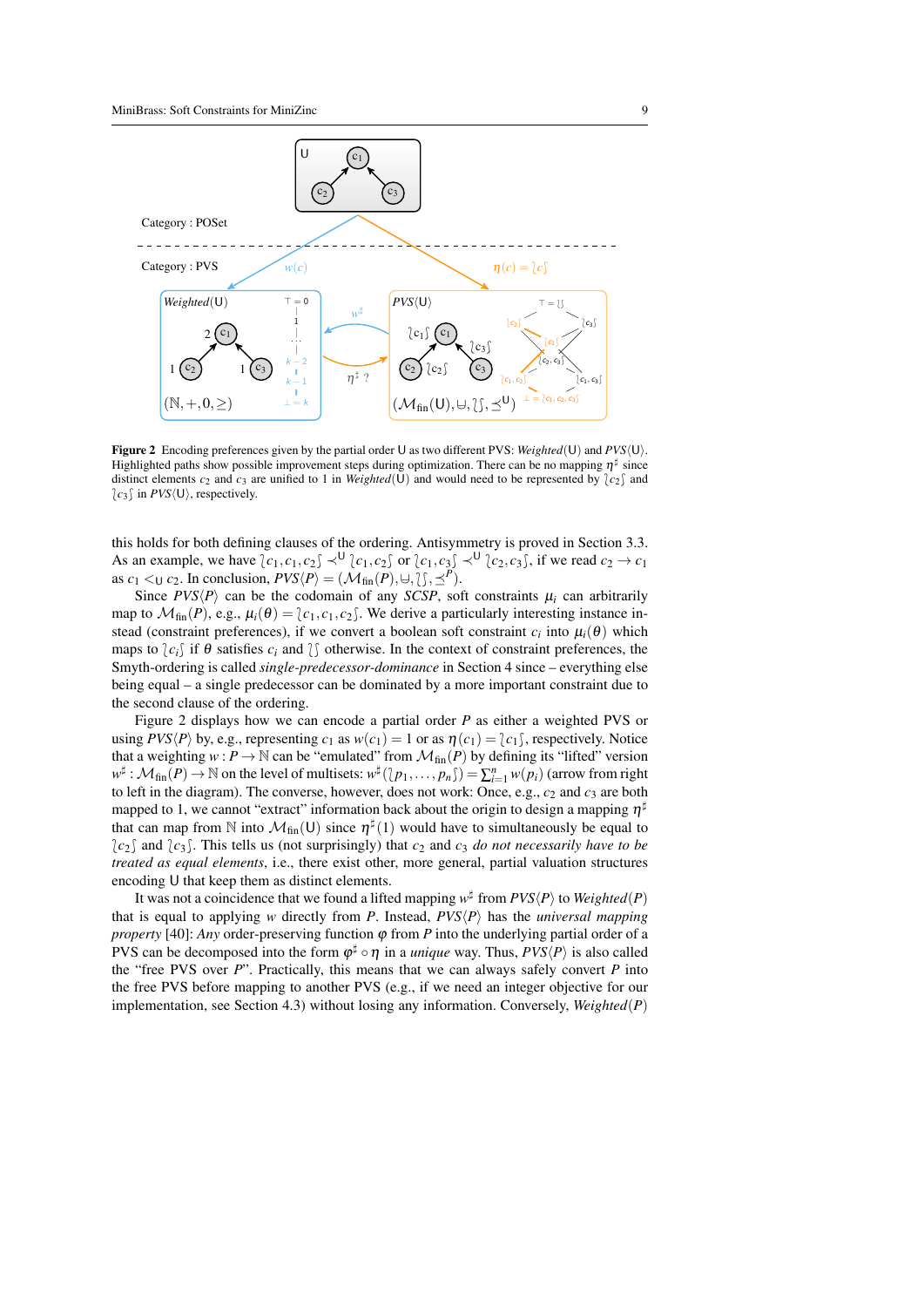is not free as we cannot return to  $PVS\langle P \rangle$  once *P* is mapped to *Weighted*(*P*). Since free objects are unique up to isomorphism [\[54,](#page-42-18) p. 147],  $PVS\langle P \rangle$  can be seen as *the most general* PVS over a partial order. We prove this fact in Lemma [2](#page-12-0) in Section [3.3.](#page-9-0)

Our original question, "how to formulate an ordering over constraints as a PVS with the least overhead", thus boils down to the search for a *free construction*. Similar instances are the free monoid or the free group over a set. We can capture this task formally using the language of *category theory* (hinted in Figure [2\)](#page-8-0) which studies, inter alia, algebraic structures along with their structure-preserving mappings. This perspective further enables us to treat the transformation from a partial order into a PVS and that from a PVS into a c-semiring *uniformly*, i.e., as defining a *left adjoint* to a forgetful functor. The subsequent sections hence draw on basic knowledge of category theory when they offer the derivation of the free PVS and the free c-semiring, respectively. In Appendix [A,](#page-43-0) we introduce categorical concepts relevant to free constructions with the well-known free monoid over a set. Readers familiar with basic category theory may safely skip the appendix and readers familiar with term algebras may check the categorical presentation. As category theory has not been used extensively in constraint programming (except for [\[23\]](#page-41-19)), we refer to excellent introductory material, e.g., [\[48,](#page-42-19) [8,](#page-40-12) [7\]](#page-40-13).

As a very brief introduction to follow the proof obligations of the subsequent sections, we note that a *category* C refers to a collection of so-called *objects* and *morphisms* that generalize functions. For instance, the category Set has conventional sets as objects and functions as morphisms, whereas the category Mon has monoids as objects and monoidhomomorphisms as morphisms. A *functor F* between categories  $C$  and  $D$  is a mapping that sends every C-object *A* to a D-object  $F(A)$  and every C-morphism  $\varphi : A \to B$  to a Dmorphism  $F(\varphi): F(A) \to F(B)$ . For example, for every set *A* there is an associated monoid  $(A^*, \cdot, \varepsilon)$  with words over *A* and concatenation. We can use this to define a functor  $F : Set \rightarrow$ Mon by  $F(A) = (A^*, \cdot, \varepsilon)$  and  $F(f : A \to B) = f^{\sharp} : A^* \to B^*$  with  $f^{\sharp}(a_1 \cdot \ldots \cdot a_n) = f(a_1) \cdot$ ... *· f*( $a_n$ ). Conversely, there is the *underlying* functor  $|-|$  : Mon  $\rightarrow$  Set with  $|(A, \cdot, \varepsilon)| = A$ and  $|\varphi : (A_1, \cdot_1, \varepsilon_1) \to (A_2, \cdot_2, \varepsilon_2)| = \varphi : A_1 \to A_2$  yielding the *underlying set* of a monoid.

This operator |−| is a convention present in category-theoretical arguments. It allows to distinguish structures and sets and must not be confused with set cardinality. We follow this convention in the remainder of the paper and, e.g., will write a partial order as  $P = (|P|, \leq_P)$ .

<span id="page-9-1"></span>Using the above notions, we can now formally state what a free object is:

**Definition 3** (Free object) Given two categories A and B and a functor  $G : \mathcal{B} \to \mathcal{A}$ , the *free object*  $F(A)$  in B over an object A of A is characterized by a *unit* morphism  $\eta_A : A \to$  $G(F(A))$  in A such that for every A-morphism  $\varphi : A \to G(B)$  with B an object of B, there is a **unique** lifting B-morphism  $\varphi^{\sharp}: F(A) \to B$  satisfying  $G(\varphi^{\sharp}) \circ \eta_A = \varphi$ .

A free object  $F(A)$  is unique up to isomorphism and the composition of two free construc-tions yields another free construction [\[54,](#page-42-18) Ch. 3]. Incidentally, the monoid  $(A^*, \cdot, \varepsilon)$  is the free monoid over a set *A* (see Appendix [A\)](#page-43-0). A free object does not have to exist. We need to prove a particular free construction (e.g., free monoid or free PVS) by choosing the appropriate categories, functors, and, of course, the free object itself.

<span id="page-9-0"></span>3.3 The Free Partial Valuation Structure over a Partial Order

Motivated by the goal of finding the most general PVS to encode constraint preferences, the search for the free PVS over a partial order *P* answers a more fundamental problem: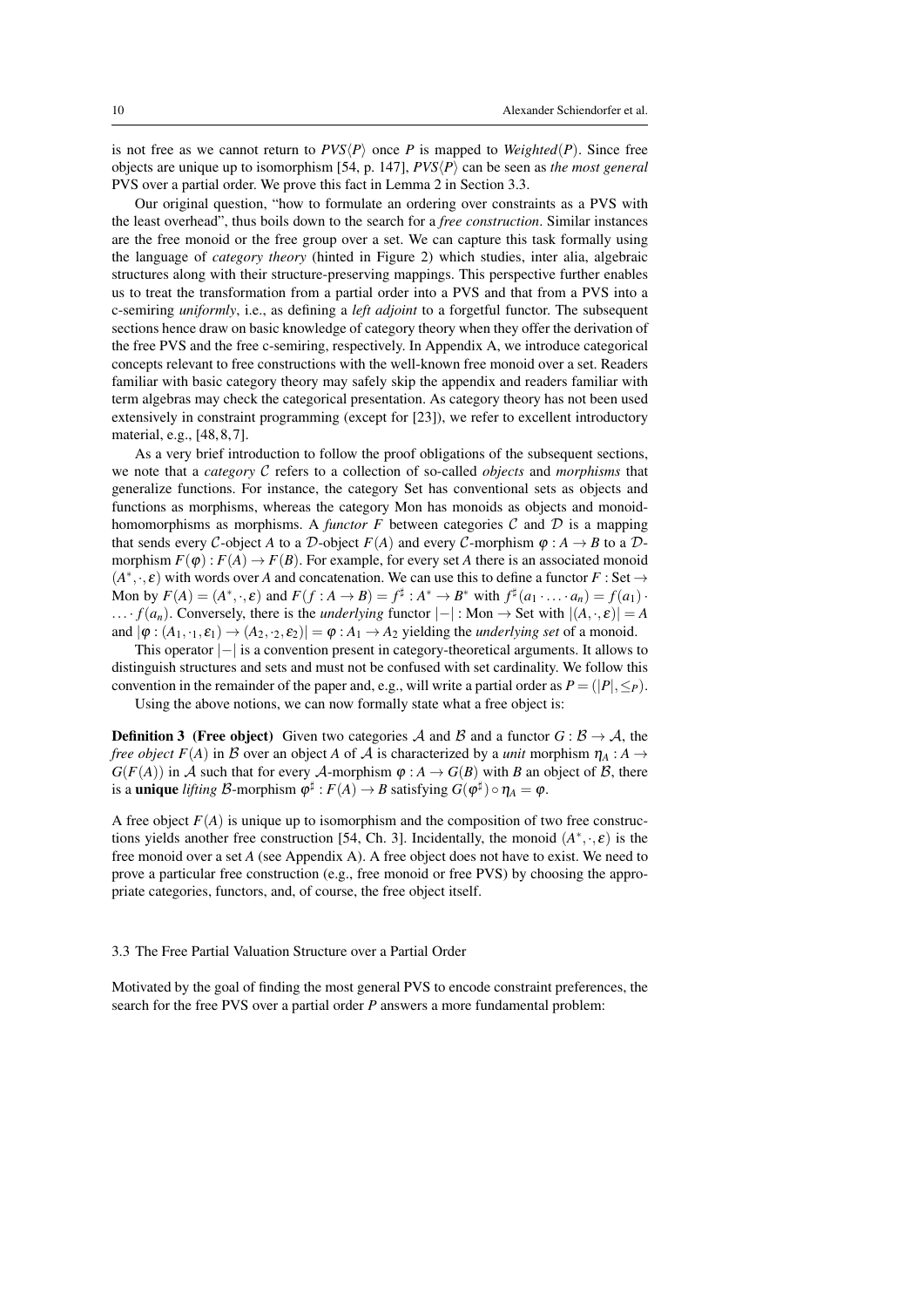### *Which ordering decisions always have to hold if we extend any partial order with a combination operation (multiplication) and neutral top element?*

More formally, this is the case if we have several soft constraints  $\mu_1, \ldots, \mu_n$  that each grade an assignment  $\theta$  in the same partial order *P* and we take a product  $\mu_1(\theta) \cdot ... \cdot \mu_n(\theta)$ . Which  $\preceq$ -relations *must* certainly hold if we compare  $\mu_1(\theta) \cdot \ldots \cdot \mu_n(\theta)$  with  $\mu_1(\theta') \cdot \ldots \cdot \mu_n(\theta')$ ? How shall we even represent these products?

A seemingly obvious choice would be to collect all soft constraints' valuations as a set, i.e.,  $\{p_1, \ldots, p_n\}$ . Each  $p \in P$  could then individually be represented by the unit morphism  $\eta(p) = \{p\}$  and then combined using set union. Since  $\emptyset$  should be top in a PVS, we aim to order the sets by size and according to *P*. That means, we want  $X \preceq \emptyset$  for any set *X* and  $\eta(p_1) = \{p_1\} \leq \{p_2\} = \eta(p_2)$  if  $p_1 \leq p_2$ . Both cases are covered by the Smythordering over sets (cf. Section [3.2\)](#page-7-1). However, that approach does not yield a proper PVS if we consider that we can multiply elements  $\{p_1\}$  with themselves: Assuming  $p_1 \leq p_2$ , also  $\{p_1\} \leq \{p_2\}$  holds. Combining with  $\{p_1\}$  on both sides yields  $\{p_1\} \leq \{p_1, p_2\}$ , by monotonicity. But, by the definition of the Smyth-ordering, we also have  $\{p_1, p_2\} \preceq \{p_1\}$ and thus antisymmetry is violated.

It turns out that the idempotency of set union is the culprit, in particular the fact that  $\eta(p_1) \cup \eta(p_1) = \eta(p_1)$ . This fact is *not* required by PVS axioms. Instead, commutativity and associativity provide a hint about the underlying set of the free PVS: The free monoid over a set *A* uses  $A^*$ , finite lists over *A*, embedded by  $\eta'(a) = [a]$  and combined with concatenation ::) since we only need associativity:  $\eta'(a)$  ::  $(\eta'(b)$  ::  $\eta'(c)) = (\eta'(a)$  ::  $\eta'(b)$  ::  $\eta'(c) = [a, b, c]$  (see Appendix [A\)](#page-43-0). For the free PVS, we additionally need to to equate  $\eta(a) \cup \eta(b)$  with  $\eta(b) \cup \eta(a)$ , but again, not necessarily  $\eta(a) \cup \eta(a)$  with  $\eta(a)$ . This is precisely what we achieve with  $\mathcal{M}_{fin}(P)$ , finite multisets over *P* and  $\eta(a) = \overline{a}$ . Taking plain sets over *P* would additionally assume idempotency and is thus too specific.<sup>[4](#page-10-0)</sup>

Figure [3](#page-9-1) instantiates Definition 3 for the task of proving that  $PVS\langle P \rangle$  is indeed the free PVS over a partial order *P*. We start in the category PO of partial orders as objects and monotone functions as morphisms and map to PVS, the category of partial valuation structures as objects and PVS-homomorphisms as morphisms. To switch between partial orders and partial valuation structures we need appropriate functors. First, the (free) functor  $PVS\langle P\rangle$ :

$$
PVS\langle P\rangle = (\mathcal{M}_{fin}(P), \cup, \{\}, \preceq^P),
$$
  
\n
$$
PVS\langle \varphi : P \to Q \rangle = \lambda \langle p_1, \ldots, p_n \rangle \cdot \langle \varphi(p_1), \ldots, \varphi(p_n) \rangle.
$$

In the other direction, the (forgetful) functor  $PO: PVS \rightarrow PO$  is defined by

$$
PO(M) = (|M|, \leq_M),
$$
  

$$
PO(\varphi : M \to N) = \varphi.
$$

Starting from a partial order *P*, commutativity and associativity motivate the underlying set  $\mathcal{M}_{fin}(P)$ . We can also justify each rule of the Smyth-ordering over multisets by applying Definition [3.](#page-9-1) First, as each  $p \in |P|$  is found in  $\mathcal{M}_{fin}(P)$  by  $\eta_P(p) = \{p\}$  and  $\eta_P$  is a monotone function, we have that  $p_1 \leq p_2 \Rightarrow \{p_1\} \leq^p \{p_2\}$ . This ensures that *P* is preserved over their embedded counterparts. The other rule  $T \supseteq U \to T \neq^p U$  store from the feet that the poutral embedded counterparts. The other rule  $T \supset U \Rightarrow T \preceq^P U$  stems from the fact that the neutral element is the top of the ordering in a PVS – which is the most prevalent choice in soft constraints [\[44\]](#page-42-4). This implies  $m \cdot_M n \leq_M m$  since  $n \leq_M \varepsilon_M \Rightarrow m \cdot n \leq_M m$ , by monotonicity.

<span id="page-10-0"></span><sup>4</sup> Interestingly enough, the fact that partial valuation structures need not be idempotent in general (e.g., weighted constraints) disallows a straightforward extension of local consistency techniques to soft constraints [\[19\]](#page-41-20).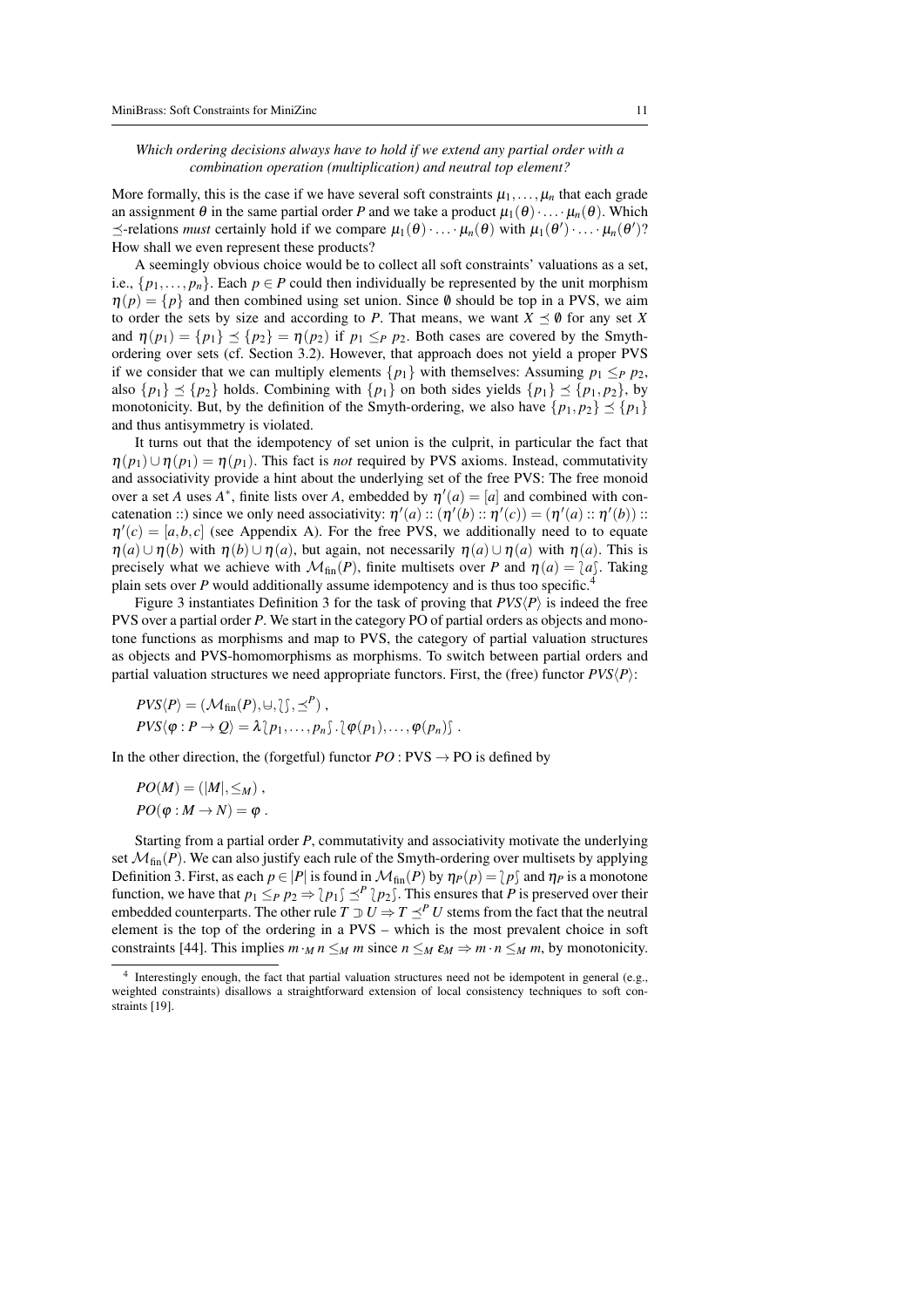

<span id="page-11-1"></span>Figure 3 Diagram of the free PVS over a partial order. For an arbitrary PVS *M* that we map into from a partial order *P* using  $\varphi$ , we can lift this mapping to  $\varphi^{\sharp}: PVS\langle P \rangle \to M$  such that  $\varphi = PO(\varphi^{\sharp}) \circ \eta_{P}$ . Consequently,  $PVS\langle P\rangle$  only identifies and orders elements as absolutely required by PVS axioms – it is most general.

Consequently, for the free PVS,  $\{m, n\} \leq^P \{m\}$  needs to hold, as does  $T \leq^P \{$ , both of which are represented by the above rule. Dually, we would have  $T \subset U \Rightarrow T \preceq^P U$ , had we defined the neutral element to be bottom of the ordering.

Next, we have to confirm that  $PVS\langle P \rangle = \langle \mathcal{M}_{fin}(P), \cup, \{ \} , \preceq^P \rangle$  is a partial valuation struc-<br>to begin with Associativity and commutativity of Land poutrality of  $\mathcal{L}_{fin}$  is the person to ture, to begin with. Associativity and commutativity of  $∪$  and neutrality of  $\uparrow$  with respect to  $\mathcal{M}_{fin}(P)$  are obvious, we have already discussed reflexivity and transitivity of  $\preceq^P$  as well as monotonicity of  $\cup$  with respect to  $\leq^P$  in Section [3.2.](#page-7-1) To show antisymmetry of  $\leq^P$ , we prove a result that also turns out to be useful later on when we implement the Smyth-ordering as a MiniZinc predicate to be used in search. To do so, we introduce a bit of notation to "unfold" a multiset *T* into a set representation  $S(T)$ , e.g.,  $S(\lambda x, x, y) = \{(1, x), (2, x), (1, y)\}$ . Formally, for a multiset  $T = \{l_1x_1, \ldots, l_nx_n\} \in \mathcal{M}_{fin}(X)$  with  $l_1, \ldots, l_n > 0$  and  $x_i \neq x_j$  if  $i \neq j$ , let  $\mathcal{S}(T) = \bigcup_{1 \le i \le n} \{ (j, x_i) \mid 1 \le j \le l_i \}.$ 

<span id="page-11-0"></span>**Lemma 1 (Witness for**  $\preceq^P$ )  $T \preceq^P U$  if, and only if, there is an injective map  $h : \mathcal{S}(U) \to$  $S(T)$  *(called a* witness *function)* with  $p \leq_P q$  *if*  $h(j,q) = (k, p)$  *for all*  $(j,q) \in S(U)$ *.* 

*Proof* Let first  $T \prec^P U$  hold. We restrict our attention w.l.o.g. to the case  $T \neq U$  as otherwise the claim trivially holds. Then there is a sequence of multisets  $T_1, \ldots, T_n \in \mathcal{M}_{fin}(P)$  with  $n > 1$  such that  $T_1 = T$ ,  $T_n = U$ , and for each  $1 \le i < n$ , either  $T_i \supseteq T_{i+1}$  or  $T_i = T'_i \cup \{p\}$  and  $T_i = T'_i \cup \{q\}$  with  $p \le a$ ,  $\Delta g$  required in the elements of each  $1 \le i \le n$  there is a withere  $T_{i+1} = T'_i \cup \{q\}$  with  $p \leq_P q$ . As required in the claim, for each  $1 \leq i < n$  there is a witness  $h_i: \mathcal{S}(T_{i+1}) \to \mathcal{S}(T_i)$  as follows: If  $T_i \supseteq T_{i+1}$ , then we choose  $h_i = \text{id}_{\mathcal{S}(T_i)}$ . If  $T_i = T'_i \cup \{p\}$ and  $T_{i+1} = T_i' \cup \{q\}$  with  $p \leq_P q$ , then we choose  $h_i = \text{id}_{\mathcal{S}(T_i')} \cup \{(j, p) \mapsto (k, q)\}$  where  $j = \max\{l \mid (l, p) \in S(T'_i)\} + 1$  and  $k = \max\{l \mid (l, q) \in S(T'_i)\} + 1$ . Then  $h_1 \circ \dots \circ h_{n-1}$ :  $\mathcal{S}(U) \rightarrow \mathcal{S}(T)$  is a witness function.

For the converse, we prove that if  $h : S(U) \to S(T)$  is a witness function, then  $T \preceq^P U$ by induction on the cardinality of  $S(U)$ . Let  $h : S(U) \to S(T)$  be given. If  $|S(U)| = 0$ , then  $T \preceq^P \{ \} = U$ . Now let  $|S(U)| > 0$  and let  $(j,q) \in S(U)$  such that *j* is maximal. Then  $h(j,q) = (h,n)$  with  $p \leq g$  Let  $T' \cup U \subseteq M$ . (2) be defined by  $T = T' \cup \{ g \}$  and  $U = U' \cup U'$  $h(j, q) = (k, p)$  with  $p \leq_{P} q$ . Let  $T', U' \in \mathcal{M}_{fin}(P)$  be defined by  $T = T' \cup \{p\}$  and  $U = U' \cup \{p\}$ .  $q$ . To construct a witness function between *T'* and *U'* and apply the induction hypothesis, we define  $g : S(T) \to S(T')$  by  $g(l,r) = (l,r)$  if  $r \neq p$  or  $l < k$ , and  $g(l,p) = (l-1,p)$  if *l* > *k*. Essentially, *g* closes possible "gaps" in the image of *h*. Then  $S(U') = S(U) \setminus \{(j,q)\}$ and  $h' : \mathcal{S}(U') \to \mathcal{S}(T')$  defined as  $h' = g \circ h$  is a witness function between  $T'$  and  $U'$ . By induction hypothesis, hence,  $T' \preceq^P U'$  and thus, by the monotonicity of  $\preceq^P$  (see Section [3.2\)](#page-7-1),  $T = T' \cup \{p\} \preceq^P U' \cup \{p\} \preceq^P U' \cup \{q\} = U.$ 

The witness function can be interpreted as assigning an "inferior" to every element on the right-hand side. To see the antisymmetry of the Smyth-ordering<sup>[5](#page-11-2)</sup>, assume for a con-

<span id="page-11-2"></span><sup>5</sup> Curiously enough, the Smyth-ordering on mere sets is *not* antisymmetric. It is just a preorder.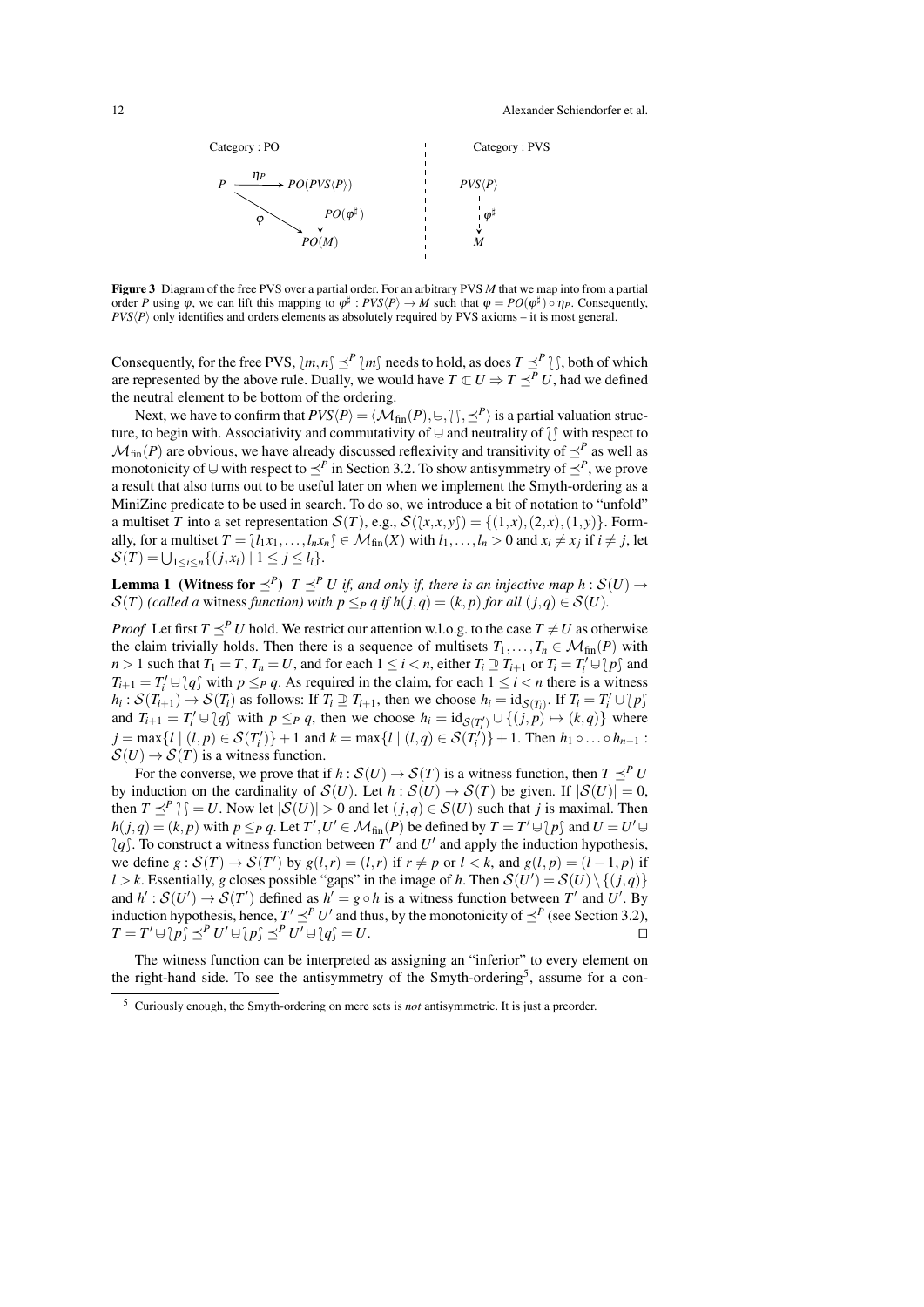tradiction that there are *T* and *U* with both  $T \preceq^{P} U$  and  $U \preceq^{P} T$ , but  $T \neq U$  and choose one *T* with minimal cardinality satisfying this property. Then *T* has to be non-empty. Let  $f : S(U) \to S(T)$  and  $g : S(T) \to S(U)$  be witnessing maps for  $T \preceq^P U$  and  $U \preceq^P T$ , respectively. Choose an element  $(j,q) \in S(U)$  such that *q* is minimal w.r.t.  $\leq_P$  in *U*. Then there is an inferior  $(k, p) = f(j, q)$  in  $S(T)$  with  $p \leq_P q$ . If  $p \neq q$ , as  $U \leq^P T$  holds as well, there would be yet another inferior  $g(k, p) = (j', q') \in S(U)$  such that  $q' \leq_P p$  and thus  $q' \leq_P p \leq_P q$ , contradicting the minimality of q in U; thus  $f(j,q) = (k,q)$ . Assume, without loss of generality, that *j* and *k* are maximal. Remove the occurrence of *p* from *T* and *U*, obtaining *T'* and *U'*, respectively. Then  $T' \preceq^P U'$  and  $U' \preceq^P T'$  hold as well, since the reduced-domain functions  $f' : S(T') \to S(U')$  with  $f'(l, p) = f(l, p)$  and, similarly,  $g': S(U') \to S(T')$ , are witnessing maps. This contradicts the assumed minimality of *T*. Thus,  $PVS\langle P \rangle$  fulfills all axioms of a partial valuation structure and we are ready to show that is indeed free.

### <span id="page-12-0"></span>**Lemma 2** (Free PVS)  $PVS\langle P \rangle$  *is the free PVS over the partial order P.*

*Proof* Let *P* be a partial order (|*P*|,  $\leq_P$ ) and  $\varphi$  :  $P \to PO(M)$  be a PVS-homomorphism into the underlying partial order of any PVS  $M$ . To show the existence of a lifted variant of  $\varphi$ , we define  $\varphi^{\sharp}: PVS\langle P \rangle \to M$  as a PVS-morphism by

$$
\varphi^{\sharp}(\langle p_1,\ldots,p_n\rangle)=\varphi(p_1)\cdot_M\ldots\cdot_M\varphi(p_n)
$$

for all  $\{p_1,\ldots,p_n\} \in \mathcal{M}_{fin}(P)$ , where, if  $n = 0$ ,  $\varphi^{\sharp}(\begin{bmatrix} \end{bmatrix}) = \varepsilon_M$ . This is well-defined, i.e.,  $\varphi^{\sharp}$  is indeed a PVS-homomorphism, since  $\varphi^{\sharp}([p_1, ..., p_m] \cup [q_1, ..., q_n]) = \varphi(p_1) \cdot M \cdots M_1$  $\varphi(p_m) \cdot_M \varphi(q_1) \cdot_M \ldots \cdot_M \varphi(q_n) = \varphi^{\sharp}([p_1, \ldots, p_m]) \cdot_M \varphi^{\sharp}([q_1, \ldots, q_n]), \varphi^{\sharp}([\zeta]) = \varepsilon_M$ , and, if  $T \leq_{PVS(P)} U$ , then  $\varphi^{\sharp}(T) \leq_M \varphi^{\sharp}(U)$ : We consider the generating cases for one step of the Smyth-ordering as it is straightforward to consider the extension to sequences  $T_1, \ldots, T_n$  as done in the proof of the witness function. Assume  $T \leq_{PVS(P)} U$ . Either  $T = \{p\} \cup T'$  and  $U = \{q\} \cup T'$  with  $p \leq_P q$ . Then  $\varphi^{\sharp}(T) = \varphi(p) \cdot_M \varphi^{\sharp}(T')$  and  $\varphi^{\sharp}(U) = \varphi(q) \cdot_M \varphi^{\sharp}(T')$ . And since  $\varphi(p) \leq_M \varphi(q)$  due to  $\varphi$  being a PO-morphism, we have  $\varphi^{\sharp}(T) \leq_M \varphi^{\sharp}(U)$ , by monotonicity of  $\cdot_M$ . Or, it is the case that  $T \supseteq U$ . Then  $T = U \cup T'$  (*T'* may be empty) and thus  $\varphi^{\sharp}(T) = \varphi^{\sharp}(T') \cdot_M \varphi^{\sharp}(U) \leq_M \varphi^{\sharp}(U)$ , by the PVS axiom  $m \cdot n \leq_M m$ . Consequently  $\varphi^{\sharp}$ is a PVS-homomorphism.

Moreover,  $\varphi = PO(\varphi^{\sharp}) \circ \eta_P$  with  $\eta_P(p) = \{p\}$  for all  $p \in |P|$ , since  $PO(\varphi^{\sharp})(\eta_P(p)) =$  $\varphi^{\sharp}(\lfloor p\rfloor) = \varphi(p)$ ; hence the diagram in Figure [3](#page-11-1) commutes.

Finally,  $\varphi^{\sharp}$  is unique with this property: Assume there would be another PVS-homomorphism  $\psi$ : *PVS* $\langle P \rangle \rightarrow M$  that satisfies  $PO(\psi) \circ \eta_P = \varphi$ . Due to this requirement, we have  $\psi(\lfloor p \rfloor) = \varphi(p)$  for every  $p \in |P|$ . Thus, for  $\psi$ , we have  $\psi(\lfloor \rfloor) = \varepsilon_M = \varphi^{\sharp}(\lfloor \rfloor)$  and

$$
\psi(\langle p_1,\ldots,p_n \rangle) = \psi(\langle p_1 \rangle) \cdot_M \cdots M \psi(\langle p_n \rangle)
$$
  
=  $\varphi(p_1) \cdot_M \cdots M \varphi(p_n) = \varphi^{\sharp}(\langle p_1 \rangle) \cdot_M \cdots M \varphi^{\sharp}(\langle p_n \rangle)$   
=  $\varphi^{\sharp}(\langle p_1,\ldots,p_n \rangle)$ 

since  $\psi$  is a PVS-homomorphism and by the previous remark. Hence  $\varphi^{\sharp} = \psi$ , as claimed, and  $PVS\langle P \rangle$  is indeed the free partial valuation structure over a partial order.

This concludes our theoretical considerations of the free partial valuation structure. An example of a *SCSP* employing the free PVS is depicted in Figure [5](#page-19-0) in Section [3.5.](#page-17-0) It actually uses soft constraints that directly map to the free PVS (i.e.,  $\mathcal{M}_{fin}(P)$  rather than *P*). For constraint preferences, we only distinguish between  $\{c_1\}$  and  $\{\}$ . Both the free PVS and a specialized type for constraint preferences are available in MiniBrass (cf. Section [4.2.2\)](#page-27-0).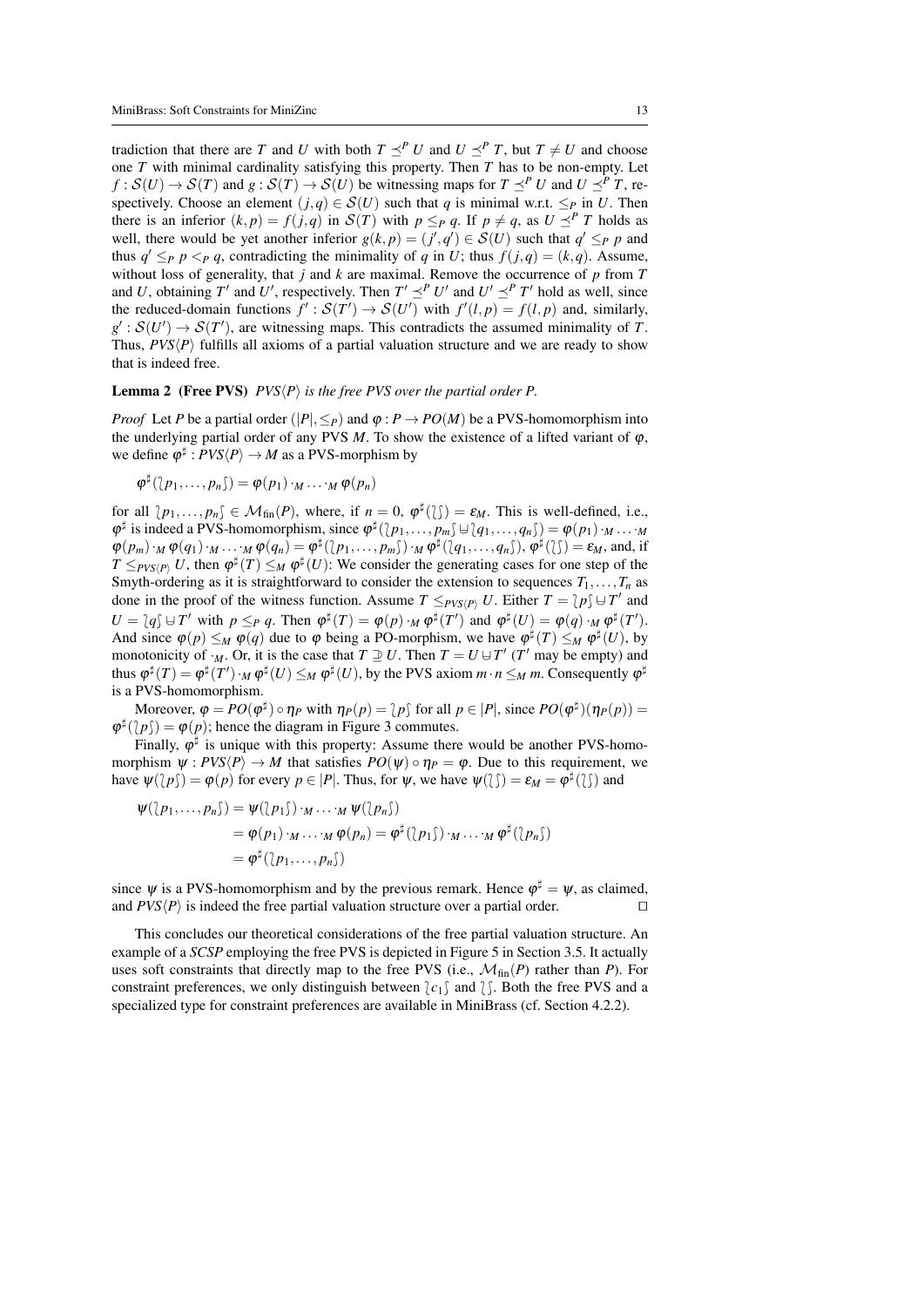<span id="page-13-0"></span>3.4 The Free C-Semiring over a Partial Valuation Structure

As mentioned before, (partial) valuation structures are not the only abstract algebraic framework for soft constraints in the literature. C-semirings constitute a particularly popular choice. They are purely algebraic by requiring a second "additive" operation instead of a partial ordering to form an (upper semi-)lattice. This idempotent, commutative, and associative operation is then used to induce a partial ordering. Moreover, any c-semiring is bounded above and below by two designated constants. We will proceed to show that every c-semiring gives rise to a bounded PVS, and, conversely, every PVS can be extended to a c-semiring by means of another free construction – although not every PVS *is* a c-semiring since the additive operation in fact returns a supremum which need not exist in a PVS.

This section therefore extends previous work that examined the similarities between csemirings and (totally ordered bounded) valuation structures [\[14\]](#page-40-14). The authors identified a valuation structure with every *totally ordered* c-semiring only. For branch-and-bound and similar search algorithms, a partial ordering indeed suffices (see Section [4](#page-20-0) or [\[36,](#page-41-21) [44\]](#page-42-4)). The main algorithmic advantage of having a second algebraic operation instead of the partial ordering lies in the thereby guaranteed existence of a supremum. This least upper bound can be used for non-serial dynamic programming, i.e., variable elimination. These algorithms may, however, return an unreachable optimal solution degree (e.g., the supremum of *all* reachable optima). From a practical perspective, this free construction of a c-semiring from a PVS alleviates the need to model in c-semirings in the first place. If a fruitful algorithmic technique for c-semirings (relying on the addition) is discovered, it can also be applied to a PVS when raised to the free c-semiring. We sketch such an application in Section [3.5](#page-17-0) but first actually derive the free c-semiring over a PVS.

Formally, a *c-semiring* [\[13\]](#page-40-2)  $A = (|A|, \oplus_A, \otimes_A, \mathbf{0}_A, \mathbf{1}_A)$  is given by an (underlying) set  $|A|$ , two binary operations  $\oplus_A$ ,  $\otimes_A$ :  $|A| \times |A| \to |A|$ , and two constants  $\mathbf{0}_A$ ,  $\mathbf{1}_A \in |A|$  such that the following axioms are satisfied for all  $x, y, z \in |A|$ :

- $-\bigoplus_{A}$  is associative and commutative and has  $1_A$  as annihilator and  $0_A$  as neutral element
- ⊗*<sup>A</sup>* is associative and commutative, has 0*<sup>A</sup>* as annihilator and 1*<sup>A</sup>* as neutral element
- ⊗*<sup>A</sup>* distributes over ⊕*<sup>A</sup>*

To preserve this structure, a *c-semiring homomorphism*  $\varphi : A \to B$  from a c-semiring A to a c-semiring *B* is given by a map  $\varphi : |A| \to |B|$  such that for all  $a_1, a_2 \in |A|$ :

1.  $\varphi(a_1 \oplus_A a_2) = \varphi(a_1) \oplus_T \varphi(a_2), \qquad \varphi(a_1 \otimes_A a_2) = \varphi(a_1) \otimes_T \varphi(a_2)$ 2.  $\varphi(\mathbf{0}_A) = \mathbf{0}_T$ ,  $\varphi(\mathbf{1}_A) = \mathbf{1}_T$ 

Consequently, the category cSRng of c-semirings has the c-semirings as objects and the c-semiring homomorphisms as morphisms. Note that in a c-semiring *A* the operation  $\oplus_A$  is idempotent:

$$
a\oplus_A a=(a\otimes_A 1_A)\oplus_A (a\otimes_A 1_A)=a\otimes_A (1_A\oplus_A 1_A)=a\otimes_A 1_A=a.
$$

Hence,  $\oplus_A$  can be used to induce a partial ordering  $\leq_A$  by interpreting it as the least upper bound:  $a \leq_A b \leftrightarrow a \oplus_A b = b$ . Clearly,  $\leq_A$  is reflexive due to the idempotency, transitive due to associativity, and antisymmetric due to commutativity of ⊕*A*. With this definition, for all  $a, b, c \in |A|$  it holds that

- 1.  $0_A \leq_A a \leq_A 1_A$ ;
- 2.  $a \leq_A a \oplus_A b$  and  $b \leq_A a \oplus_A b$ ;
- 3. if  $a \leq_A c$  and  $b \leq_A c$ , then  $a \oplus_A b \leq_A c$ .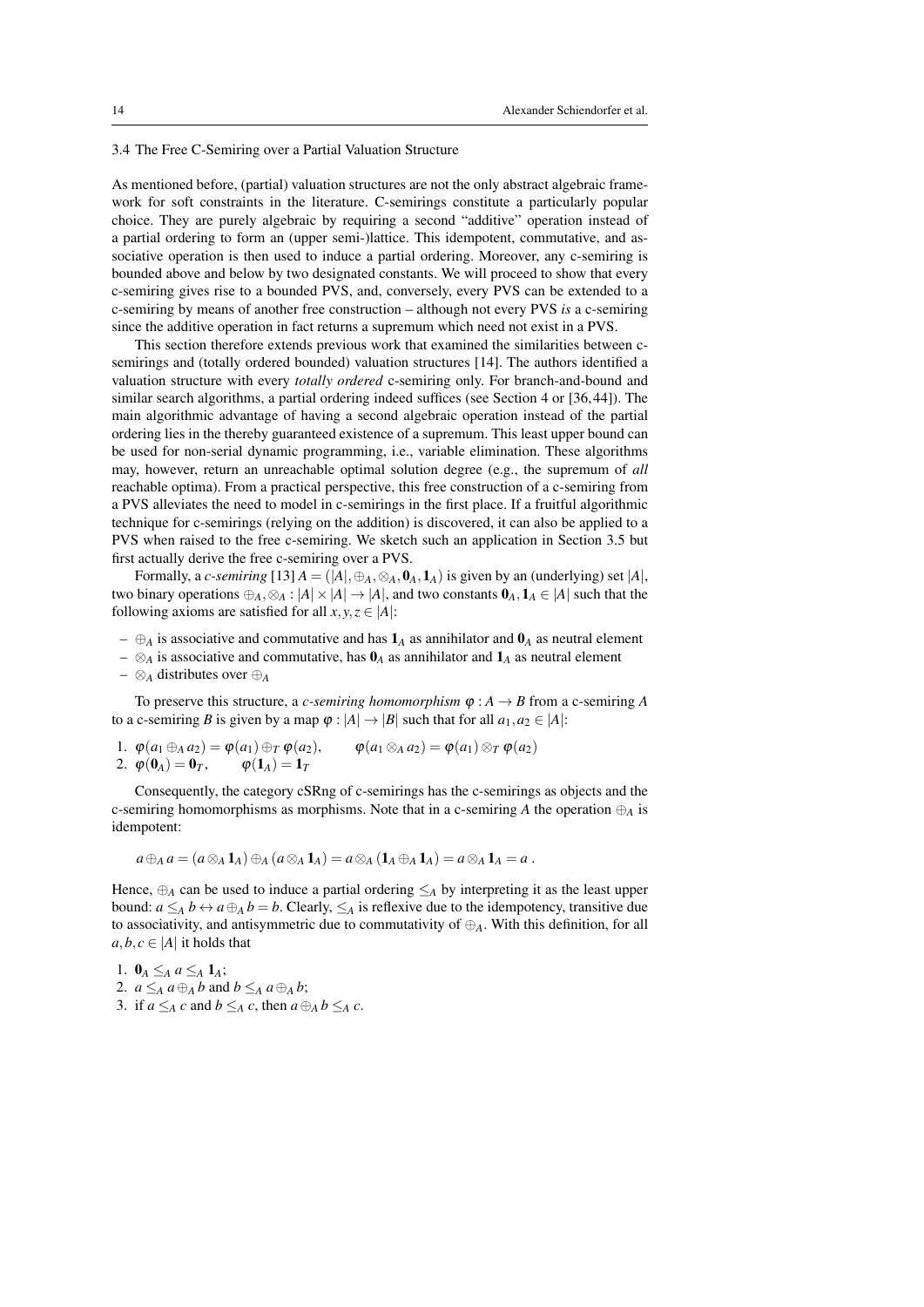In particular,  $a \oplus_A b$  is the supremum of *a* and *b* with respect to  $\leq_A$ . Also  $\oplus_A$  is monotone w.r.t.  $\leq_A$  in both arguments, i.e.,  $a \leq_A a'$  and  $b \leq_A b'$  implies  $a \oplus_A b \leq_A a' \oplus_A b'$ . Additionally, the *combination* operation  $\otimes_A$  is monotone w.r.t. the induced ordering  $\leq_A$ , since if  $a \leq_A a'$ (i.e.,  $a \oplus_A a' = a'$ ) then  $(a \otimes_A b) \oplus_A (a' \otimes_A b) = (a \oplus_A a') \otimes_A b = a' \otimes_A b$ , i.e.,  $a \otimes_A b \leq_A a' \otimes_B b$ from which it follows that  $a \leq_A a'$  and  $b \leq_A b'$  implies  $a \otimes_A b \leq_A a' \otimes b'$ . Furthermore, for all  $a, b \in |A|$ , it holds that  $a \otimes_A b \leq_A a$  and  $a \otimes_A b \leq_A b$ , since  $(a \otimes_A b) \oplus_A a = (a \otimes_A b) \oplus_A a$  $(a \otimes_A \mathbf{1}_A) = a \otimes_A (b \oplus_A \mathbf{1}_A) = a \otimes_A \mathbf{1}_A = a.$ 

As a consequence, we can easily convert any c-semiring into a PVS by defining the functor  $PVS$  : cSRng  $\rightarrow$  PVS:

$$
PVS(A) = (|A|, \otimes_A, \mathbf{1}_A, \leq_A),
$$
  

$$
PVS(\varphi : A \to B) = \varphi.
$$

Note that *PVS*(*A*) is a bounded PVS with  $\perp_{PVS(A)} = \mathbf{0}_A$ . This leaves us with the first part of a free construction between categories PVS and cSRng (cf. Definition [3\)](#page-9-1). The opposite direction, constructing a c-semiring starting from a PVS, is not as obvious since the partial order of a PVS need not show suprema that are required to exist for the  $oplus$  operator (they clearly exist in total orders, making the conversion from totally ordered c-semirings to valu-ation structures more straightforward [\[14\]](#page-40-14)). For instance, in Figure [1,](#page-1-0) we saw that both  $\{c_1\}$ and  $\{c_2, c_3\}$  are upper bounds of  $\{c_1, c_2\}$  and  $\{c_1, c_3\}$  but they are incomparable.

When allowing partiality, we can always find an "artificial" supremum by collecting all (incomparable) valuations in a set and ordering these sets appropriately. Consider an arbitrary PVS  $M = (|M|, \cdot_M, \varepsilon_M, \leq_M)$ . We write  $\mathcal{I}_{fin}(M)$  to denote the set of finite sets composed of *incomparable* elements from |*M*| (i.e., if  $X \in \mathcal{I}_{fin}(M)$  then for any  $x \neq y \in X$  we have  $x \parallel_M y$  and Max<sup>≤*M*</sup>(*X*) to denote the maximal elements of *X* with respect to  $\leq_M$ . For instance, if  $|M| = \{1, 2, III, IV\}$  and  $1 \leq M/2$ , III  $\leq M/IV$ , the sets  $\{2, IV\}$  or  $\{1, III\}$  are in  $\mathcal{I}_{fin}(M)$  but  $\{1,\text{III},\text{IV}\}$  is not and Max<sup> $\leq_M(|M|) = \{2,\text{IV}\}\$ . We define the binary operations</sup>  $\mathbb{C}_M$  and  $\tilde{\cdot}_M$  over  $\mathcal{I}_{fin}(M)$  by

$$
I \tilde{\cup}_M J = \text{Max}^{\leq M} (I \cup J) ,
$$
  
\n
$$
I \tilde{\cup}_M J = \text{Max}^{\leq M} \{ m \cdot_M n \mid m \in I, n \in J \} .
$$

Clearly,  $\mathcal{C}_M$  inherits commutativity from  $\cup$ , and is idempotent since Max<sup>≤*M*</sup>(*X*) = *X* for any set *X* consisting of already incomparable elements. It is easy to check that it is also associative. Further,  $\{\varepsilon_M\}$  is an annihilator for  $\tilde{\cup}_M$  since  $\varepsilon_M$  is the greatest element of  $|M|$ with respect to  $\leq_M$ , and  $\emptyset$  is its neutral element.

Similarly,  $\tilde{\cdot}_M$  is obviously commutative since  $\cdot_M$  is commutative. Dually to  $\tilde{\cup}_M$ , it has  $\{\varepsilon_M\}$  as neutral element (since  $\varepsilon_M$  is neutral in *M*) and 0 as annihilator. For the associativity of  $\tilde{v}_M$ , we have

$$
I^{\tau}M (J^{\tau}M K) =
$$
  
\n
$$
Max^{\leq M} \{m_I \cdot_M m_{JK} \mid m_I \in I, m_{JK} \in \text{Max}^{\leq M} \{m_J \cdot_M m_K \mid m_J \in J, m_K \in K\} \} =
$$
  
\n
$$
Max^{\leq M} \{m_I \cdot_M m_J \cdot_M m_K \mid m_I \in I, m_J \in J, m_K \in K\} =
$$
  
\n
$$
Max^{\leq M} \{m_{IJ} \cdot_M m_K \mid m_{IJ} \in \text{Max}^{\leq M} \{m_I \cdot_M m_J \mid m_I \in I, m_J \in J\}, m_K \in K \} =
$$
  
\n
$$
(I^{\tau}M J)^{\tau}M K,
$$

since Max<sup>≤*M*</sup> { $m \cdot_M n \mid m \in I$ ,  $n \in \text{Max}^{\leq M}(X)$ } = Max<sup>≤*M*</sup> { $m \cdot_M n \mid m \in I$ ,  $n \in X$ } for all finite sets *X* ⊆ |*M*|. Finally,  $\tilde{A}$ <sup>*M*</sup> distributes over  $\tilde{U}_M$ :

 $I^{\sim}_{M}(J\mathcal{O}_{M}K) =$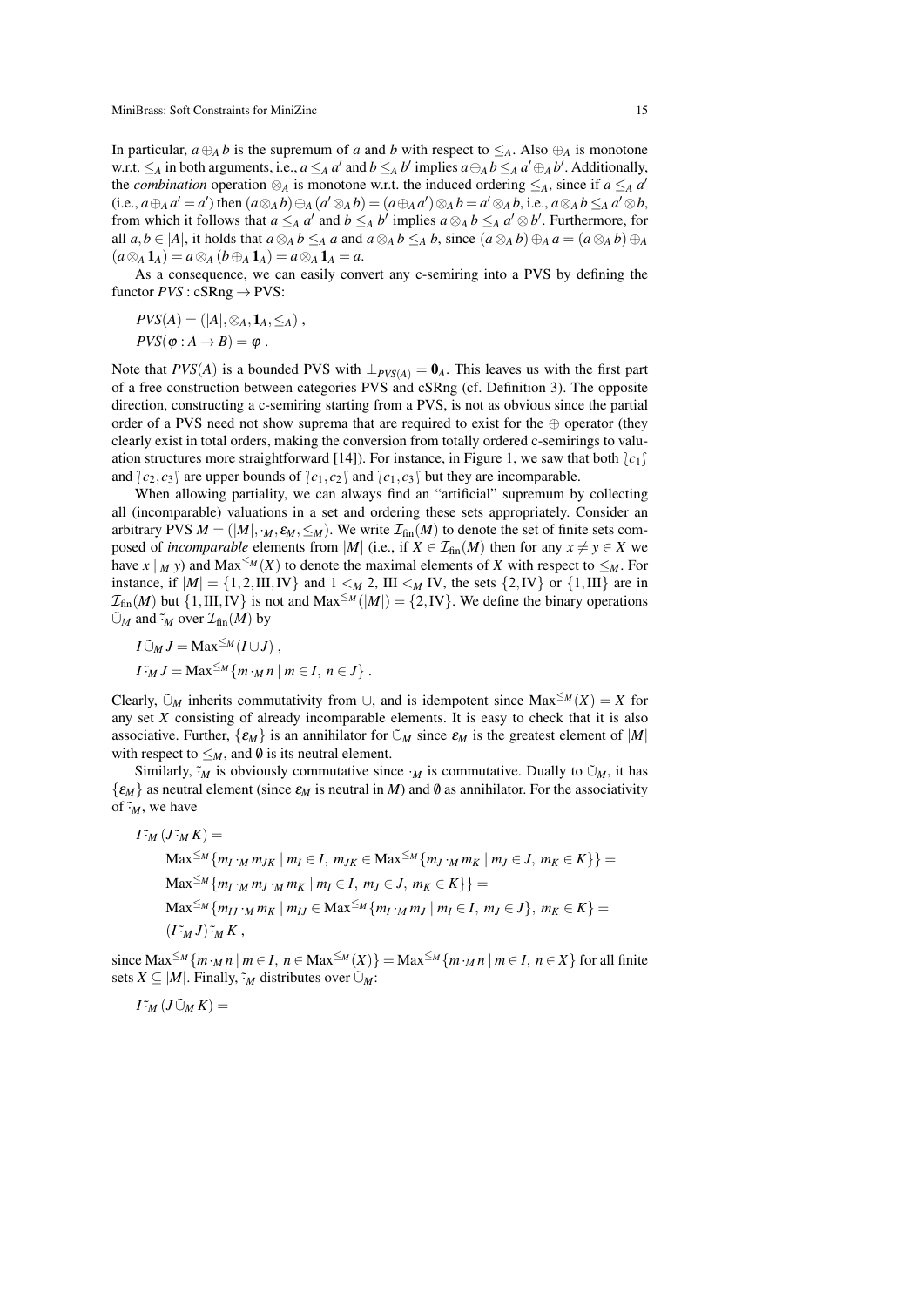<span id="page-15-1"></span> $\text{Max} \leq M \{ m_I \cdot_M m_{JK} \mid m_I \in I, m_{JK} \in \text{Max} \leq M (J \cup K) \} =$  $\text{Max} \leq M \{ m_I \cdot_M m_{JK} \mid m_I \in I, m_{JK} \in J \cup K \} =$  $\text{Max}^{\leq M}(\{m_l \cdot_M m_J \mid m_l \in I, m_j \in J\} \cup \{m_l \cdot_M m_K \mid m_l \in I, m_K \in K\}) =$  $\text{Max} \leq M (\text{Max} \leq M \{m_I \cdot_M m_J \mid m_I \in I, m_J \in J\} \cup$  $\text{Max}^{\leq M} \{ m_I \cdot_M m_K \mid m_I \in I, m_K \in K \}$ ) =  $(I \tilde{G}_M J) \tilde{\cup}_M (I \tilde{G}_M K)$ ,

since  $\text{Max} \leq M(I \cup \text{Max} \leq M(X)) = \text{Max} \leq M(I \cup X)$  for all finite  $X \subseteq |M|$ . Thus, we conclude

**Lemma 3**  $(\mathcal{I}_{fin}(M), \tilde{\cup}_M, \tilde{\cdot}_M, \emptyset, \{\varepsilon_M\})$  *is a c-semiring.* 

This structure will serve to define the object part of a free functor from PVS to cSRng.

At this point, it is worth noting that a similar construction of c-semiring addition and multiplication operations has been introduced by Rollón [\[51\]](#page-42-20), although starting from a given c-semiring instead of a PVS. She proves that when *A* is a c-semiring, its so-called *frontier algebra*  $A = (\mathcal{I}(A) \setminus \{0\}, \tilde{\oplus}_A, \tilde{\otimes}_A, \{0_A\}, \{1_A\})$  again is a c-semiring, where  $\mathcal{I}(A)$  are (possibly *infinite*) subsets of  $|A|$  containing only pairwise incomparable elements w.r.t.  $\leq_A$ , and,

$$
I \tilde{\oplus}_A J = \text{Max}^{\leq A} (I \cup J) ,
$$
  
\n
$$
I \tilde{\otimes}_A J = \text{Max}^{\leq A} \{ i \otimes_A j \mid i \in I, j \in J \}
$$

for all  $I, J \in \mathcal{I}(A) \setminus \{\emptyset\}$ . The underlying set of the frontier algebra thus contains sets of arbitrary cardinality, not only finite sets as in our approach of the free construction. In fact, such infinite sets would correspond to "junk elements" (cf. Appendix [A\)](#page-43-0), i.e., they would be unnecessary to have in the carrier set of the free c-semiring since we only have the finitary combination and supremum operation.

In [\[51\]](#page-42-20), the condition that only *non-empty* sets have to be considered is missing. The empty set has to be excluded, however, since otherwise  $\delta \tilde{\otimes}_A \{0_A\} = \emptyset$ , although  $\{0_A\}$  has to be the annihilator for  $\tilde{\otimes}_A$ , and  $\emptyset \tilde{\oplus}_A {\mathbf{0}_A} = {\mathbf{0}_A}$ , i.e.,  $\emptyset \leq_A {\mathbf{0}_A}$  contradicting that  ${\mathbf{0}_A}$  has to be the smallest element w.r.t.  $\leq_A$ . By contrast, in our approach, we have to consider  $\emptyset$  as well in order to obtain a "fresh" bottom element of the free c-semiring over an arbitrary PVS. If we only applied the construction of a free c-semiring to the sub-category of bounded PVS, we also could exclude  $\emptyset$  and would obtain  $\{\perp_M\}$  as bottom element of the free c-semiring over the bounded PVS *M*. However, the free PVS over a partial order – our original mission – clearly is not bounded.

<span id="page-15-0"></span>To verify that we can design the morphism part of a free functor, it is useful to convince ourselves that the application of the maximum operator in a target structure subsumes the maximum operator in a source structure.

**Lemma 4 (Subsumption of Maximum)** Let  $\varphi : M \to N$  be a PVS homomorphism. For *finite sets*  $X \subseteq |M|$ *, we have*  $\text{Max}^{\leq N}(\varphi(\text{Max}^{\leq M}(X))) = \text{Max}^{\leq N}(\varphi(X))$ *.* 

*Proof* First,  $Max^{\leq N}(\phi(Max^{\leq M}(X)))$  ⊆  $Max^{\leq N}(\phi(X))$ , since  $Max^{\leq M}(X)$  ⊆ *X* holds which in turn implies  $\varphi(\text{Max}^{\leq M}(X)) \subseteq \varphi(X)$ .

To conversely show  $Max^{\leq N}(\varphi(X)) \subseteq Max^{\leq N}(\varphi(Max^{\leq M}(X))),$  it suffices to show that for each  $n \in \varphi(X)$  there is a (weakly dominating)  $n' \in \varphi(\text{Max}^{\leq M}(X))$  such that  $n \leq_N n'$ : If  $n \in \varphi(X)$  then  $n = \varphi(m)$  for some  $m \in X$ . Either *m* is maximal, in which case *n* is obviously in  $\varphi(\text{Max} \leq M(X))$  as well. Otherwise, there is an  $m' \in \text{Max} \leq M(X)$  with  $m \leq_M m'$ , hence  $n = \varphi(m) \leq_N \varphi(m'),$  and  $\varphi(m') \in \varphi(\text{Max}^{\leq_M}(X)).$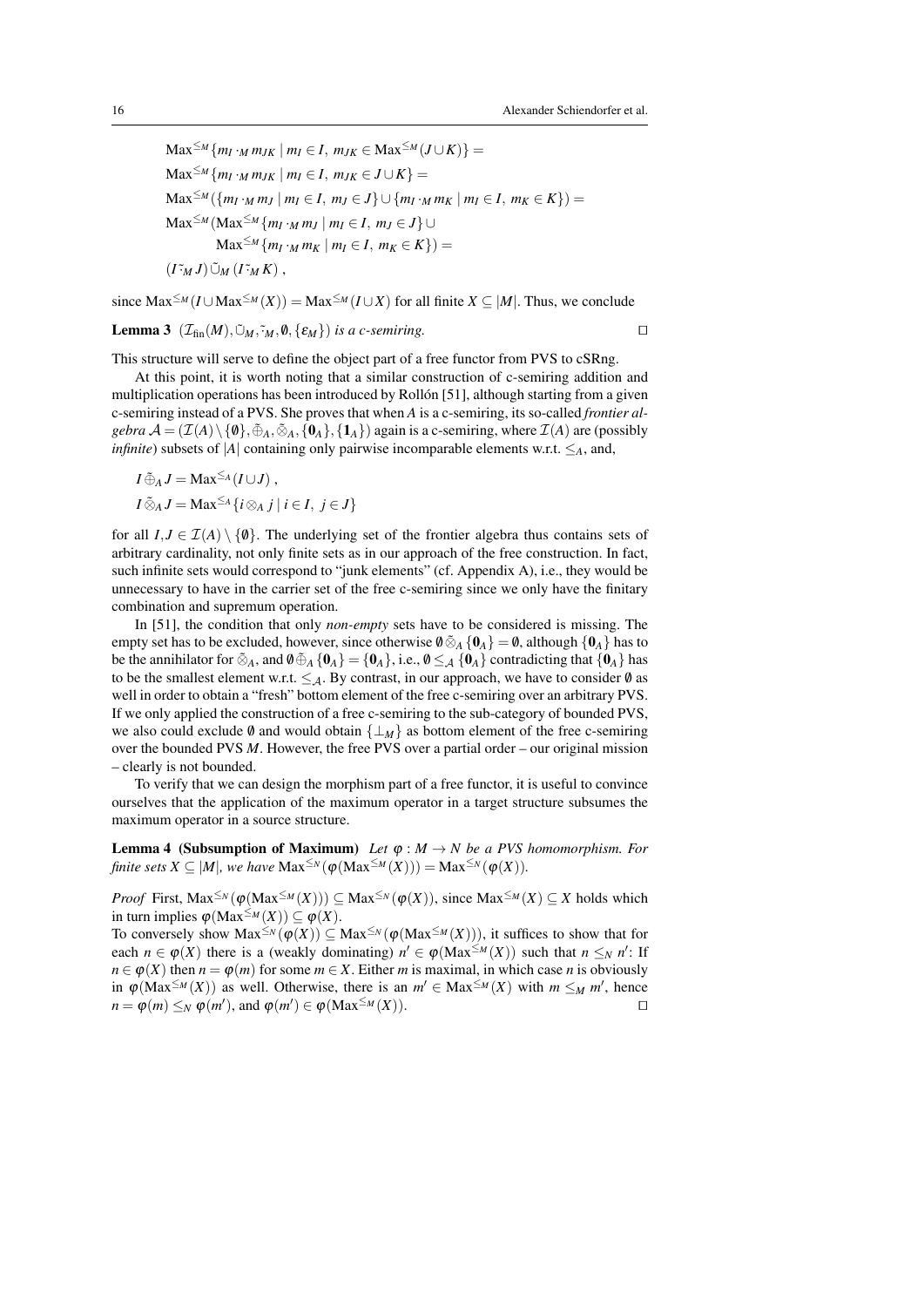

<span id="page-16-0"></span>Figure 4 Diagram of the free c-semiring over a PVS. As with previous free constructions,  $cS R n g \langle M \rangle$  only identifies and orders elements as absolutely required by c-semiring axioms – it is again most general.

Finally, we define the functor  $cSRng\langle - \rangle$ : PVS → cSRng as

$$
cSRng\langle M \rangle = (\mathcal{I}_{fin}(M), \mathcal{I}_M, \mathcal{I}_M, \emptyset, \{\varepsilon_M\}),
$$
  
\n
$$
cSRng\langle \varphi : M \to N \rangle = \lambda \{m_1, \dots, m_k\} \in \mathcal{I}_{fin}(M) \cdot Max^{\leq_N} \{\varphi(m_1), \dots, \varphi(m_k)\} .
$$

We need to check (using Lemma [4\)](#page-15-0) that  $cSRn\mathfrak{g}(\mathfrak{g}: M \to N)$  is indeed a c-semiring homomorphism from  $cSRng\langle M \rangle$  to  $cSRng\langle N \rangle$  for the functor to be well-defined:

$$
cSRng \langle \varphi \rangle(\theta) = \theta , \quad cSRng \langle \varphi \rangle(\{\epsilon_M\}) = \{\varphi(\epsilon_M)\} = \{\epsilon_N\} ,
$$
  
\n
$$
cSRng \langle \varphi \rangle(I_1 \cup_M I_2) = cSRng \langle \varphi \rangle(\text{Max}^{\leq M}(I_1 \cup I_2)) =
$$
  
\n
$$
\text{Max}^{\leq N}(\varphi(\text{Max}^{\leq M}(I_1 \cup I_2))) = \text{Max}^{\leq N}(\varphi(I_1 \cup I_2)) = \text{Max}^{\leq N}(\varphi(I_1) \cup \varphi(I_2)) =
$$
  
\n
$$
cSRng \langle \varphi \rangle(I_1 \cap \varphi \rangle \text{CSRng}(\varphi) \langle I_2 \rangle ,
$$
  
\n
$$
\text{CSRng} \langle \varphi \rangle(I_1 \cap \varphi \rangle) = cSRng \langle \varphi \rangle(\text{Max}^{\leq M}\{m_1 \cdot_M m_2 \mid m_1 \in I_1, m_2 \in I_2\}) ) =
$$
  
\n
$$
\text{Max}^{\leq N}\{ \varphi(\text{Max}^{\leq M}\{m_1 \cdot_M m_2 \mid m_1 \in I_1, m_2 \in I_2\} ) \} =
$$
  
\n
$$
\text{Max}^{\leq N}\{ \varphi(m_1 \cdot_M m_2) \mid m_1 \in I_1, m_2 \in I_2 \} =
$$
  
\n
$$
\text{Max}^{\leq N}\{ \varphi(m_1) \cdot_N \varphi(m_2) \mid m_1 \in I_1, m_2 \in I_2 \} =
$$
  
\n
$$
\text{Max}^{\leq N}\{ n_1 \cdot_N n_2 \mid n_1 \in \varphi(I_1), n_2 \in \varphi(I_2) \} =
$$
  
\n
$$
\text{CSRng} \langle \varphi \rangle(I_1) \cap \varphi \text{CSRng} \langle \varphi \rangle(I_2) .
$$

With these functors from PVS to cSRng and vice versa defined, we are ready to apply Definition [3](#page-9-1) to the problem of finding the free c-semiring over a PVS, as depicted in Figure [4.](#page-16-0) As unit morphism, we define  $\eta_M : M \to PVS(cSRng\langle M \rangle)$  for every PVS *M* by  $\eta_M(m) = \{m\}.$ Now let *M* be some PVS, *A* a c-semiring, and  $\varphi : M \to PVS(A)$  be a PVS-homomorphism. Again, we search a lifting  $\varphi^{\sharp}$  that "emulates" (and extends) the PVS-homomorphism  $\varphi$  at the c-semiring level, i.e., makes the diagram in Figure [4](#page-16-0) commute by asserting that  $PVS(\varphi^{\sharp}) \circ$  $\eta_M = \varphi$ . We define  $\varphi^{\sharp}: cSRng\langle M \rangle \to A$  as a function  $\varphi^{\sharp}: \mathcal{I}_{fin}(M) \to |A|$  and need to show that it is a c-semiring homomorphism:

 $\varphi^{\sharp}(\{m_1,\ldots,m_n\}) = \varphi(m_1) \oplus_A \cdots \oplus_A \varphi(m_n)$ 

for all  $\{m_1,\ldots,m_n\} \in \mathcal{I}_{fin}(M)$ , where, if  $n = 0$ ,  $\emptyset$  is mapped to  $\mathbf{0}_A$ ;  $\varphi^{\sharp}$  is indeed a c-semiring homomorphism, since for the constants,  $\varphi^{\sharp}(\mathbf{0}_{cSRng\langle M \rangle}) = \varphi^{\sharp}(\mathbf{0}) = \mathbf{0}_A$  and  $\varphi^{\sharp}(\mathbf{1}_{cSRng\langle M \rangle}) =$  $\varphi^{\sharp}(\{\epsilon_M\}) = \varphi(\epsilon_M) = \epsilon_{PVS(A)} = 1_A$ . To show that  $\varphi^{\sharp}$  preserves the operations  $\tilde{\cdot}_M$  and  $\tilde{\cup}_M$ , we first note that for each finite set  $\{m_1, \ldots, m_n\} \subseteq |M|$  (not necessarily composed of incomparable elements) it holds that  $\varphi^{\sharp}(\widetilde{Max}^{\leq M}\{m_1,\ldots,m_n\}) = \varphi(m_1) \oplus_A \ldots \oplus_A \varphi(m_n)$ : if some dominating  $m_i \leq_M m_j$  exists, then  $\varphi(m_i) \leq_{PVS(A)} \varphi(m_j)$  (since  $\varphi$  is a PVS-homomorphism),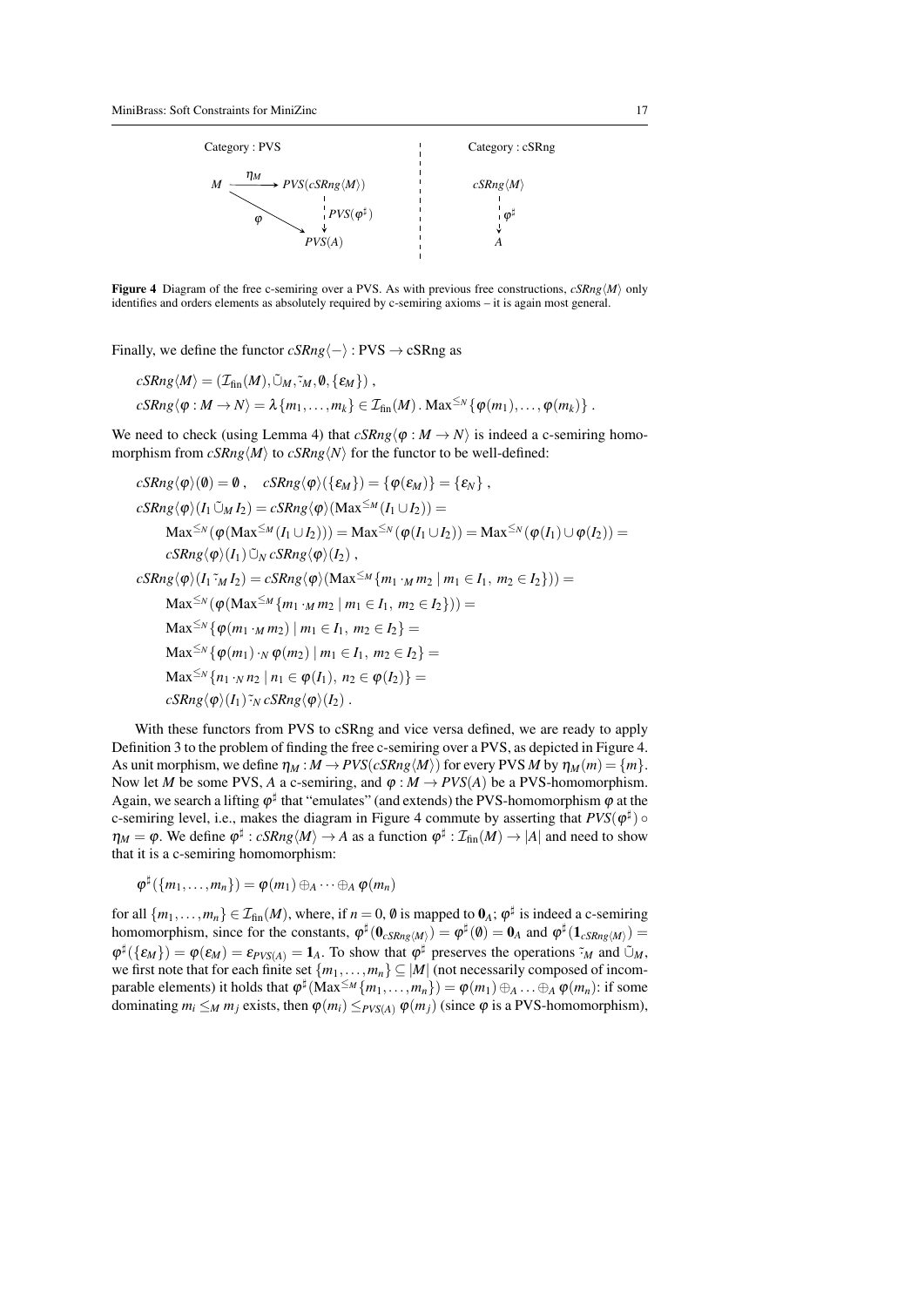hence,  $\varphi(m_i) \oplus_A \varphi(m_i) = \varphi(m_i)$ . We can thus "remove" each occurrence of the dominated  $m_i$  in  $\varphi(m_1) \oplus_A \ldots \oplus_A \varphi(m_n)$  since its dominator  $m_j$  is included in that term. Therefore,

$$
\varphi^{\sharp}(\{m_1,\ldots,m_k\}\bigcirc_M\{m_{k+1},\ldots,m_n\}) = \varphi^{\sharp}(\text{Max}^{\leq M}\{m_1,\ldots,m_n\}) =
$$

$$
\varphi(m_1) \oplus_A \ldots \oplus_A \varphi(m_n) =
$$

$$
(\varphi(m_1) \oplus_A \ldots \oplus_A \varphi(m_k)) \oplus_A (\varphi(m_{k+1}) \oplus_A \ldots \oplus_A \varphi(m_n)) =
$$

$$
\varphi^{\sharp}(\{m_1,\ldots,m_k\}) \oplus_A \varphi^{\sharp}(\{m_{k+1},\ldots,m_n\}).
$$

Similarly, for two sets  $I, J \in \mathcal{I}_{fin}(M)$ 

$$
\varphi^{\sharp}(I^{\tau}MJ) = \varphi^{\sharp}(\text{Max}^{\leq M}\{m_1 \cdot_M m_2 \mid m_1 \in I, m_2 \in J\})) =
$$
  
\n
$$
\bigoplus_{A} \{\varphi(m_1 \cdot_M m_2) \mid m_1 \in I, m_2 \in J\} \text{PVS-hom.}
$$
  
\n
$$
\bigoplus_{A} \{\varphi(m_1) \cdot_{PVS(A)} \varphi(m_2) \mid m_1 \in I, m_2 \in J\} =
$$
  
\n
$$
\bigoplus_{A} \{\varphi(m_1) \otimes_A \varphi(m_2) \mid m_1 \in I, m_2 \in J\} \stackrel{\text{distr.}}{=} \bigoplus_{A} \{\varphi(m_1) \mid m_1 \in I\} \otimes_A \bigoplus_{A} \{\varphi(m_2) \mid m_2 \in J\} = \varphi^{\sharp}(I) \otimes_A \varphi^{\sharp}(J).
$$

Thus,  $\varphi^{\sharp}$  is a c-semiring homomorphism and additionally,  $PVS(\varphi^{\sharp})(\eta_M(m)) = \varphi(m)$ , i.e., the diagram in Figure [4](#page-16-0) commutes, and  $\varphi^{\sharp}$  is unique with this property (the proof is analogous to that of Lemma [2\)](#page-12-0). We may thus conclude:

**Lemma 5**  $cSRng\langle M \rangle$  *is the free c-semiring over the partial valuation structure M.*  $\square$ 

From the fact that the composition of two free constructions is a free construction itself [\[54,](#page-42-18) Ch. 3], we further know:

# **Corollary 1**  $cSRng\langle PVS\langle P\rangle\rangle$  *is the free c-semiring over the partial order P.*  $\square$

Therefore, we abbreviate  $cSRng\langle PVS\rangle$  as  $cSRng\langle P\rangle$  and obtain a *generic* way to embed *any* partial order *P* into a c-semiring in a canonical way. More explicitly, this c-semiring has finite sets of incomparable (w.r.t. the Smyth-ordering) multisets composed of elements from |*P*| as its elements. If, e.g.,  $P = (\{I,II,1,2\})$ , then  $\{[I,2]\}$  or  $\{[I,I], [I,1]\}$  are in  $\mathcal{I}_{fin}(\mathcal{M}_{fin}(P))$  but  $\{[1,1], [1]\}\$  is not since  $[1,1] \preceq^P [1]$  (cf. Figure [5](#page-19-0) for a similar ordering). In the following section, we revisit this free c-semiring to illustrate the application of ⊕ and the required distributivity with respect to possible solving algorithms.

### <span id="page-17-0"></span>3.5 Adequacy of Algebraic Structures for Soft Constraints

The original goal of algebraic abstractions of specific soft constraint formalisms was to provide a common theoretical ground for questions of computational complexity and, perhaps more intensely studied, efficient solving algorithms. The latter include search strategies, dynamic programming techniques, and constraint propagation.

In terms of model expressiveness, we seek a fairly general structure that captures a broad variety of formalisms. In terms of algorithmic efficiency, however, we are inclined to sacrifice generality for additional structure that makes search and propagation more effective. Most algorithmic efforts can roughly be divided into:

– Classical search algorithms such as branch-and-bound, limited discrepancy search, or large neighborhood search [\[61\]](#page-42-21) with accompanying search heuristics and efficient bounding techniques such as russian doll search or mini bucket elimination [\[44\]](#page-42-4).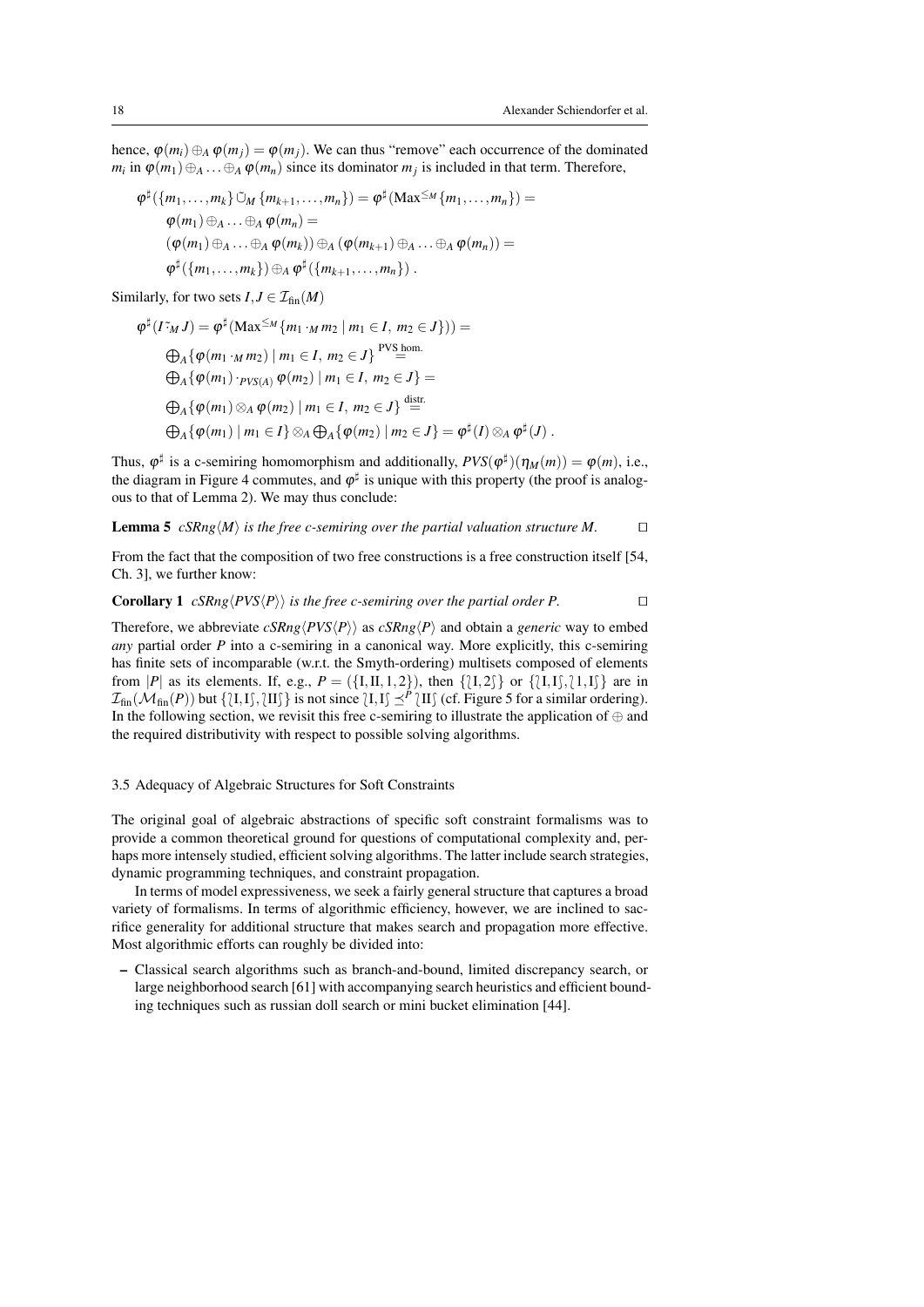- Soft local consistency and soft global constraints to enhance a search scheme [\[19,](#page-41-20) [18\]](#page-41-3)
- Dynamic programming algorithms (variable elimination, bucket elimination, cluster tree elimination) [\[10,](#page-40-3) [11,](#page-40-15) [21\]](#page-41-22)

Originally, valued constraints and c-semiring-based soft constraints generalized weighted constraints and fuzzy constraints, respectively. While c-semirings additionally allowed for partiality to better represent incomparable decisions, valued constraints put a total or-dering first instead of an operator for the supremum.<sup>[6](#page-18-0)</sup> Totality is beneficial for solving as it reduces search to more well-known scalar optimization tasks with a unique optimal solution degree and allow for more efficient pruning. Soft local consistency techniques with nonidempotent combination operators further require so-called "fair" valuation structures that admit a difference operator  $a \ominus b$  – which is not mandatory for a PVS.

Similarly, the supremum  $\oplus$  presupposed by a c-semiring is put to use in non-serial dynamic programming such as bucket elimination whenever we perform a "projection" operation. Projection means finding the best extension (with a greater variable scope) of a given assignment. If we are dealing with PVS without a supremum (such as the free PVS), these algorithms are not directly applicable. However, as a remedy, we can still use this family of algorithms if we put in place the free c-semiring instead. Example [2](#page-18-1) demonstrates this procedure for bucket elimination. This algorithm proceeds by picking a variable elimination order, leading to "buckets" for each variable *x* which collect all soft constraints  $\mu$  that have  $x$  as next (not yet eliminated) variable in their scope. Intermediate soft constraints  $v$  are generated by taking the union of all variables in a bucket, then calculating the intermediate results (i.e., the combination over all soft constraint valuations in the bucket) for each assignment in the Cartesian product of the domains, and projecting out *x* (see [\[21\]](#page-41-22)). One can check that each elimination step is an application of the distributivity law (see Lemma [3\)](#page-15-1). All known limitations regarding time and space which prohibit widespread usage in practice, of course, remain [\[44\]](#page-42-4).

<span id="page-18-1"></span>*Example 2* Consider a decision that is made based on some abstract "rating system" R (as can be seen in Figure [5\)](#page-19-0) that is inspired by, e.g., two executives that make an independent choice, denoted by  $\{1,2\}$  and  $\{I,II\}$ , respectively, where a higher number means a *better* evaluation. Any "two", however, is better than any "one". There is an explicit top element  $\top$  representing maximal satisfaction. There is no unique least upper bound for 1 and I, though. We assume that soft constraints are specified by a map from variable assignments to elements of  $|R|$ , as presented in the figure. To consider combinations of individual soft constraint valuations, i.e., to have a proper *SCSP*, we use the free partial valuation structure  $PVS\langle R \rangle$  to obtain a multiplication. We represent every element *r* other than  $\top$ as  $\eta_{\text{R}}^{\text{PVS}}(r) = \gamma_{\text{S}}^{\text{PVS}}$  and let  $\top$  map to the neutral element  $\gamma_{\text{S}}^{\text{PVS}}$ . Note how the resulting par-<br>tial grader  $DG(DVS/D)$  over  $M_{\text{S}}$  ([D]) is not supposed soleced (gapter in Figure 5). To sti tial order  $PO(PVS\langle R\rangle)$  over  $\mathcal{M}_{fin}(|R|)$  is not suprema-closed (center in Figure [5\)](#page-19-0). To still be able to apply bucket elimination, we embed  $PVS\langle R\rangle$  into its associated free c-semiring  $cSRng\langle PVS\langle R\rangle\rangle = cSRng\langle R\rangle$ . Consequently, we embed any soft constraint  $\mu$  mapping to  $|R|$  into  $cSRng\langle R\rangle$  as follows:

<span id="page-18-2"></span>
$$
\mu^e(\theta) = \eta_{PVS(R)}^{\text{cSRng}}(\eta_R^{\text{PVS}}(\mu(\theta))) = \begin{cases} \{ \text{or} \quad \text{if } \mu(\theta) = \top \\ \{ \mu(\theta) \} \} & \text{if } \mu(\theta) \neq \top \end{cases}
$$
 (2)

For instance,  $\mu_{\mathcal{R}}^{\mathcal{R}}(\{\mathbf{x} \mapsto 1\}) = \{2\}$  and  $\mu_{\mathcal{R}}^{\mathcal{R}}(\{\mathbf{x} \mapsto 0, \mathbf{y} \mapsto 0\}) = \{1\}$ . Finally, we invoke bucket elimination to obtain the optimal solution degrees of (see [\[21\]](#page-41-22) for a similar illustration). The algorithm terminates with the optimal solution degree  $\{1, 1, I, II, I, I, 2, 2, II, II, \}$ ,

<span id="page-18-0"></span> $6$  Obviously, in a total ordering, the supremum is just min/max.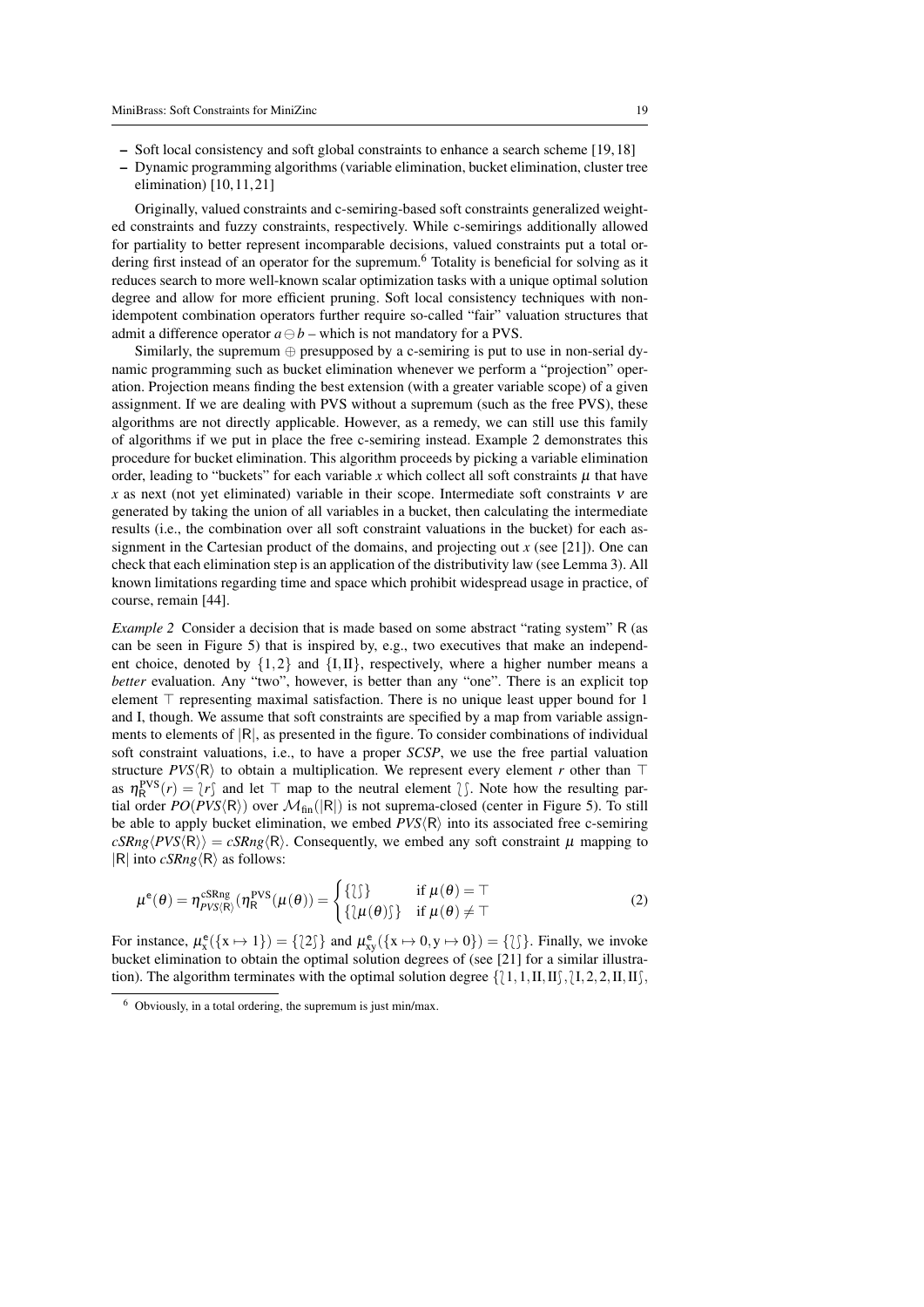

<span id="page-19-0"></span>Figure 5 The upper part illustrates the rating system  $(R)$ , its free partial valuation structure  $PVS\langle R\rangle$  and the free c-semiring  $cSRng\langle R \rangle = cSRng\langle PVS\langle R \rangle$ . Highlighted elements are introduced by axioms of the respective algebraic structure. The center part presents a *SCSP* with variables  $\{x, y, z\}$ , domain  $\{0, 1\}$  and five (unary or binary) soft constraints that map assignments to |R|. The lower part finds the optimal solution degrees of *SCSP* by applying bucket elimination on  $cSRng\langle R \rangle$  with the elimination order  $\langle x, y, z \rangle$ . Note that valuations of soft constraints  $\mu$  are embedded into  $cSRng\langle R\rangle$  according to Equation [\(2\)](#page-18-2).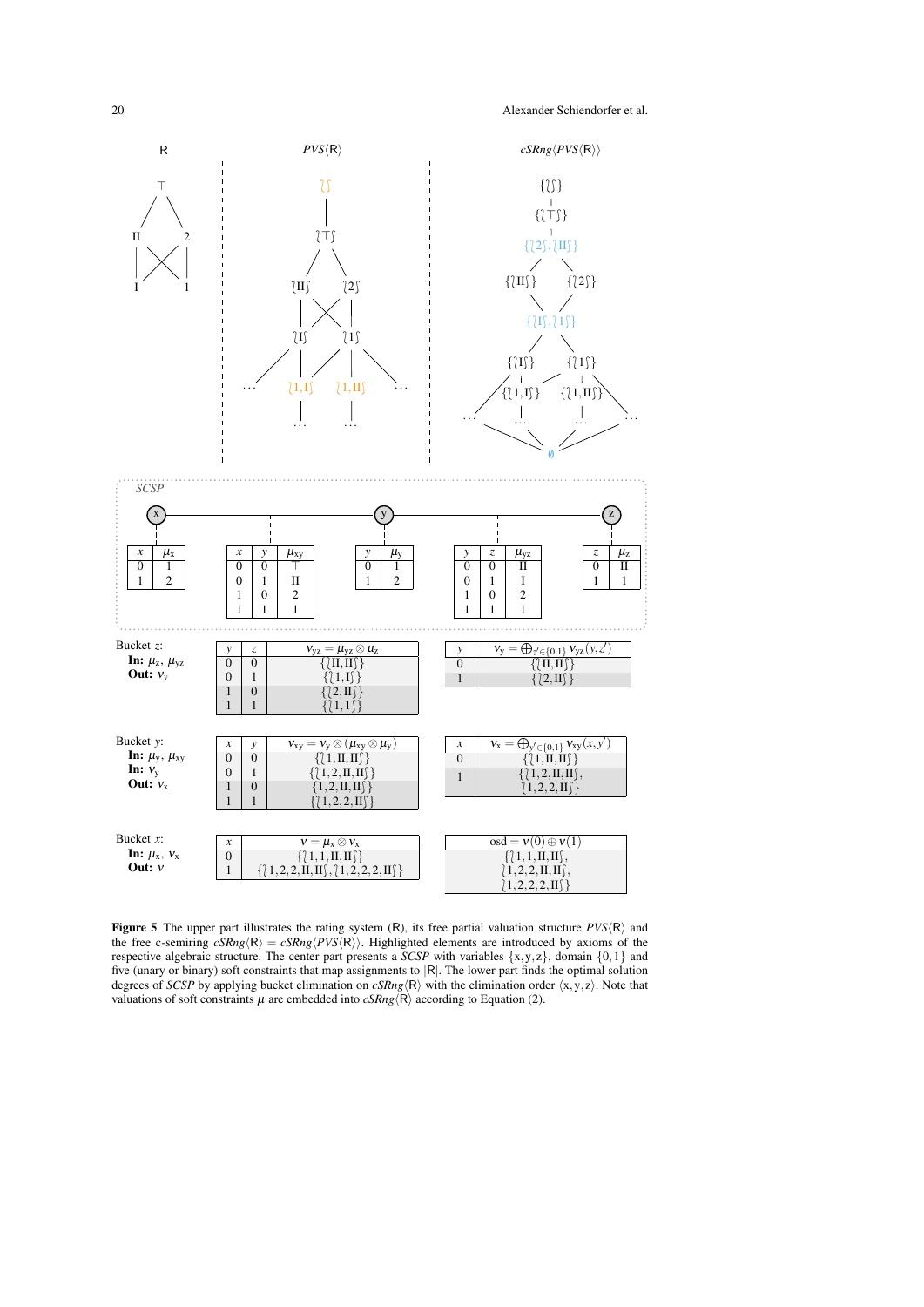${1,2,2,2,\text{II}}$  that is clearly not reachable by any individual assignment. However, each of the three components (i.e., multiset over  $|R|$ ) corresponds to one assignment. By employing appropriate bookkeeping during the elimination process, we find that  $\theta_1 = \{x \mapsto 0, y \mapsto$  $0, z \mapsto 0$ ,  $\theta_2 = \{x \mapsto 0, y \mapsto 1, z \mapsto 0\}$ , and  $\theta_3 = \{x \mapsto 1, y \mapsto 1, z \mapsto 0\}$  map to the respective optimal solution degrees and are thus optimal solutions. The free c-semiring provides enough information for said bookkeeping – another c-semiring returning a supremum of all solution degrees need not do this, in general.

Note that in fact we get a set of all PVS-optima as the unique optimal solution degree in the free c-semiring. Clearly, however, enforcing totality or a supremum for the only sake of better algorithms might counteract a modeler's intentions. Some (in reality incomparable) solutions are dominated by others. If we do not rely on explicit soft constraint operations but rather formulate it as a conventional constraint optimization problem that is solved by search and propagation (as in branch-and-bound or large neighborhood search), *the structure a PVS offers suffices* – which makes them the appropriate data structure for designing MiniBrass.

### <span id="page-20-0"></span>4 Implementation

Our considerations up to now have been mostly abstract and mathematical in terms of proper constructions of PVS and their relationship to c-semirings. We now turn to the design of MiniBrass<sup>[7](#page-20-1)</sup> and how it includes existing formalisms in the literature. Indeed, the argumentation in Section [3.5](#page-17-0) motivates that PVS are the adequate algebraic structure to *encode* soft constraint formalisms such that the theoretical constructions substantiate the MiniBrass language. MiniZinc, on the other hand, offers a well-balanced compromise between expressive power (high-level concepts such as functions and predicates) and broad support by a variety of solvers including propagation engines such as Gecode or JaCoP but also other paradigms such as MIP or SAT solvers. To smoothen the transition between conventional constraint models and soft constraint models, MiniBrass follows many MiniZinc conventions such as having a "solve" item, independence of order of statements and the notation, in general.

MiniBrass is a file-based soft constraint modeling language that revolves around the concept of partial valuation structures. A model (resp., instance) is divided into a (hard) *constraint model* (see Listing [1\)](#page-21-0) written in conventional MiniZinc, consisting of variable definitions and classical constraints, and a *preference model* (see Listing [2\)](#page-22-0) which contains PVS type declarations along with instantiations, soft constraint definitions based on the variables in the constraint model, and combinations (Pareto and lexicographic) of instances. MiniBrass separates essential constraints of a problem and its objective because:

- Existing soft constraint formalisms in the literature (weighted, fuzzy, constraint preferences, ...) are available for a preference model using the respective PVS types.
- Preferences can be elicited and specified using PVS type  $A$  (perhaps having a nontrivial (multi)set-based order such as the free PVS) which is then transformed to another PVS type  $\beta$  that is better supported by existing solvers (cost function networks/integer objectives) using morphisms (see Section [4.3\)](#page-30-0).
- By exploiting modularity, users can combine several preference structures (perhaps stemming from different agents) at runtime (Pareto or lexicographic).
- Multiple preference models (e.g. user perspectives) for the same hard constraint model can exist and be selected depending on other context factors.

<span id="page-20-1"></span><sup>7</sup> <https://github.com/isse-augsburg/minibrass>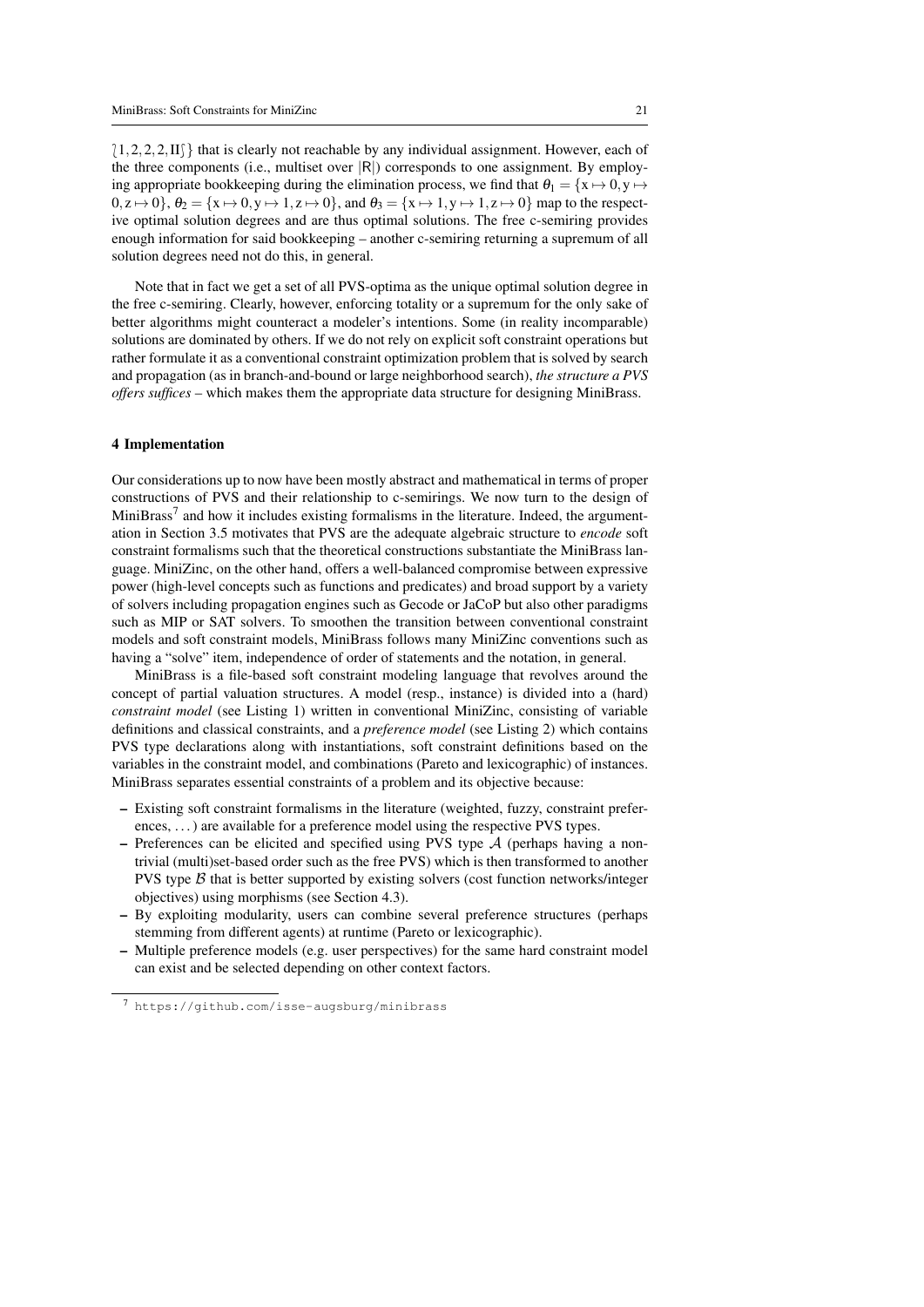```
include "hello-world o.mzn"; % output of minibrass
     include "soft_constraints/pvs_gen_search.mzn"; % for generic branch and bound
     % the basic, "classic" CSP
5 set of int: NURSES = 1..3;
     int: day = 1; int: night = 2; int:off = 3;
set of int: SHIFTS = {day,night,off};
     array[NURSES] of var SHIFTS: n;
10 % Encodes a multiset embedding of a boolean expression e over 1..maxP
       that returns \{ \} } iff e is true and \{ \} index } } else.
     function array[int] of var int: embed(var bool: expression,
                                                 par int: index, par int: maxP) = let {
          set of int: P = 1..maxP;
15 array<sup>[P]</sup> of var 0..1: returnedMSet;<br>
constraint expression -> returnedMSet == [0 | q \text{ in } P];
        constraint not(expression) -> (forall(q in P) (
                                              (\text{returnedMSet}[q] = 0 \ / \ \text{index} := q) \ \ \}(\text{returnedMSet}[q] = 1 \land \text{index} = q) );
20 in returnedMSet;
     solve
     :: pvsSearchHeuristic % compiler writes this into classic_o.mzn
     search pvs_BAB(); % calls to a generic PVS-based branch-and-bound
25
     output [\n"n = \n\\
\langle n \rangle \in \mathbb{Z} topLevelObjective = \langle (topLevelObjective) \rangle \in \mathbb{Z};
```
Listing 1 hello-world.mzn: The conventional constraint model contains all variable definitions and hard constraints. It includes the compiled MiniBrass output (hello-world.o.mzn) which contains generated variables, linking constraints, search procedures relevant to MiniSearch (pvs\_BAB, defined in pvs gen search.mzn), and the (optional) search annotation pvsSearchHeuristic.

Conceptually, the main idea of how to encode a soft constraint problem as a conventional constraint optimization problem has been outlined in [\[44\]](#page-42-4) after being first described in [\[47\]](#page-42-12): For a soft constraint problem *SCSP* =  $(X, D, C, M, S)$  with PVS  $M = (|M|, \cdot_M, \varepsilon_M, \leq_M)$ , we define the classical constraint model  $(X, D, C)$  as usual and for every soft constraint  $\mu_i \in S$ , we have a constraint along the lines of "valuation $[i] = \mu_i(X)$ " where valuation is an array of variables of type  $|M|$  and  $\mu_i(X)$  stands for the soft constraint (MiniZinc) expression based on variable assignments to *X*. Additionally, there is an |*M*|-variable overall holding the overall valuation which is constrained such that "overall = valuation[1]  $\cdot_M \cdots \cdot_M$ valuation[nScs]" where nScs refers to the number of soft constraints. The partial ordering  $\leq_M$  is used to generate constraints on future solutions such as "overall  $\leq_M$  overall" to ask for the next solution overall' to be *better* than the current one overall. Branch-andbound (see Section [4.5\)](#page-32-0) is based on this predicate.

Listings [1](#page-21-0) and [2](#page-22-0) exemplify these ideas using the introductory toy rostering problem covered in Figure [1.](#page-1-0) The problem is specified with constraint preferences which are mapped to the free PVS as discussed in Section [3.3.](#page-9-0)<sup>[8](#page-21-1)</sup> Each soft constraint  $\mu_i$  maps to  $\lambda_i$  if violated and  $\int \int$  otherwise (implemented by the function embed in Listing [1](#page-21-0) since conditional statements in MiniZinc cannot have array-valued return types). The corresponding PVS-type FreePVS implements multisets of elements from an underlying partial order as solution degrees, multiset union as the combination operation, and the Smyth-ordering as MiniZinc functions and predicates in the file free-pvs-type.mzn. Said partial order *P* is passed by parameters  $maxP$  (denoting the highest index) and  $orderingP$  (the ordering relation as list of edges) during instantiation.

<span id="page-21-1"></span><sup>8</sup> Listing [2](#page-22-0) presents the type definition as well but the type is actually implemented in defs.mbr such that it can be readily used in any MiniBrass instance.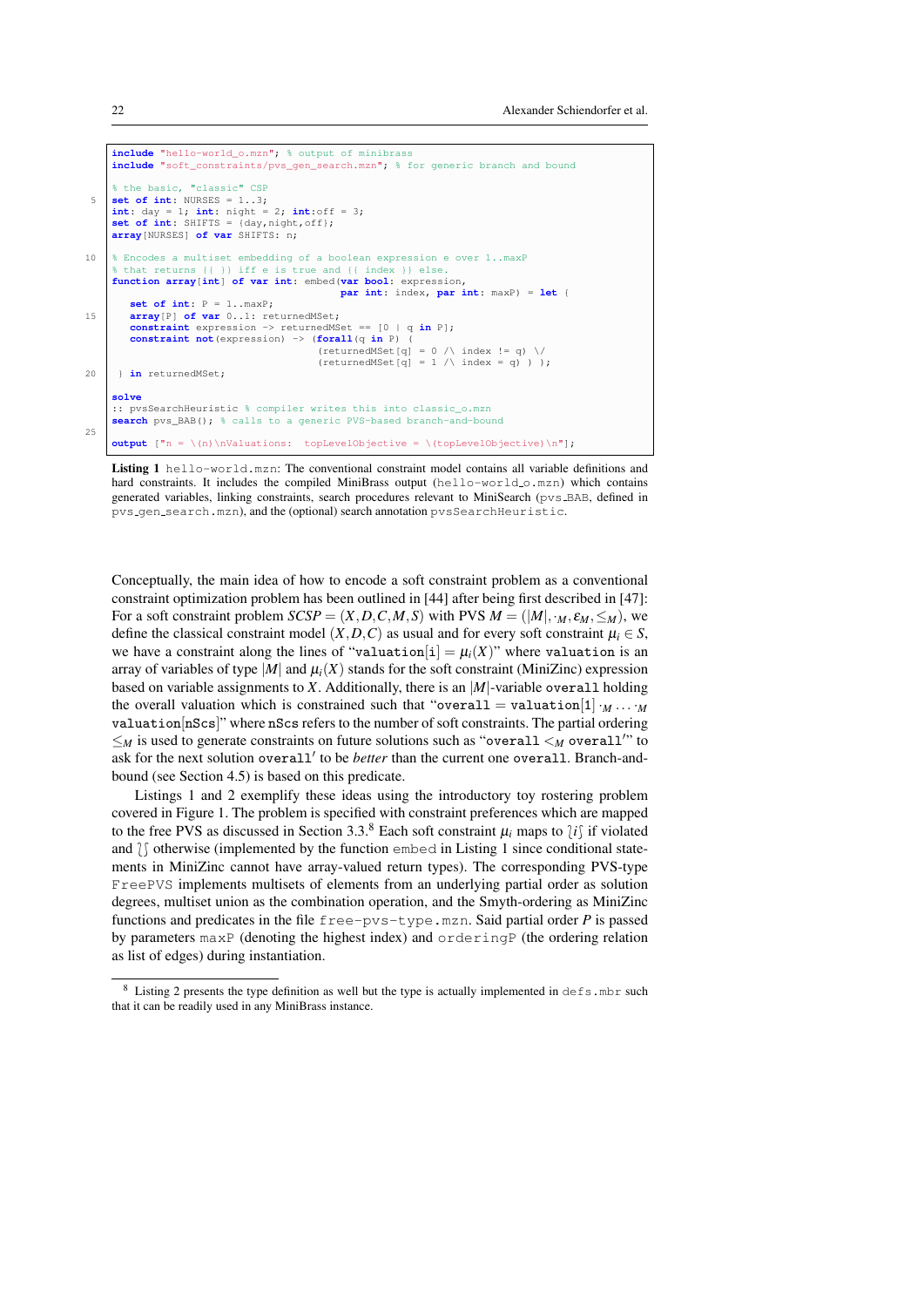```
type FreePVS = PVSType<mset[maxOccurrences] of 1..maxP> =
       params {
          array[int, 1..2] of 1..nScs: orderingP;
          int: maxP;
5 int: maxPerSc;
          int: maxOccurrences :: default('mbr.nScs * mbr.maxPerSc');
          } in
        instantiates with "soft_constraints/mbr_types/free-pvs-type.mzn" {
          times -> multiset union:
10 is_worse -> isSmythWorse;
          \overline{\text{top}} \rightarrow \{\}};
     PVS: fp = new FreePVS("fp") {
15 soft-constraint cl: 'embed(sum(i in NURSES)(bool2int(n[i] = night)) = 2, 1, 3)';<br>
soft-constraint c2: 'embed(n[2] in {day, off}, 2, 3)';<br>
soft-constraint c3: 'embed(n[3] = off, 3, 3)';
         orderingP : '[| 2, 1 | 3, 1 |]';
20 maxP: '3' ;
        maxPerSc : '1';
     };
     solve fp;
```
Listing 2 hello-world.mbr: A preference model of the problem in Figure [1](#page-1-0) with PVS type for a free PVS and one PVS-instance that also serves as the "solve"-item analogous to MiniZinc. An optimal solution is, e.g.,  $n = [\text{day}, \text{day}, \text{off}]$  with solution degree  $[p_1]$ . Note how an edge  $(p_2, p_1)$  hereby indicates that  $p_2 \leq_P p_1$  and thus  $\lfloor p_2 \rfloor \leq^P \lfloor p_1 \rfloor$ .

Multisets are not natively supported by MiniZinc and need thus to be encoded for solvers. In the free PVS, the set  $\mathcal{M}_{fin}(P)$  is clearly infinite as we can reach any finite multiset over *P* by applying combination (i.e., multiset union) often enough. Since solvers operate on *finitely* many decision variables with finite domains, we never have to use the full range of  $\mathcal{M}_{fin}(P)$ , though, and always operate on a finite subset of it. Put differently, the maximal multiplicity of any element of *P* is necessarily restricted. To put a meaningful upper bound on the multiplicities, we note that in a *SCSP*, the overall valuation is given by  $\prod_M {\mu_i(\theta) \mid \mu_i \in S}$ . If we can determine the maximal occurrence any *P*-element has in any individual  $\mu_i(\theta)$ , say k, we simply use  $nScs \cdot k$  as the maximal occurrence for the overall valuation. Taking constraint preferences as instance, this value is in fact easy to determine as any soft constraint can obviously only be violated once – we exploit this further in Section [4.2.2.](#page-27-0) With these restrictions, a multiset composed of *P*-elements with maximal multiplicity maxOccurrences is just encoded as an array[1..maxP] of var 0..maxOccurrences. We discuss the model elements further in the following sections.

The toolchain needed for MiniBrass adds an additional preceding step to the conventional MiniZinc/MiniSearch workflow. Figure [6](#page-23-0) illustrates the involved processes: First, the MiniBrass preference model (e.g., Listing [2\)](#page-22-0) is compiled into MiniZinc or MiniSearch code using mbr2mzn. During this process, auxiliary variables taking soft constraint valuations and their aggregations, improvement and not-worsening constraints for branch-and-bound, as well as variable orderings for search heuristics and complex order predicates (in case of Pareto or lexicographic combinations) are generated. Finally, the classical constraint model (e.g., Listing [1\)](#page-21-0) includes the compiled MiniBrass output and is solved by Mini-Zinc (mzn2fzn) or MiniSearch (minisearch).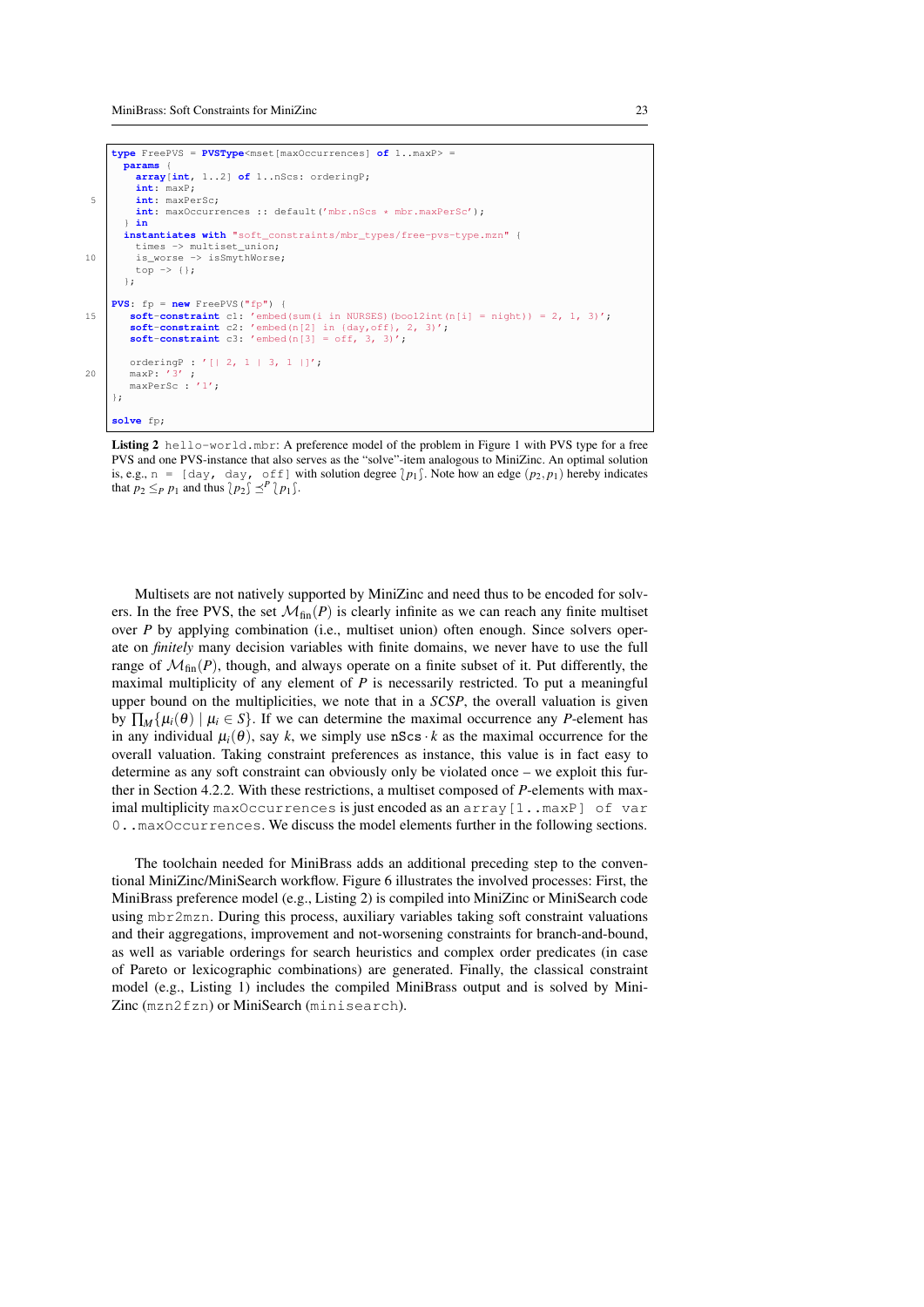

<span id="page-23-0"></span>Figure 6 Toolchain of MiniBrass and its integration with MiniZinc. Blue elements indicate artifacts that have to be created for every new problem instance whereas orange ones refer to reusable (MiniBrass) library items that do not need to be modified by end users.

#### 4.1 PVS Types and Instantiations

Every PVS type definition has to specify the possible solution degrees, ordering predicate and combination operation in MiniZinc. The solution degrees (semantically the underlying set of the PVS) are referred to as the *element type E* of a PVS type. This can be any MiniZinc base type such as int, float, bool, or subtypes thereof as well as sets or arrays of a base type. For instance, the aforementioned free PVS uses mset which is a *MiniBrass* keyword abbreviating an array of integers representing a multiset. Weighted constraints or cost function networks map to int or some integer range 0..k, and fuzzy constraints employ the float range  $0.0 \ldots 1.0$ .

The element type  $E$  corresponds to (a subset) of the carrier set  $|M|$  of a resulting PVS instance  $M = (|M|, \cdot_M, \varepsilon_M, \leq_M)$  and prescribes the signature of the ordering  $\leq_M$ , i.e.,  $\leq_M$  $\subseteq E \times E$ . Canonically, every soft constraint  $\mu_i$  maps to E and the combination operation has to be a function  $\cdot_M : E \times E \to E$ , as was shown in Listing [2.](#page-22-0) However, there are cases where the essential model information is different from an *E*-element – compare Figure [5](#page-19-0) or our previous toy example where soft constraints map to *E* but are wrapped by an embedding function. This becomes more evident when we consider PVS that are based on "violated soft constraints" such as, e.g., weighted constraints. Each soft constraint  $\mu_c : [X \to D] \to |M|$ (parametrized by some conventional constraint  $c$  and associated weight  $w_c$ ) then has the form  $\mu_c(\theta) = 0$  if  $\theta \models c$  and  $w_c$  otherwise: The *essential* information here is whether  $\theta \models c$ . Wrapping every boolean expression (as done in Listing [2](#page-22-0) with the embed function) obviously leads to cluttered and less readable constraint and preference models, also evidenced by even having the embed definition in Listing [1.](#page-21-0) To avoid this clutter on the syntactic level, PVS types can be augmented with a *soft constraint type S* that defines the type of each soft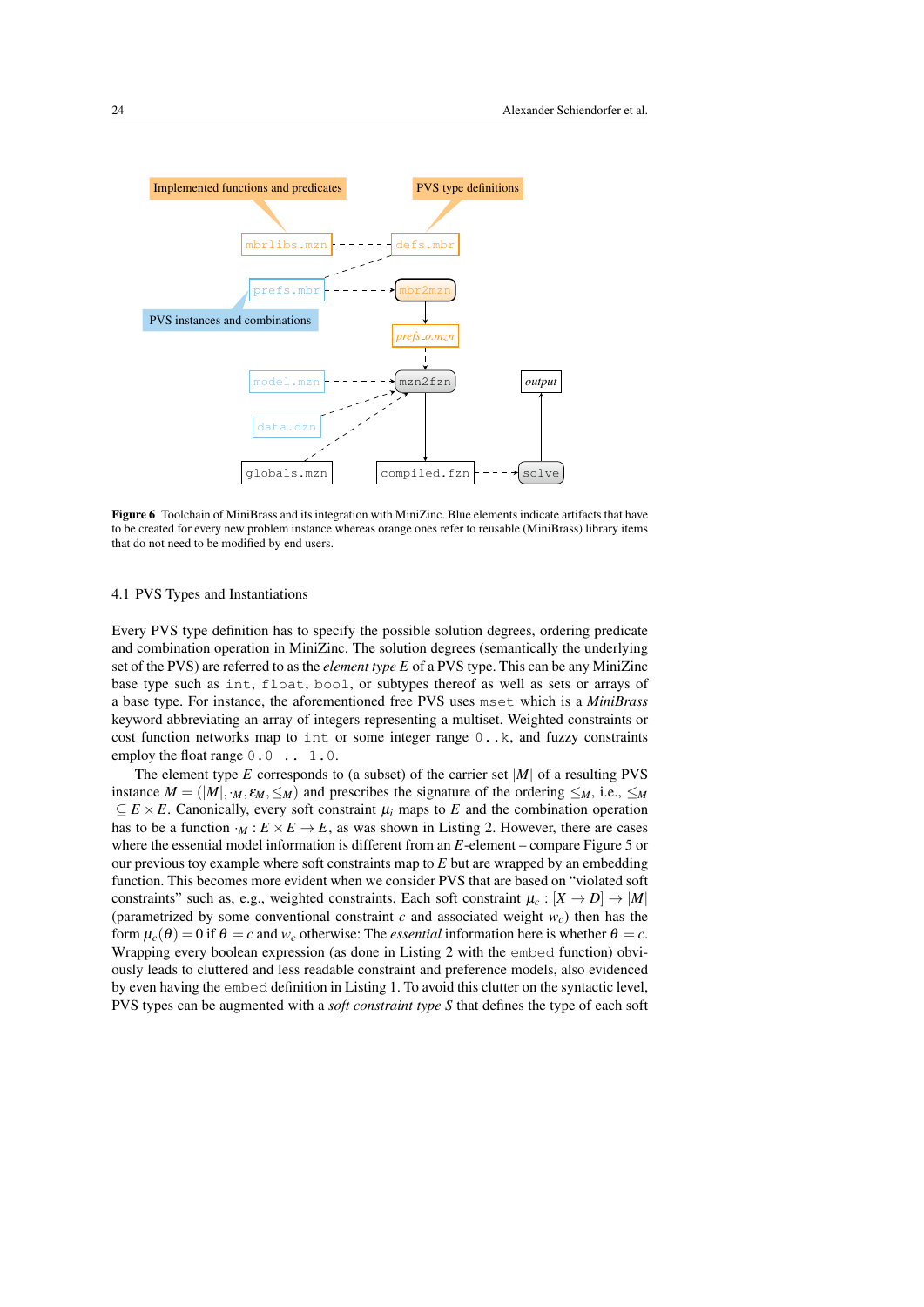constraint expression (here  $\text{bool}$ ). We semantically define a mapping  $g_i : S \to E$  that maps each *S*-expression of soft constraint  $\mu_i$  to an *E*-element, all of which are combined with ·*M*. However, there are cases when we do not want or need to have nScs *E*-expressions but rather emulate the above combination using an embedding  $S^n \to E$  – especially if there are beneficial global constraints involved (see Listing [3\)](#page-29-0). In both cases, we end up with an overall valuation of type *E* that is ordered using  $\leq_M$  during search. As a consequence, we have the combination operation map several *S*-expressions to one element in *E* (where  $S = E$  is of course valid) and have it mimic the ·*<sup>M</sup>* operation on *E*.

Moreover, PVS types may declare parameters that need to be specified during the instantiation of concrete PVS in a preference model. Examples thereof are the maximally allowed weight *k* in weighted constraints or the preference graph in constraint preferences. The MiniZinc implementation of the combination function and ordering predicate has to be supplied in a separate MiniZinc file that will be included by the compiled MiniZinc output. All presented types are included in the MiniBrass standard library but new definitions can likewise be added with regard to extensibility.

To sum up, for a PVS type parametrized by soft constraint type *S* and element type *E*, the ordering predicate, the combination, and the top element have to implement the following interfaces:

```
predicate is_worse(var E: x, var E: y, par int: nScs, [PARAMETERS]);<br>function var E: times(array[int] of var S: v, par int: nScs, [PARAMETERS]);
par E: top;
```
Note that the ordering of the parameters must match the order in the PVS type declaration. In a similar way, some PVS types offer generic search heuristics that can be provided (see the keyword pvsSearchHeuristic below). The interface is expected to be:

```
function ann: searchHeuristic(array[int] of var S: values, var E: overall,
                              par int: nScs, [PARAMETERS]);
```
It should generally be noted that is worse always corresponds to a predicate denoting *strict* worsening (this is the most common type of predicate used in branch-and-bound). The top element is beneficial for bounding search and having default soft constraints.

Besides the type declarations, there are a few "technical" MiniBrass keywords that are sure to be found in the compiled MiniZinc output (e.g.,  $prefs \circ \circ \dots \circ \circ n$  in Figure [6\)](#page-23-0) and can thus be accessed from the constraint model (e.g.,  $model$ .mzn in Figure [6\)](#page-23-0):

- topLevelObjective: contains a var E-expression for an *atomic* top level PVS (the instance specified in the  $s \circ \exists v \in \mathbb{R}$ , with element type  $E$ ; not applicable if the top level PVS is complex (e.g., a lexicographic product). It appears in the output in Listing [1](#page-21-0) and could also be a MiniZinc objective: solve minimize topLevelObjective (only if *E* is scalar).
- pvsSearchHeuristic: contains an annotation object for the top level PVS that holds a particular variable order (of the generated variables) that depends on the PVStype(s) involved (see Section [4.2.1\)](#page-25-0). For complex PVS, multiple heuristics are concatenated sequentially.
- postGetBetter: contains a MiniSearch procedure that is used to post a constraint requiring the next solution to be better than the current one. The generic branch-and-bound procedure pvs BAB used in Listing [1](#page-21-0) (which is defined in pvs gen search.mzn and explained in Section [4.5\)](#page-32-0) relies on postGetBetter being written by the compiler.
- postNotGetWorse: dually, this MiniSearch procedure only requires the next solution not to be dominated (important to find all optima of an instance).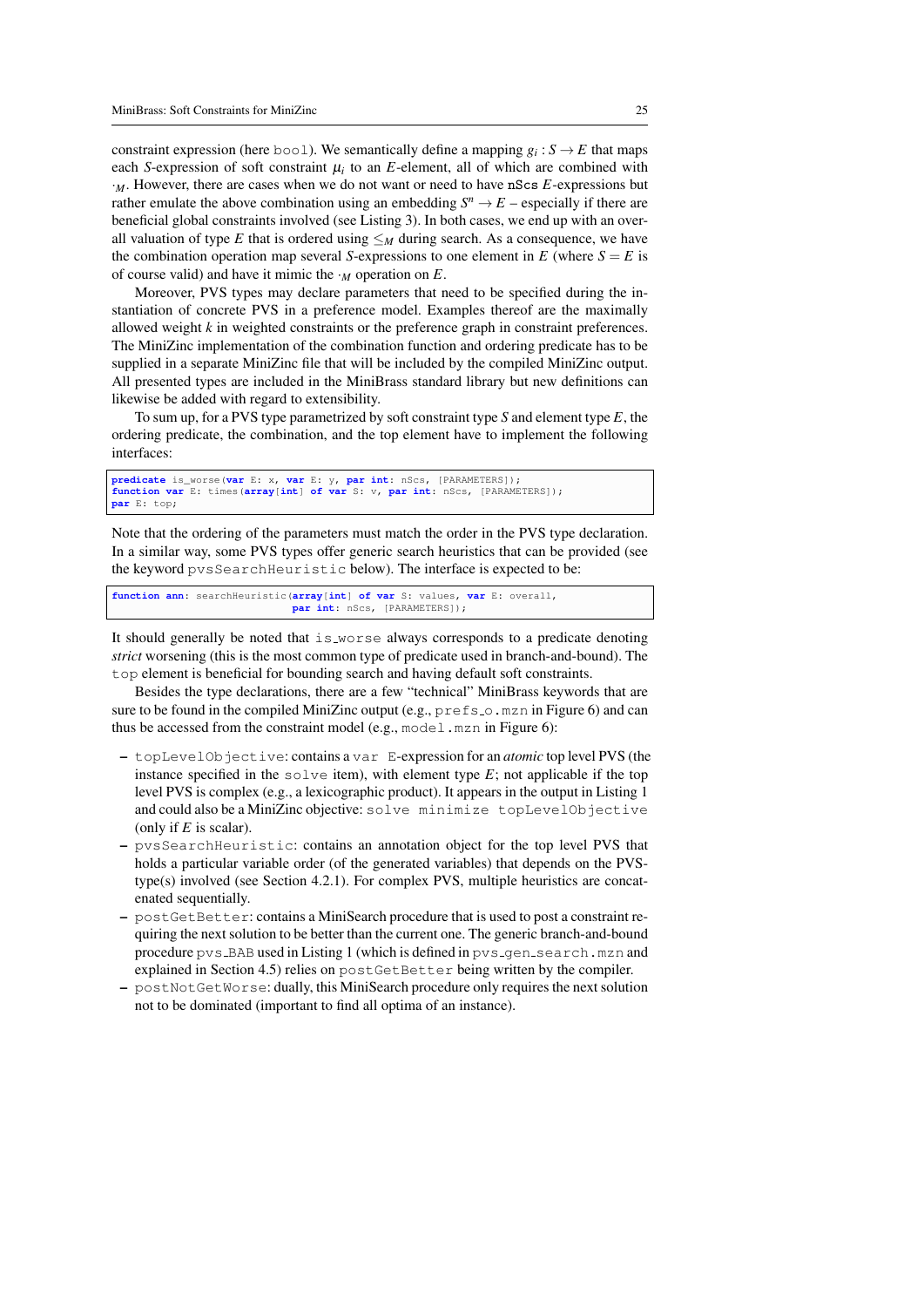Once PVS types are declared, we can use them for the instantiation of concrete PVS objects. A PVS object stores a specific set of parameters and includes the actual soft constraints mapping to  $E$  (or  $S$ ) as MiniZinc expressions – thereby connecting the constraint and preference model. In addition, the operators pareto and lex can be used to compose complex preference structures from elementary ones.

### 4.2 Examples of Soft Constraint Formalisms as PVS Types

For illustration purposes, we survey the most common soft constraint formalisms (see Section [2\)](#page-3-0) presented as PVS types. Throughout the examples, we assume a simplistic classical constraint model without any actual hard constraints except for the domain restrictions:

```
set of int: DOM = 1..3;
var DOM: x; var DOM: y; var DOM: z;
```
### <span id="page-25-0"></span>*4.2.1 Integer-Valued: Weighted CSP or Cost Function Networks*

The PVS types for weighted constraints and cost function networks are naturally very similar. The latter are defined as integer-valued soft constraints that map any assignment to some value in the range  $[0...k]$  for some parameter k denoting maximal violation. Consequently, there is no distinct soft constraint type but just the element type  $0 \dots k$ .

```
type CostFunctionNetwork = PVSType<0..k> =
     params {
       int: k :: default('1000');
     } in
5 instantiates with "soft_constraints/mbr_types/cfn_type.mzn" {
       times -> k bounded sum;
       is_worse -> is_worse_weighted;
       top -> 0;
    };
```
Combination means adding individual costs (capping at *k*) and the ordering relation is the integer greater-than ordering (consistently with literature, cost minimization is default).

```
% Inside soft_constraints/mbr_types/cfn_type.mzn
    predicate is_worse_weighted(var int: x, var int: y, int: nScs, int: k) =
     x > y;5 function var int: k_bounded_sum(array[int] of var int: b, int: nScs, int: k) =
     if sum(b) > k then k else sum(b) endif;
```
Moreover, to facilitate better access to native cost function implementations in Toulbar2, the MiniBrass library also offers a global constraint (along with a default decomposition for other solvers) that is handled by Numberjack and properly given to Toulbar2. For instance,

**predicate** cost\_function\_binary(**var int**: x, **var int**: y, **array**[**int**] **of int**: costs, **var int**: costVariable)

In a similar spirit, soft global constraints are implemented in MiniBrass. Since the examples shown in the literature map to a numeric variable, they naturally fit into the framework of cost function networks. For instance, a soft variant of alldifferent counts the variables taking the same value as a measure of violation:

```
function var int: soft_all_different(array[int] of var int: x) :: promise_total =
 let { set of int: seenValues = dom_array (x); }
 in (sum(s in seenValues) (max(count(x, s) - 1, 0)));
```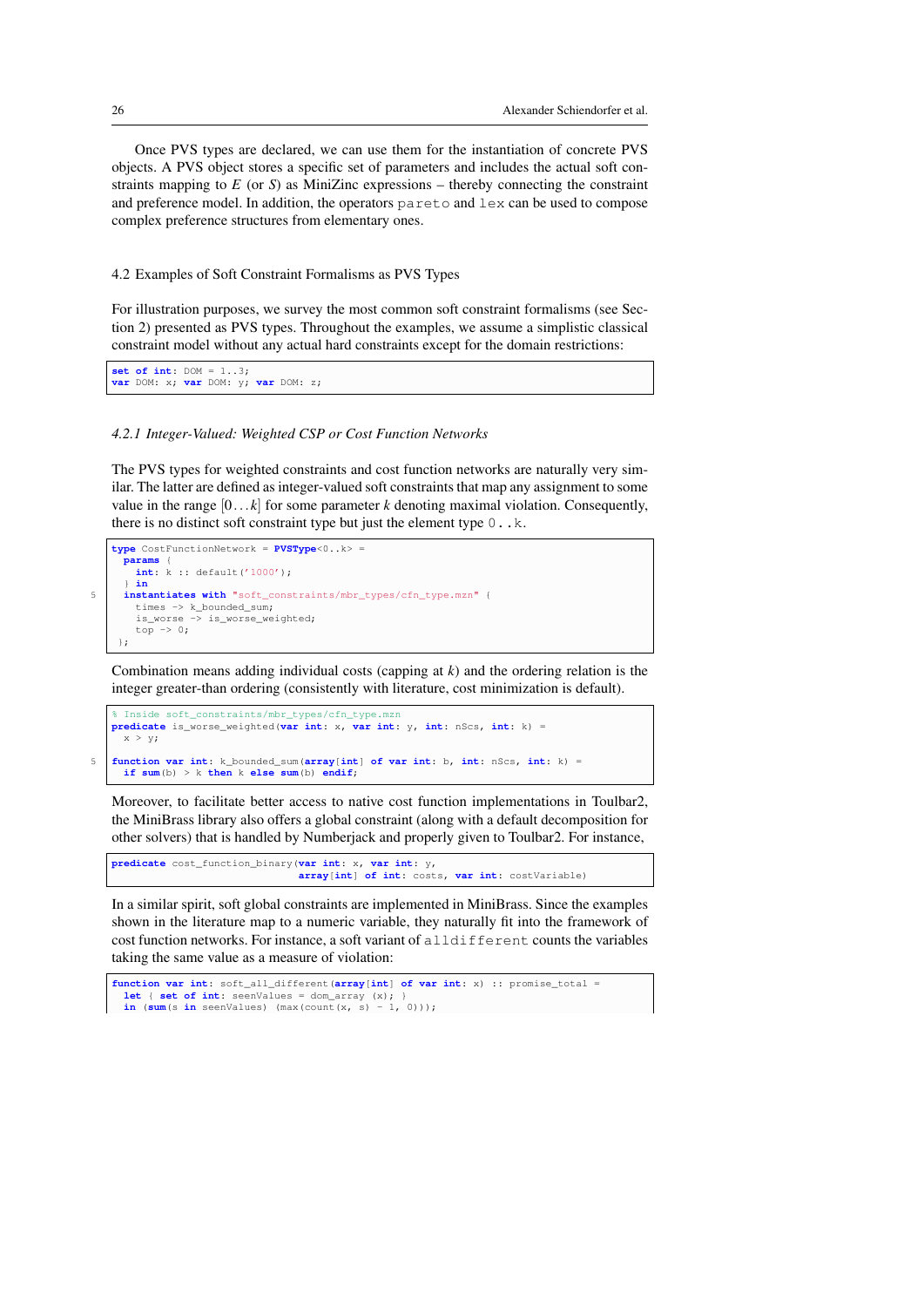10 }

```
% [...] Used in a MiniBrass preference model
5 include "soft_constraints/soft_alldifferent.mzn";
   % [...]
   array[STUDENT] of var PROJECT: x;
    soft-constraint c1: 'soft_alldifferent(x)';
```
There are native implementations for soft\_alldifferent in JaCoP [\[41\]](#page-41-23) which can make use of dedicated propagation instead of the provided decomposition – precisely like in conventional global constraints.

By contrast, weighted constraints focus on a binary judgment – a soft constraint is violated or not, and if so, punished with a weight. This is reflected by using the soft constraint type bool that is mapped to the element type  $0 \ldots k$ .

```
type WeightedCsp = PVSType<bool, 0..k> =
     params {
       int: k :: default('1000');
       array[1..nScs] of int: weights :: default('1');
5 } in
     instantiates with "soft_constraints/mbr_types/weighted_type.mzn" {
       times -> weighted k bounded sum;
       is_worse -> is_worse_weighted;
       top -> 0;
    offers {
       heuristics -> getSearchHeuristicWeighted;
    };
```
Weighted constraints represent the first example of a generic search heuristic annotation that is foreseen by the PVS type. The MiniZinc function getSearchHeuristicWeighted (included in the file weighted type.mzn) provides a particular variable ordering: the variables containing the highest-weighted possible violation first (called *most important first* in [\[57\]](#page-42-0)). That way, search can start by setting the generated satisfaction variables of all soft constraints to true and let propagation take over to possibly find high-quality solutions early.

```
function ann: getSearchHeuristicWeighted(array[int] of var bool: degs,
                                             var int: overall,
                                             par int: nSoftConstraints,
                                             int: k, array[int] of int: weights) =
5 let {
      set of int: sCs = 1..nSoftConstraints;
      % find the sorted permutation of soft constraint instances
      array[sCs] of sCs: sortPerm = arg_sort(weights);
                since arg_score use \leq and we need decreasing order10 array[sCs] of sCs: mostImpFirst = [ sortPerm[nSoftConstraints-s+1] | s in sCs];
      array[sCs] of var bool: mifSatisfied = [ degs[mostImpFirst[s]] | s in sCs];
      } in
    int_search(mifSatisfied, input_order, indomain_max, complete);
```
Section [5.3](#page-38-0) provides some insight in the effectiveness of the above search heuristic.

There is a subtle double-usage of the PVS type WeightedCsp. As we set the weights' default value to 1, we have a Max-CSP instance if no weights are supplied. We can however add weights (more generally parameter values that are connected to every soft constraint) by annotating a soft constraint during the instantiation of a weighted PVS.

```
PVS: wcsp = new WeightedCsp("wcsp") {<br>
soft-constraint c1: 'x + 1 = y' :: weights('2');<br>
soft-constraint c2: 'z = y + 2' :: weights('1');
         soft-constraint c3: 'x + y \le 3' :: weights('1');
5 \times 120';
      };
      solve wcsp;
```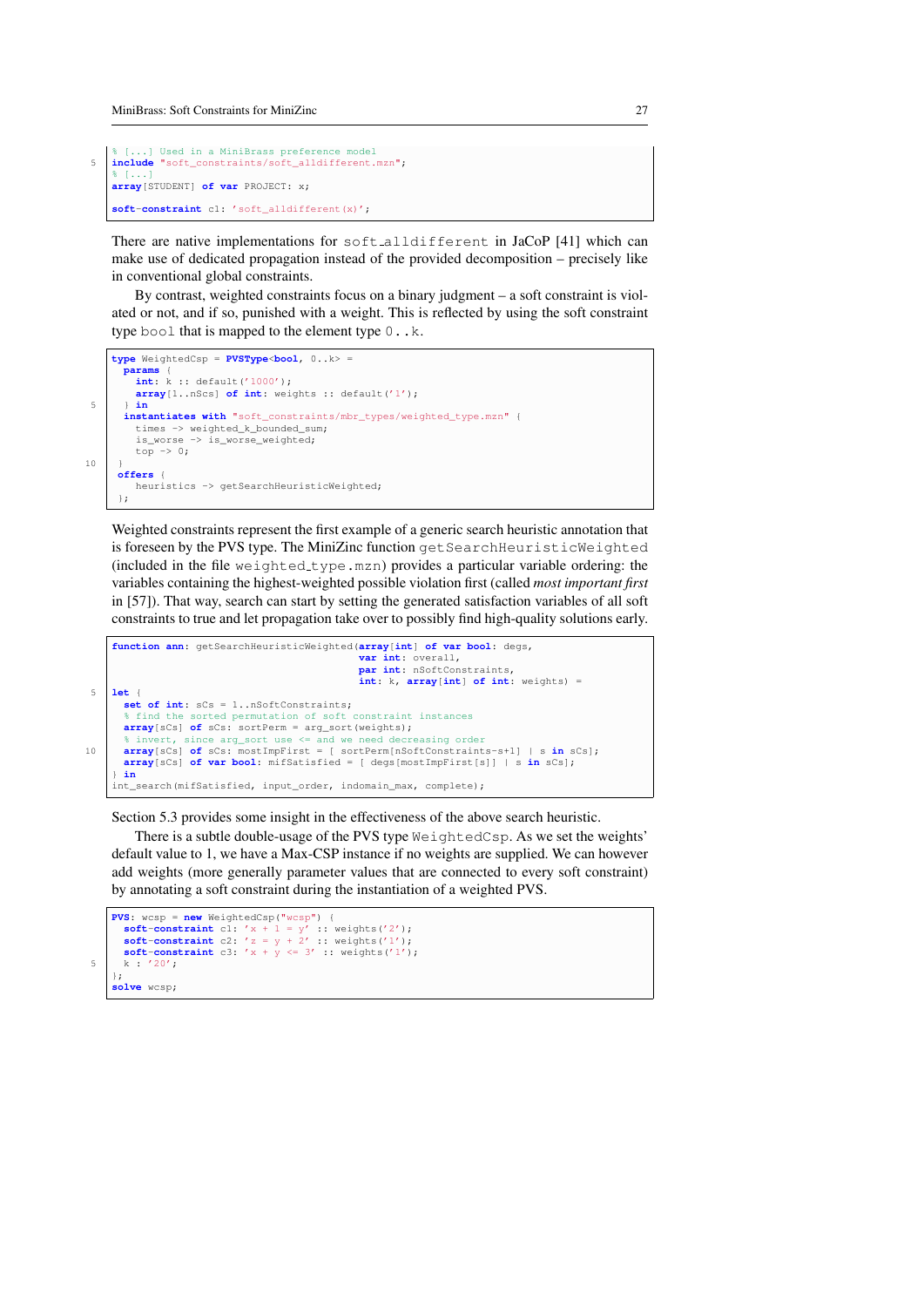# <span id="page-27-0"></span>*4.2.2 Comparative: Free PVS and Constraint Preferences*

Next, we revisit purely comparative preference structures that operate directly on partial orders such as the free PVS previously seen in Listing [2.](#page-22-0) As mentioned above, its element type is mset  $[\text{maxOccurrences}]$  of  $1 \dots \text{maxP}$  which is syntactic sugar for an array[1..maxP] of var 0..maxOccurrences that represents the overall solution degree. This type is the most general available in MiniBrass and can be used to encode any partial order such as the rating system R in Figure [5](#page-19-0) as a PVS.

Each individual soft constraint has to map to a multiset with bounded multiplicity, as indicated by the parameters. While the combination (multiset union) is straightforward by just taking the sums of individual soft constraints' element multiplicities, implementing a MiniZinc predicate for the Smyth-ordering (cf. Section [3.2\)](#page-7-1) is a bit more involved. In essence, to establish  $T \prec^P U$  the key idea is to apply Lemma [1](#page-11-0) and have the witness  $h : S(U) \rightarrow S(T)$  be *decided* by the solver using local decision variables of the predicate. Recall that  $\mathcal{S}(U)$  refers to the set of pairs representation of a multiset. Thus *h* is defined on *pairs* and has to obey the constraints  $p \leq_{P} q$  whenever  $h(j,q) = (k, p)$ . The injectivity of *h* is best represented by an alldifferent-constraint but there is none for pairs. We can mitigate this by constructing a one-dimensional witness and apply the bijective Cantor pairing function  $\pi : \mathbb{N}^2 \to \mathbb{N}$  defined by  $\pi(k_1, k_2) := \frac{1}{2}(k_1 + k_2)(k_1 + k_2 + 1) + k_2$ . The resulting one-dimensional array can be constrained to be all different (i.e., injective), as usual.

```
predicate isSmythWorse ( array[int] of var int: T,
                      array[int] of var int: U, int: nScs,
                      array[int, 1..2] of int: edges,
                      int: maxP, int: maxPerSc, int: maxOccurrences
 5 ) = let {
       set of int: P = 1..maxP;
       par int: maxOcc = maxPerSc*maxOccurrences;
       set of int: OCCS = 0..maxOcc;
set of int: PosOCCS = OCCS diff {0};<br>
10 set of int: P0 = {0} union P; % 0 representing no assignment
       int: le = min(index_set_1of2(edges));
       int: ue = max(index_set_1of2(edges));
15 array[P] of set of P: lessThanOrEquals =<br>
[ {q} union {p | p in P where exists(e in le..ue)<br>
(edges[e,1] = p /\ edges[e,2] = q}} | q in P];
        % We have to split the witness function h : S(U) \to S(T) into
20 % two arrays of decision variable
        array[OCCS,P] of var P0: witnessElem;
array[OCCS,P] of var OCCS: witnessOcc;
        % First, we make sure all (j,q) tuples for occurrences j greater than the
25 & actual number of q elements in U map to non-existence
        constraint forall(q in P, j in OCCS where j > U[q]) (<br>witnessElem[j,q] = 0 /\ witnessOcc[j,q] = 0<br>);
30 \frac{1}{2} Now, for all (j,q) tuples in S(U), they have to map
        \ast to a (k, p) tuple in S(T) such that p \leq q.
       constraint forall(q in P, \dot{\mathbf{i}} in PosOCCS where \dot{\mathbf{i}} <= U[q]) (
          % p must not be 0 and p must be leq than q
witnessElem[j,q] != 0 /\ witnessElem[j,q] in lessThanOrEquals[q] /\
35 % k must be between 1 and the actual number of p-occurrences in
          witnessOcc[j,q] >= 1 /\ witnessOcc[j,q] <= T[witnessElem[j,q]]
        );
       % Lastly, we have to assert injectivity of our witness.
40 % Since there is no alldifferent propagator on pairs, we use
          the Cantor pairing function to map S(U) to the integers and
         constrain the Cantorized witness to be alldifferent.
       array[OCCS,P] of var 0 .. maxP + (maxOcc) * (maxOcc+maxP+1) div 2:
```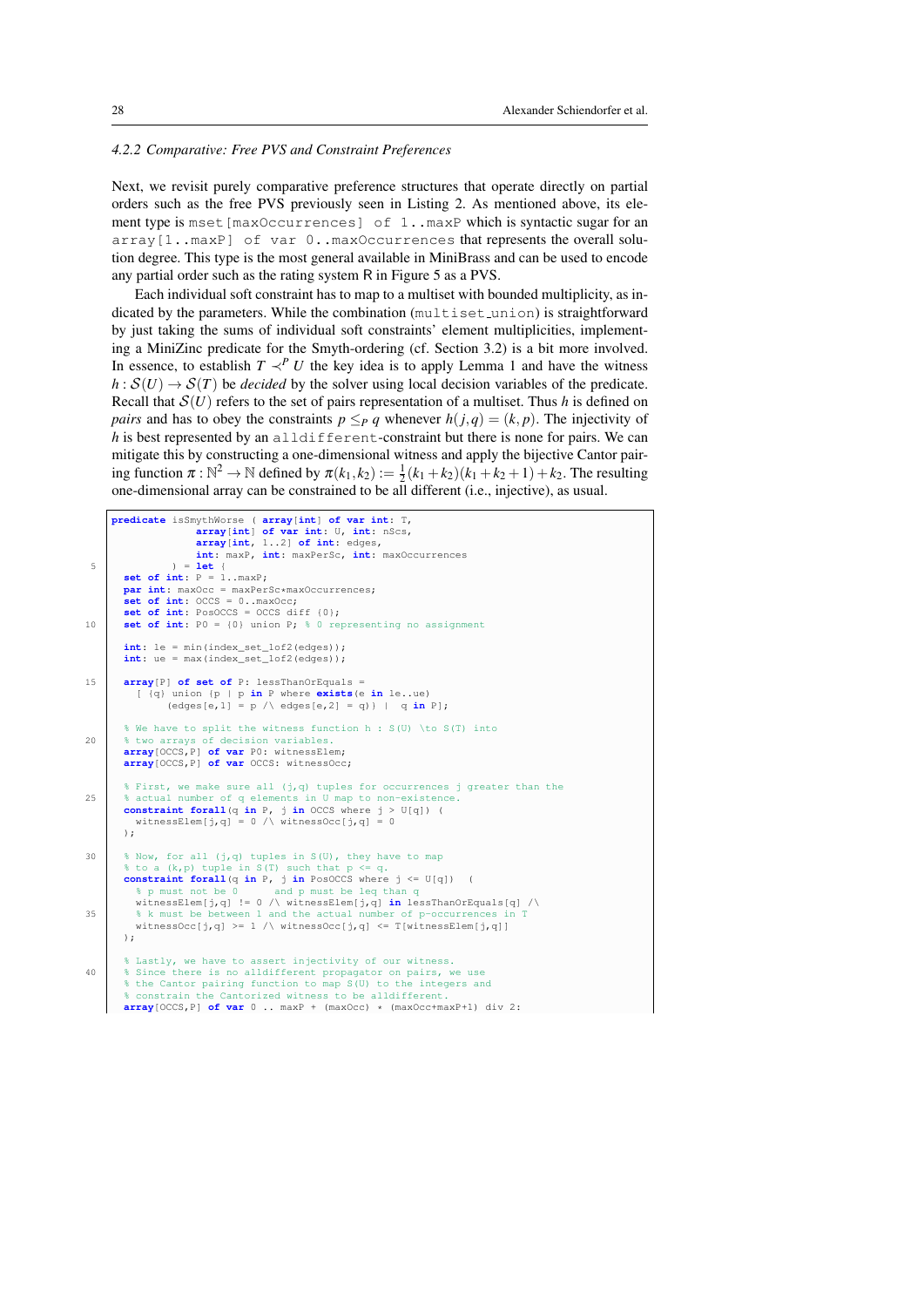```
cantoredWitness;
45 constraint forall(i in OCCS, p in P) (
       cantoredWitness[i,p] = witnessOcc[i,p] + (witnessElem[i,p]+witnessOcc[i,p])
                            *(witnessElem[i,p]+witnessOcc[i,p]+1) div 2);
      constraint alldifferent_except_0([cantoredWitness[i,p] | i in OCCS, p in P]);
50 % A bit of symmetry breaking on the exchangeable
      constraint value_precede_chain(OCCS, [witnessOcc[i,p] | i in OCCS, p in P]);
      % Make sure we have inequality
      constraint exists(i in P) (T[i] != U[i]);
55 } in ( true );
```
At this point, we want to emphasize that end-users (i.e., modelers) do not need to fully understand the implementation of the Smyth-ordering in MiniZinc but only its (rather intuitive) inductive definition to apply it in their models. The above definition is fully encapsulated by the freePVS-type. We have to note, however, that this predicate relies on *local free variables* (e.g., witnessOcc) which prohibit its usage in a negative or mixed context [\[66\]](#page-42-7) such as "it must *not* be the case that the next solution is Smyth-worse than the current" (cf. non-domination search in Section [4.5\)](#page-32-0).

By construction,  $f \text{reePVS}$  is well-suited to transform any partial order such as, e.g., the rating system R into a PVS. However, for problems involving constraint preferences (such as Listing [2\)](#page-22-0), freePVS might seem too rich in generality. We only observe the multisets  $i$  f or  $\iint$  for distinct soft constraints  $\mu_i$ . Similar to weighted constraints, we could thus make use of the soft constraint turn he so littlet relieves us from the sorbed function in Listing 2 (t image the soft constraint type bool that relieves us from the embed function in Listing  $2$  (times uses  $\int \int$  if a soft constraint  $\mu_i$  holds and msetVal [i] otherwise):

```
PVS: freePrefs = new FreeConstraintPreferences("freePrefs") {
       soft-constraint c1: 'x + 1 = y' :: msetVal('[1,0,0]');<br>soft-constraint c2: 'z = y + 2' :: msetVal('[0,1,0]');
       soft-constraint c3: 'x + y <= 3' :: msetVal('[0,0,1]');
5 [...]
    };
```
However, we can further improve the encoding of the free PVS for constraint preferences by noting that no element *i* can occur more than once in any reachable overall valuation. Each such *m* in  $\mathcal{M}_{fin}(P)$  can then just be *represented* by a *set* of integers – a type that is natively supported with appropriate global constraints by MiniZinc and several constraint solvers. Hence, we define a dedicated PVS type ConstraintPreferences with bool as soft constraint type and set of int as element type that, in fact, only operates on a certain subset of the free PVS.

More precisely, we use set of 1..nScs, and identify each soft constraint with a number. By channeling the boolean expressions evaluating to false to a set for the combination, we obtain the set of all violated soft constraints (see Listing [3\)](#page-29-0). The Smyth-ordering on sets (cf. Section [3.2\)](#page-7-1) is also implemented as a MiniZinc predicate and is activated by having the useSPD parameter set to true. Alternatively, one may use the so-called *transitive-predecessor-ordering* (TPD) [\[40\]](#page-41-10) that defines a more important constraint to dominate a whole set of less important ones:

$$
\forall p_i \in \{p_1, \dots, p_n\} : p_i \leq_P q \Rightarrow T \cup \{p_1, \dots, p_n\} \prec_{\text{TPD}}^P T \cup \{q\}
$$
  

$$
T \supset U \Rightarrow T \prec_{\text{TPD}}^P U
$$

Clearly,  $T \preceq^P U \to T \preceq^P_{\text{TPD}} U$ , i.e., TPD adds ordering relations to SPD. But perhaps more usefully, the above predicate is easier to decide, i.e., no free local variables are involved – hence, TPD is suited for mixed and negative contexts such as non-domination search.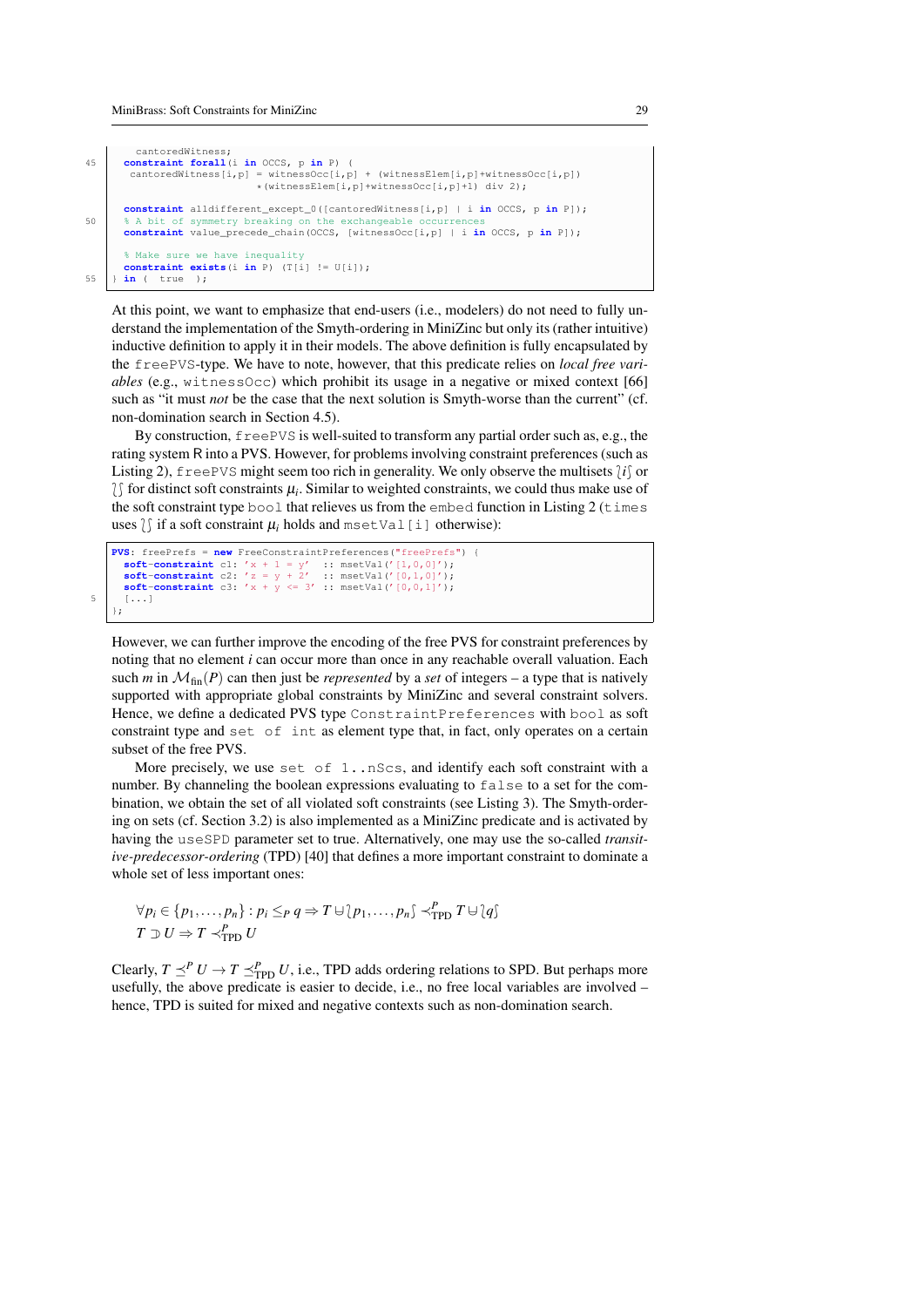```
include "link_set_to_booleans.mzn";
   function var set of int: link_invert_booleans(array[int] of var bool: b,
     par int: nScs, array[int, 1..2] of par int: crEdges, par bool: useSPD) =
   let {
5 var set of index_set(b): violatedSet;
     constraint link_set_to_booleans(violatedSet, [ not b[i] | i in index_set(b) ]);
   } in violatedSet;
```
Listing 3 Using the MiniZinc global link set to booleans to connect reified soft constraints with an overall solution degree denoting the set of violated soft constraints.

Of course, an instance of ConstraintPreferences also needs the actual DAG (the crEdges parameter) over soft constraints. For convenience, we include here that the transitive closure is automatically calculated by MiniBrass during compilation (turning the DAG into an ordering) – as an example of a parameter wrapping method. Such methods could either be MiniZinc functions for data transformation or Java methods. Ensuring correct user input (i.e., acyclicity or other validations by means of MiniZinc assertions or Java exceptions) can be done here as well.

```
type ConstraintPreferences = PVSType<bool, set of 1..nScs> represents FreePVS =
      params {
        array[int, 1..2] of 1..nScs: crEdges ::
           wrappedBy('java', 'isse.mbr.extensions.preprocessing.TransitiveClosure');
5 bool: useSPD :: default('true');
        } in
      instantiates with "soft_constraints/mbr_types/cr_type.mzn" {
        times -> link_invert_booleans;
is_worse -> is_worse_cr;
10 top -> {};
      }
offers {
        heuristics -> getSearchHeuristicCR;
      };
```
Furthermore, the fact that the type ConstraintPreferences represents valuations in the underlying FreePVS can optionally be made explicit in the code using the keyword represents. Although currently this does not affect code generation, we consider it valuable for documentation purposes and perhaps the ability to generate redundant constraints using the represented PVS type.

The restriction to set of int also eases the implementation of the Smyth-ordering as we do not have functions over pairs – as opposed to the multiset case. As a corollary to Lemma [1,](#page-11-0) on two *sets* T and  $\overline{U}$ ,  $T \preceq^P U$  holds if and only if there exists an *injective* witness function  $f: U \to T$  such that  $f(p) \leq_P p$  for all  $p \in U$ . Similar to the multiset case, we enforce (and propagate) the injectivity of *f* with alldifferent and make sure the witness property is fulfilled.

# *4.2.3 Real-Valued: Fuzzy CSP and Probabilistic CSP*

A third class of soft constraint formalism is best characterized by the element type being the reals over  $[0.0, 1.0]$ . Starting with fuzzy constraints, each soft constraint maps to  $[0.0, 1.0]$ with the combination being defined as the minimum operator – in this case, soft constraint type and element type coincide.

```
type FuzzyConstraints = PVSType<0.0 .. 1.0> =
  instantiates with "soft_constraints/mbr_types/fuzzy_type.mzn" {
   times -> min;
   is_worse -> is_worse_fuzzy;
```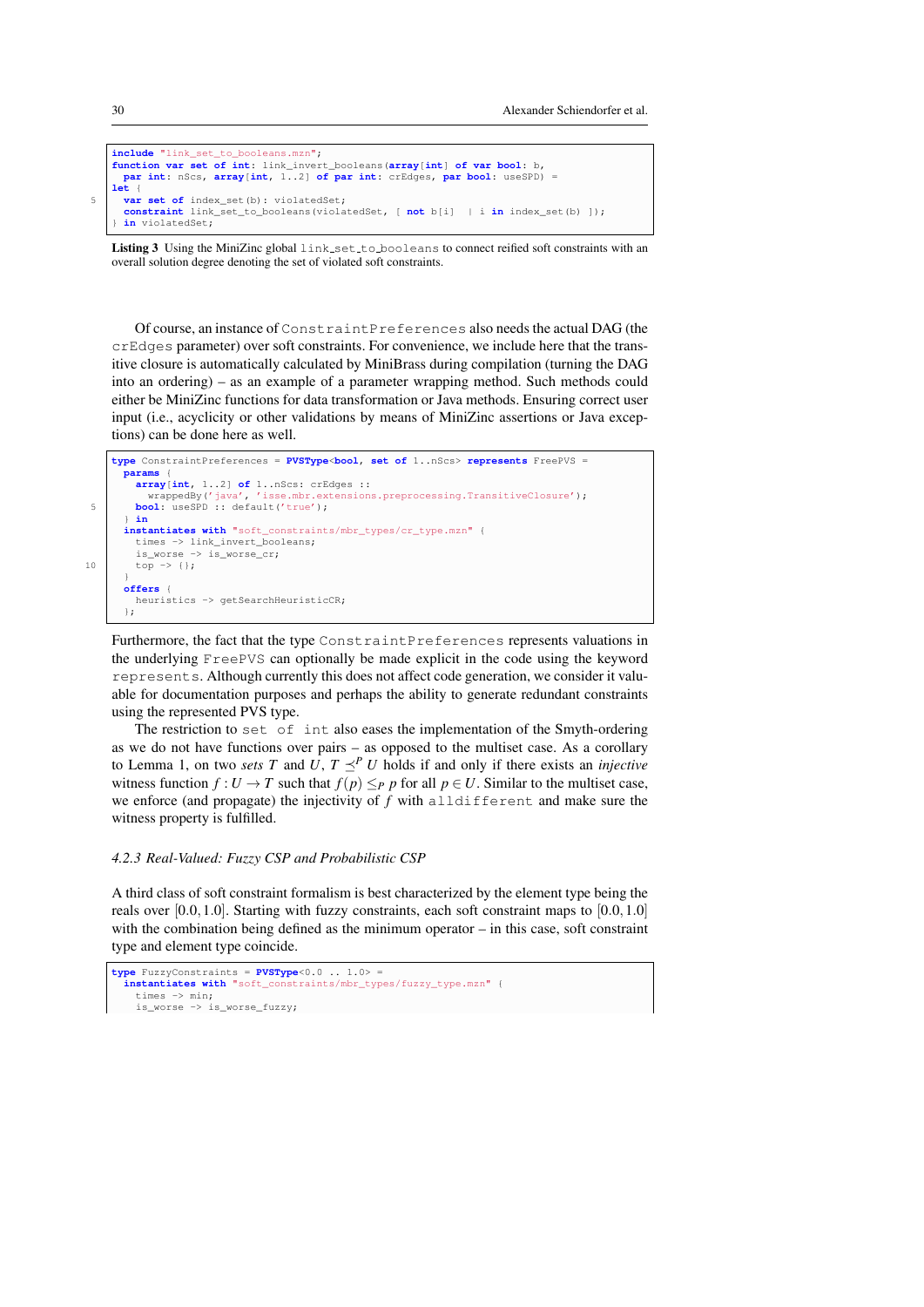MiniBrass: Soft Constraints for MiniZinc 31

5 top -> 1.0; };

> The resulting soft constraints of element type  $0.0$  ... 1.0 could directly be defined as MiniZinc functions but we added some support as a global constraint which is included in fuzzy type.mzn. For instance, consider a soft constraint  $\mu_1$  defined over two boolean variables mainCourse and wine:  $\mu_1 = \{(0,0) \to 1.0, (0,1) \to 0.8, (1,0) \to 0.3, (1,1) \to$  $0.7$ . In MiniBrass, this can be written as follows:<sup>[9](#page-30-1)</sup>

```
PVS: fz1 = new FuzzyConstraints("fz1") {
       soft-constraint mu1: 'fbinary_fuzzy([1.0, 0.8, 0.3, 0.7], mainCourse, wine)';
       soft-constraint mu2: 'fbinary_fuzzy([1.0, 0.8, 0.8, 1.0], mainCourse, lunch)';
    \mathfrak{t};
5 solve fz1;
```
On the other hand, probabilistic constraints bear similarities to both weighted and fuzzy constraints. We use bool as soft constraint type to denote violated constraints and 0.0 .. 1.0 for probabilities as element type. Formally, the objective is  $\prod_{\mu_i:\theta \neq \mu_i} 1 - p_i$ . The "constraint presence" probabilities  $p_i$  are, analogously to weights, supplied as parameters.

```
type ProbabilisticConstraints = PVSType<bool, 0.0 .. 1.0> =
      params {
        array[1..nScs] of float: probs :: default('1.0');
        } in
5 instantiates with "soft constraints/mbr_types/probabilistic_type.mzn" {
        times -> prod;
        is_worse -> is_worse_prob;
        top \rightarrow 1.0;
    };
10 [...]
      usage example
     soft-constraint c2: 's1 + s2 >= 10' :: probs('0.7');
```
Both fuzzy and probabilistic constraints aim at *maximization* of the solution degree such that is worse prob(x,y) corresponds to  $x < y$ .

#### <span id="page-30-0"></span>4.3 Morphisms to Switch PVS

There are at least two reasons why users specify their *SCSP* using one PVS type but *solve* the problem using another: If the original PVS shows many incomparable optimal solutions, we might want to totalize the ordering – if only for testing and debugging. But more frequently, solvers do not support the data structures required to represent a PVS type even though they have to be used for performance reasons or due to the target software environment. For instance, set-based types for constraint preferences or real-valued domains with suitable global constraints for fuzzy constraints are not universally implemented. A modeler would only accept transforming the *SCSP in a structure-preserving way*: at least, existing strict "is better than" decisions in the original ordering are not to be contradicted; at most, incomparable assignments may become comparable – precisely what PVS-homomorphisms offer.

We saw an example in Figure [2](#page-8-0) where we compared  $PVS\langle P \rangle$  and *Weighted*(*P*), i.e., we can calculate a weight for each constraint and transform a constraint preferences problem into a weighted CSP instance. In MiniBrass, we first define a morphism

<span id="page-30-1"></span><sup>&</sup>lt;sup>9</sup> Note that the encoding employs a table constraint for floats which is not supported well by many solvers. Therefore a workaround using integers is also provided in the MiniBrass library that can be seen as another example for a PVS type representing a different one.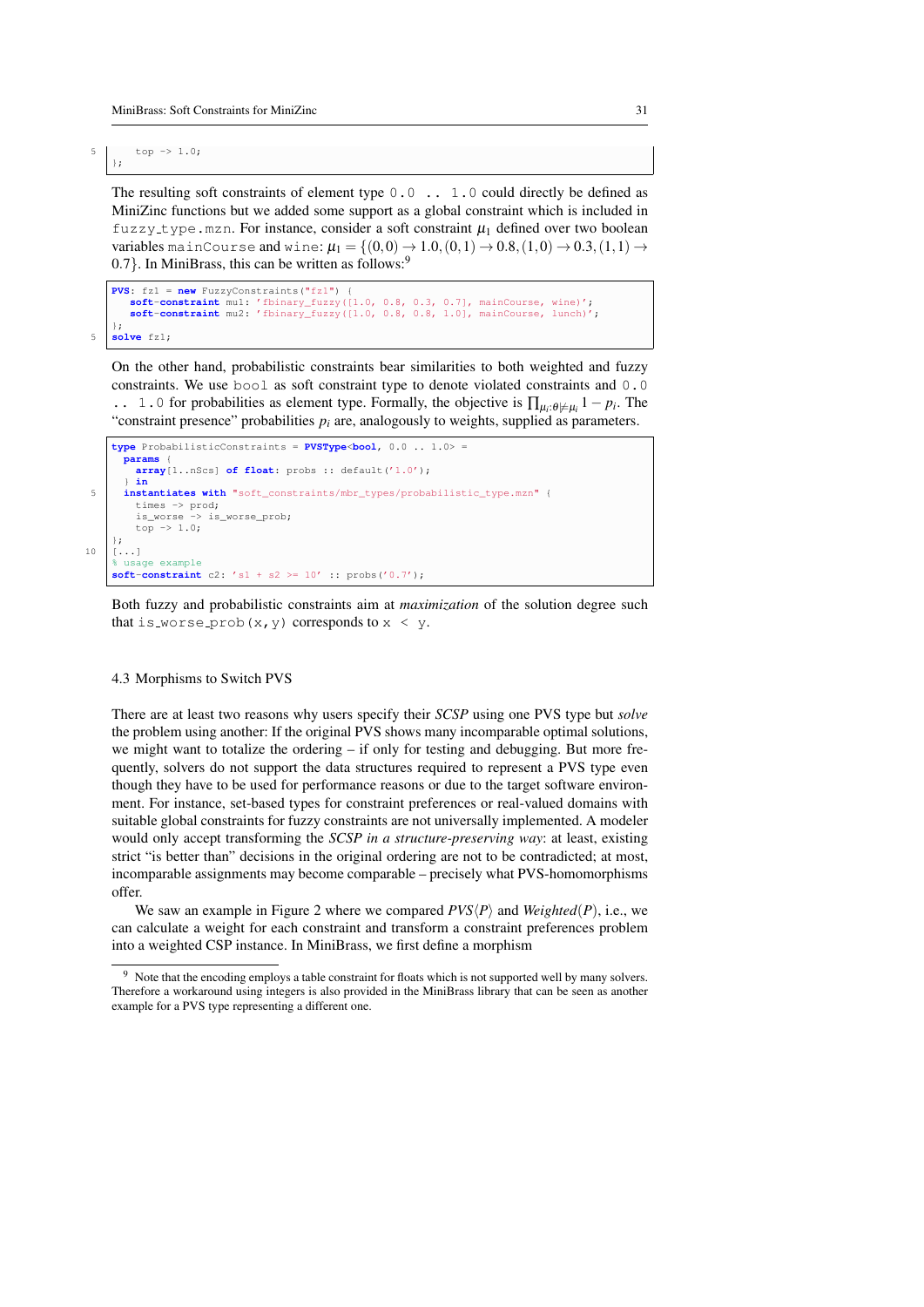```
% defined in the MiniBrass librar
    morph ConstraintPreferences -> WeightedCsp: ToWeighted =
      params {
k = 'mbr.nScs * max(i in 1..mbr.nScs) (mbr.weights[i]) ';
5 \mid weights = calculate_cr_weights;
     } in id;
```
using a function that is applied to each original soft constraint expression (here just the identity id) and then transforming a specific PVS instance:

```
PVS: cr1 = new ConstraintPreferences("cr1") {
   soft-constraint c1: 'x + 1 = y';
soft-constraint c2: 'z = y + 2';
  soft-constraint c3: 'x + y \le 3';
   crEdges : '[| mbr.c2, mbr.c1 | mbr.c3, mbr.c1 |]';
useSPD: 'false' ;
};
solve ToWeighted(cr1);
```
By devising similar morphisms for other PVS types, we can integrate the previously mentioned fact that many soft constraint formalisms can be (monotonically) encoded as cost function networks in polynomial time [\[58\]](#page-42-5), the type for which Toulbar2 offers efficient dedicated algorithms. For instance, a probabilistic PVS having a multiplicative maximization objective  $f(\theta) = \prod_{\mu_i : \theta \neq \mu_i} 1 - p_i$  can be transformed into an additive minimization problem by taking the negative logarithm of  $f$ :  $-\log f(\theta) = \sum_{\mu_i: \theta \neq \mu_i} -\log p_i$  where we can precalculate the  $-\log p_i$  terms as weights:

```
% a morphism converting a probabilistic CSP to weighted CSP using log
    morph ProbabilisticConstraints -> WeightedCsp: ProbToWeighted =
     params generatedBy('isse.mbr.extensions.weighting.ProbWeighting') {
       k = 'mbr.nScs * max(i in 1..mbr.nScs) (mbr.weights[i])';;5 \mid weights = generated;
     } in id;
```
The above-mentioned calculation here takes place in the class ProbWeighting, indicated by the generated keyword. While this morphism definition is mathematically proper, for an implementation as weighted CSP, we have to round the terms to the nearest integer.

#### 4.4 Products of PVS

An important advantage of algebraic soft constraint specifications is their modular nature – regardless of the actual underlying PVS type. Partial valuation structures are always closed under direct products and have lexicographic products under certain conditions [\[28,](#page-41-2)55]. Formally, for two PVS *M* and *N*, we can construct the direct product as follows:

 $(m,n) \leq_{M \times N} (m',n') \leftrightarrow m \leq_M m' \land n \leq_N n'$ 

which is denoted by pareto in MiniBrass as it corresponds to a Pareto-ordering over the underlying orderings of *M* and *N*. Similarly, the lexicographic product is defined as

$$
(m,n) \leq_{M \ltimes N} (m',n') \leftrightarrow (m \lt_M m') \vee (m=m' \wedge n \leq_N n')
$$

and denoted by  $l_{ex}$  in MiniBrass. It allows us to express hierarchical relationships between PVS. We can combine these two operators and morphisms to form complex PVS. Consider these exemplary use cases:

```
solve cfn1 pareto cfn2;
solve cfn1 lex cfn2;
solve ToWeighted(cfn1) pareto (cfn2 lex cfn3);
```
5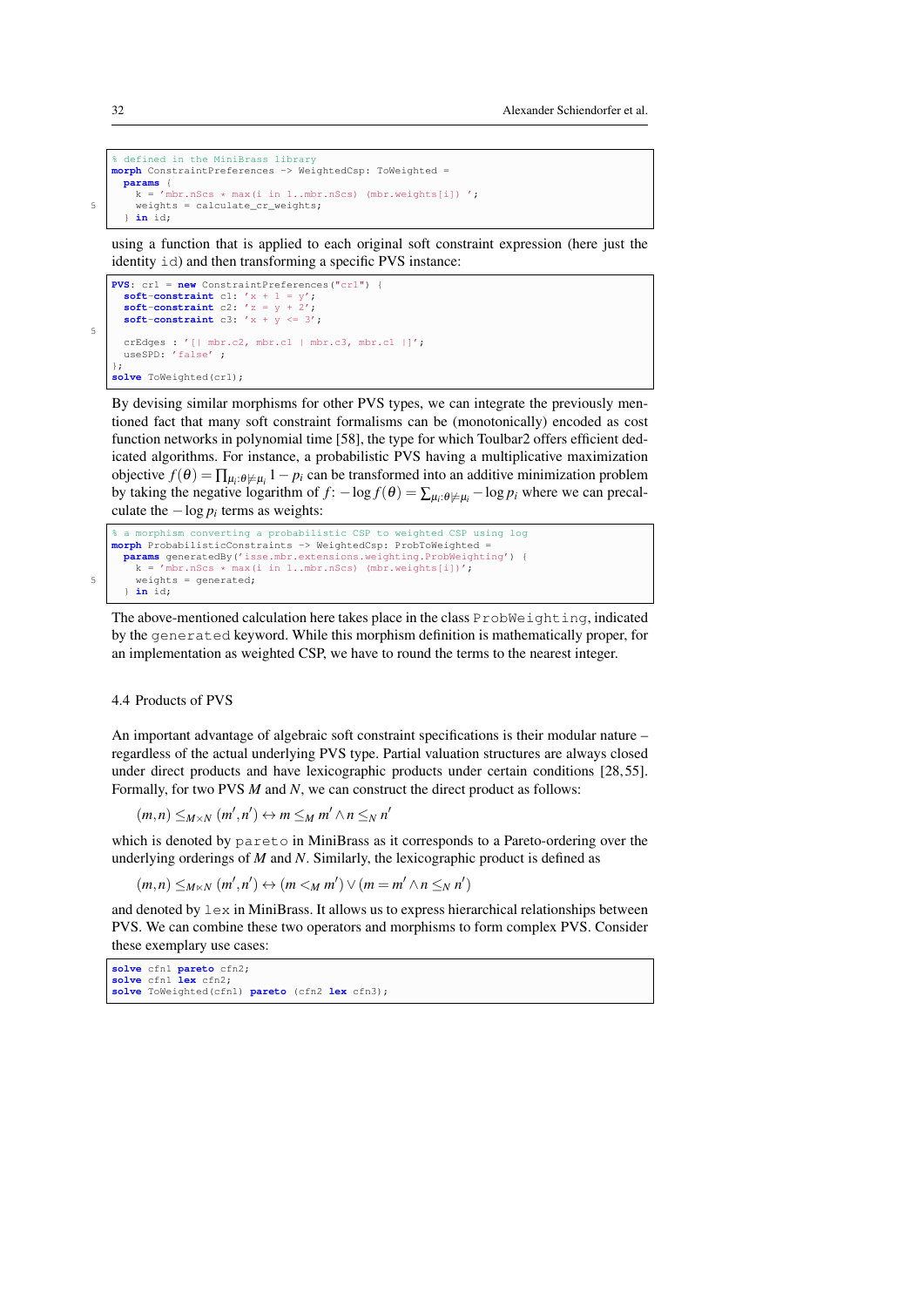### <span id="page-32-0"></span>4.5 PVS-based Search

With the tools at hand, we are able to define PVS-types, instantiate them, and combine and morph them to more complex structures. The overall goal is the PVS passed in the solveitem. To find optimal solutions, MiniBrass relies on classical systematic constraint solving and optimization using propagation and search, as outlined in the beginning of Section [4.](#page-20-0) The necessary facilities are provided by MiniZinc/MiniSearch and the underlying solvers. If the element type is numeric, the problem can be solved in *MiniZinc* by minimizing (or maximizing) topLevelObjective. However, the full strength of abstract soft constraint formalisms precisely is the presence of partial and product orders. *MiniSearch* provides blueprints for various of the classical searches that can be customized that way.

The first search strategy corresponds to classical branch-and-bound (BAB) search in propagation engines. For every found solution, a constraint is imposed that the next solution has to be strictly better.

```
% Only declare minisearch function; implementation generated during MiniBrass compilation
   function ann: postGetBetter();
   function ann: pvs_BAB() =
5 repeat(if next()
            then print("Intermediate solution:") /\ print() /\ commit() /\ postGetBetter()
            else break
            endif);
```
While this procedure yields optimal solutions, it is not ideal for partially ordered objectives since another optimum does not have to be *better* than the current solution. Instead, it *must not be dominated* by *any* solution seen so far [\[36\]](#page-41-21). When solving for a PVS *M*, we have a set of lower bounds (the valuations of previous solutions)  $L = \{l_1, \ldots, l_m\} \subset |M|$  and require that it must not be that  $∃l ∈ L : obj ≤ M$ *l* where obj denotes the generated MiniZinc variable(s) holding the overall objective. The next solution must be strictly better than any one of the maxima of *L* or incomparable to all of them.

```
function ann: postNotGetWorse();
   function ann: pvs BAB NonDom() =
     repeat(if next()
5 then print ("Intermediate solution:") /\ print () /\ commit () /\ postNotGetWorse()
            else break
            endif);
```
There is a caveat to this solution. With the is\_worse predicates that PVS types offer, we can generate a MiniSearch procedure "postNotGetWorse" during compilation as well. However, we have to *negate* this predicate, i.e., change its boolean context. This leads to problems if the predicate shows free local variables [\[66\]](#page-42-7). We have seen this in Section [4.2.2](#page-27-0) for the witness function necessary to decide the Smyth-ordering which is not compatible with postNotGetWorse. For constraint preferences, we have to resort to the TPD-ordering instead. Since we expect future non-trivial PVS-types to rely on local variables, we need modelers to be aware of this restriction.

*Example 3* Consider the following simplified example to illustrate the difference:

```
% In the classical constraint model:
var 1..3: x;
solve :: int_search([x], input_order, indomain_max, complete)
search pvs_BAB_NonDom();
 In the preference model
PVS: cr1 = new ConstraintPreferences("cr1") {
 soft-constraint c1: 'x in {2,3}';
```
5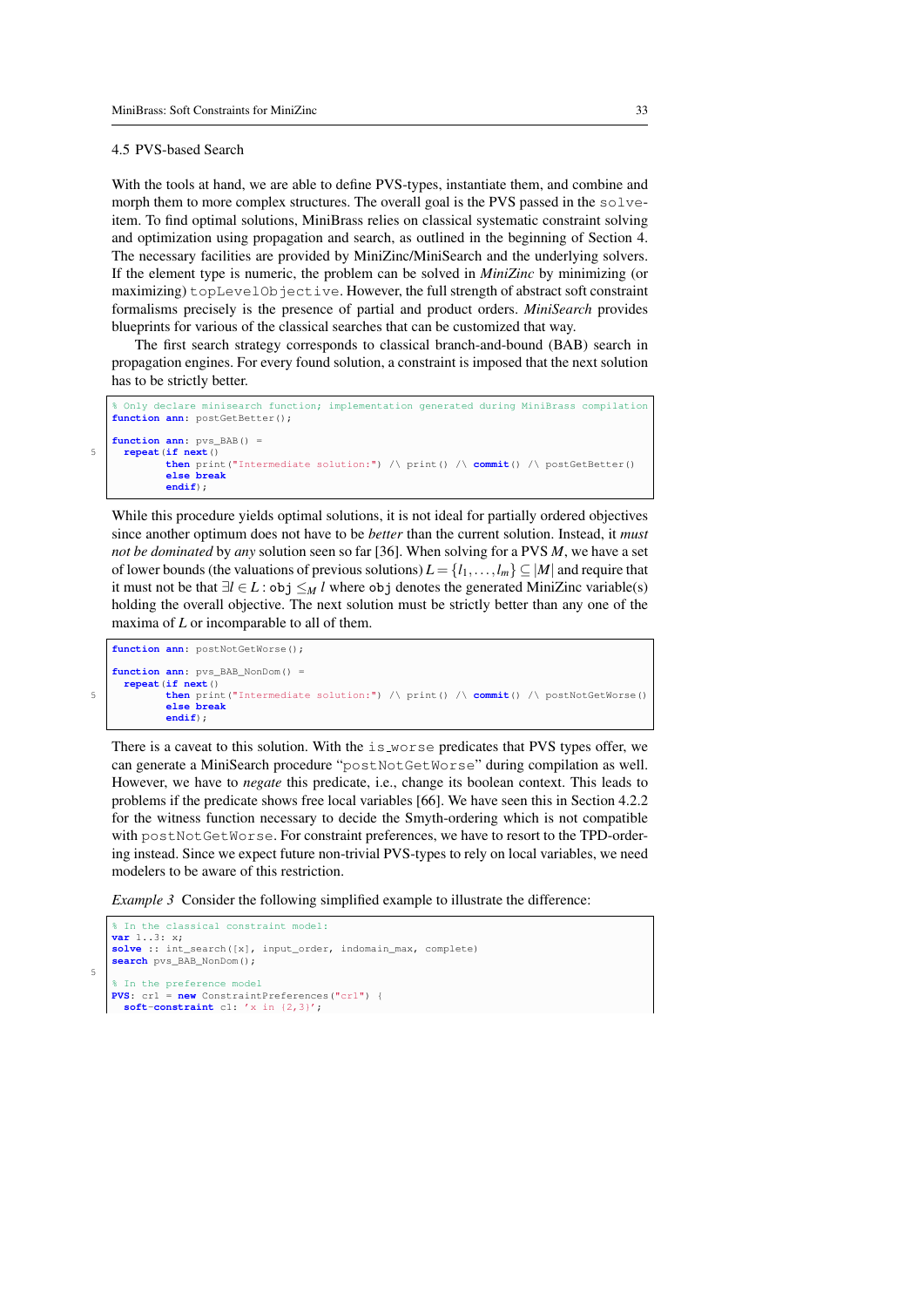```
soft-constraint c2: 'x in {1,3}';
10 soft-constraint c3: 'x in {1,2}';
         crEdges : '[| mbr.c2, mbr.c1 | mbr.c3, mbr.c1 |]';
useSPD: 'false';
      };
      solve cr1;
```
We explore x in a decreasing order. Each assignment to x violates precisely one soft constraint. This results in the sequence  $\langle \{3\},\{2\},\{1\} \rangle$  of solution degrees.  $\{3\}$  and  $\{2\}$  both dominate {1} but are incomparable using TPD-ordering (and Smyth, too). The reachable optima of this problem are clearly  $\{\{2\},\{3\}\}\$  but pvs BAB would stop after  $\{2\}$  since  $\{3\}$ is not better. By contrast,  $pvs$ -BAB-NonDom returns both optimal solution degrees.

MiniSearch actually offers much more flexibility in crafting problem-specific searches than just branch-and-bound. For instance, designing large-neighborhood-search for PVSbased models can be done using their concepts of scopes, as described in [\[49\]](#page-42-8).

```
% Adapted from lns_max an objective value
   function ann: pvs_LNS(array[int] of var int: x,
                         int: iterations, float: d, int: exploreTime) =
     repeat (i in 1..iterations) (
5 print ("Starting iteration ... \(i)\n") /\
       scope(post(neighbourhoodCts(x,d)) /
             time_limit(exploreTime, pvs_BAB()) /\ commit() /\
             print("Intermediate solution\n") /\ print()) /\ postGetBetter()
     );
```
In a similar way, we can anticipate many variants of search algorithms with postGet-Better or postNotGetWorse. By means of the separation of concerns between constraint and preference model, the preference model in MiniBrass can be tested with various searches.

### <span id="page-33-0"></span>5 Evaluation

To evaluate MiniBrass in a way that complements other experimental work (such as the recent substantial evaluation of Toulbar2 in the context of graphical models [\[35\]](#page-41-8)), we decided to model soft constraint problems using the PVS type *constraint preferences* (see Sec-tion [4.2.2\)](#page-27-0). We used MiniZinc benchmark problems<sup>[10](#page-33-1)</sup> as the underlying constraint models. These are taken from several editions of the MiniZinc challenge [\[65\]](#page-42-10). Optimizing according to constraint preferences requires set-based variables and compatibility with MiniSearch. By applying morphisms as described in Section [4.3,](#page-30-0) we obtain *weighted CSP* versions that are compatible with a wider range of solvers.

Alternatively, we could have resorted to the existing cost function networks benchmark library that also offers MiniZinc models for a tabularized encoding.<sup>[11](#page-33-2)</sup> However, conventional constraint solvers have already been shown to be dominated on these problems by Toulbar2. Moreover, these problems only address one particular PVS. Optimizing according to, e.g., the Smyth-ordering in the context of soft constraint problems has not been addressed before. In particular, we introduce some partiality in the models which generally makes the task of finding optima more demanding due to reduced pruning.

15

<span id="page-33-2"></span><span id="page-33-1"></span><sup>10</sup> <https://github.com/MiniZinc/minizinc-benchmarks>

<sup>11</sup> <https://carlit.toulouse.inra.fr/cgi-bin/awki.cgi/BenchmarkS> and [https:](https://github.com/MiniZinc/minizinc-benchmarks/blob/master/proteindesign12/wcsp.mzn) [//github.com/MiniZinc/minizinc-benchmarks/blob/master/proteindesign12/](https://github.com/MiniZinc/minizinc-benchmarks/blob/master/proteindesign12/wcsp.mzn) [wcsp.mzn](https://github.com/MiniZinc/minizinc-benchmarks/blob/master/proteindesign12/wcsp.mzn)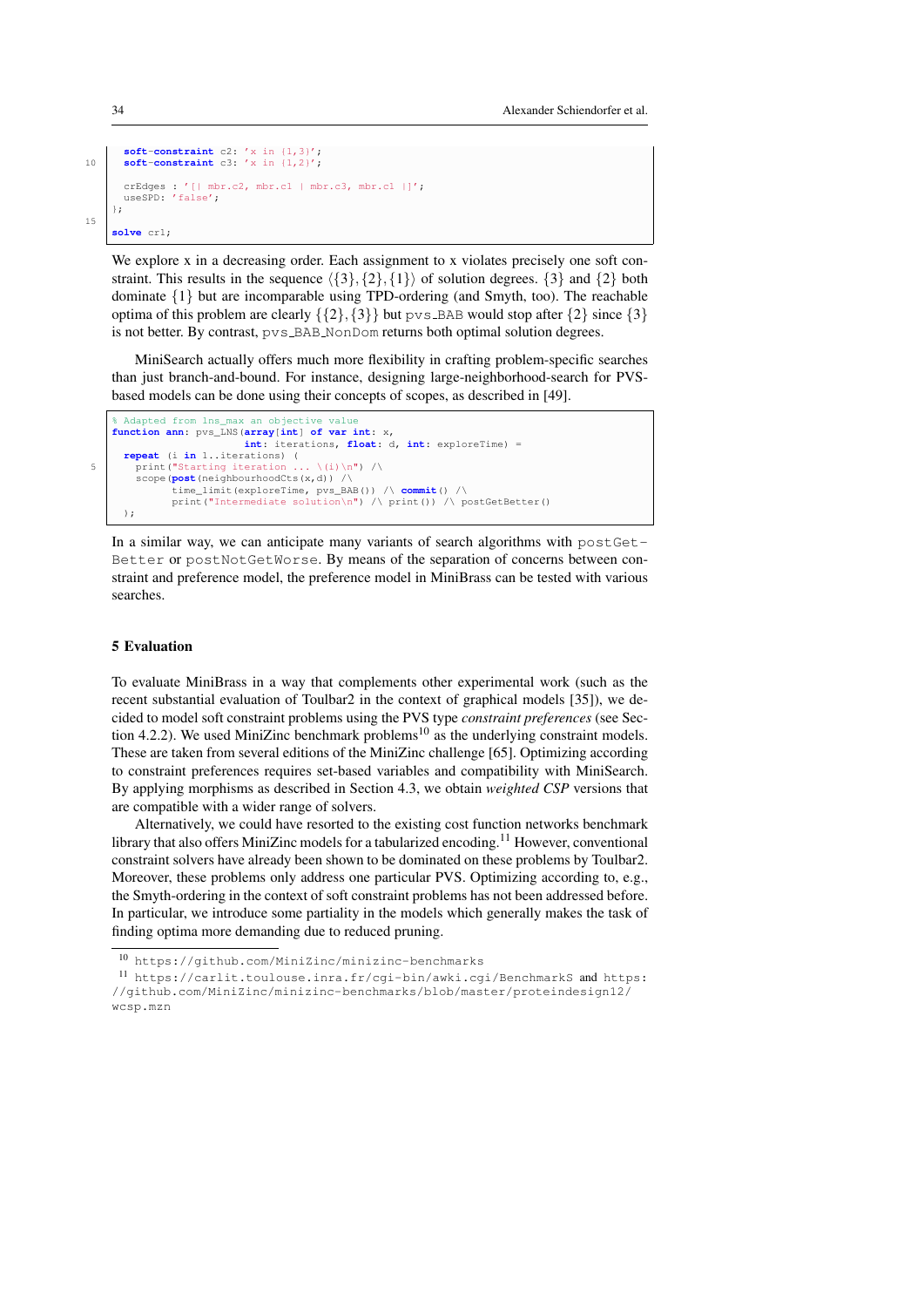The problems were selected according to features that justify an encoding approach (i.e., efficient conventional propagation), feasibility of decompositions for many solvers, and "meaningful soft constraint addition". Certainly, there are cost function network problems (e.g., in bioinformatics) that are out of reach for conventional solvers, as [\[35\]](#page-41-8) demonstrated. However, we argue that there are many practical cases with relatively few soft constraints and many conventional constraints. Among those, we investigate the following problems:

- Soft N-Queens is a toy *SCSP* that adds three artificial soft constraints with a preference relation over them to a classical *N*-queens problem (such as, e.g., having a queen in the center of the grid), not to be mistaken with the *M*-queens optimization problem.
- Photo Placement asks to place people close to their friends in its original version it was already designed to handle preferences but we (morally questionably) allowed for some friends to be *more important* to stand close to than others.
- Talent Scheduling aims at scheduling movie scenes including various actors cost-effectively. We augmented the conventional problem with preferences to avoid being simultaneously on set with a rival actor and early/late times for specific scenes.
- On-call Rostering requires to assign staff members to days in a rostering period, respecting work constraints and unavailabilities. The original formulation already contained preferences for not being on-call for more than two days in a row or not being on-call for a weekend and a consecutive day. We modeled these existing preferences in MiniBrass and added additional ones regarding preferred co-workers.
- Multi-Skilled Project Scheduling (MSPSP) is a variant of resource-constrained project scheduling and asks to assign a set of tasks to workers such that the required set of skills for a task is provided by its assigned worker. To add soft constraints, we again allowed workers to state with whom they would like to work and which tasks they would like to work on or which ones they would rather avoid.

More detailed information about the changed and added aspects can be found online.<sup>[12](#page-34-0)</sup> Each problem is tested with three to six instances, totaling 28 evaluation instances. Since most of these problems already were formulated as constraint optimization problems to begin with, we had to deal with two objectives: the original one and the soft constraint objective. First, we converted the problems to constraint satisfaction problems by imposing the original objective value to lie within a  $10\%-15\%$  boundary around the (previously determined) optimal value, and eventually used the soft constraint objective. Clearly, this process is not feasible for real optimization problems but is rather aimed at producing challenging soft constraint benchmark problems.

We solved the resulting models (including parameters that will be subject to the re-spective experiment questions) using branch-and-bound<sup>[13](#page-34-1)</sup> (cf. Section [4.5\)](#page-32-0) with the classical constraint solvers Gecode 5.0.0 [\[59\]](#page-42-15), JaCoP 4.4.0 [\[41\]](#page-41-23), Google OR-Tools 5.1.0 (CP solver) [\[29\]](#page-41-24), Choco 4.0.3 [\[37\]](#page-41-25), and G12 1.6.0 [\[64\]](#page-42-22), as well as with the only competitive cost function network solver Toulbar2 0.9.8 [\[3\]](#page-40-0), accessed via Numberjack 1.1.0 [\[31\]](#page-41-26). Each presented experiment was run on a machine having 4 Intel Xeon CPU 3.20 GHz cores and 14.7 GB RAM on a 64 bit Ubuntu 15.04 with a timeout set to 10 minutes per instance.

Our primary goal is to demonstrate the feasibility of implementing soft constraint formalisms more generally than a numeric objective at low runtime overheads – a capability that is not shared by any state-of-the-art soft constraint solver. Besides, even in the realm of cost

<span id="page-34-0"></span><sup>12</sup> [https://github.com/isse-augsburg/minibrass/tree/master/evaluation/](https://github.com/isse-augsburg/minibrass/tree/master/evaluation/problems) [problems](https://github.com/isse-augsburg/minibrass/tree/master/evaluation/problems)

<span id="page-34-1"></span><sup>&</sup>lt;sup>13</sup> We experimented with large neighborhood search as well but did not find it to be effective enough for the selected evaluation problems.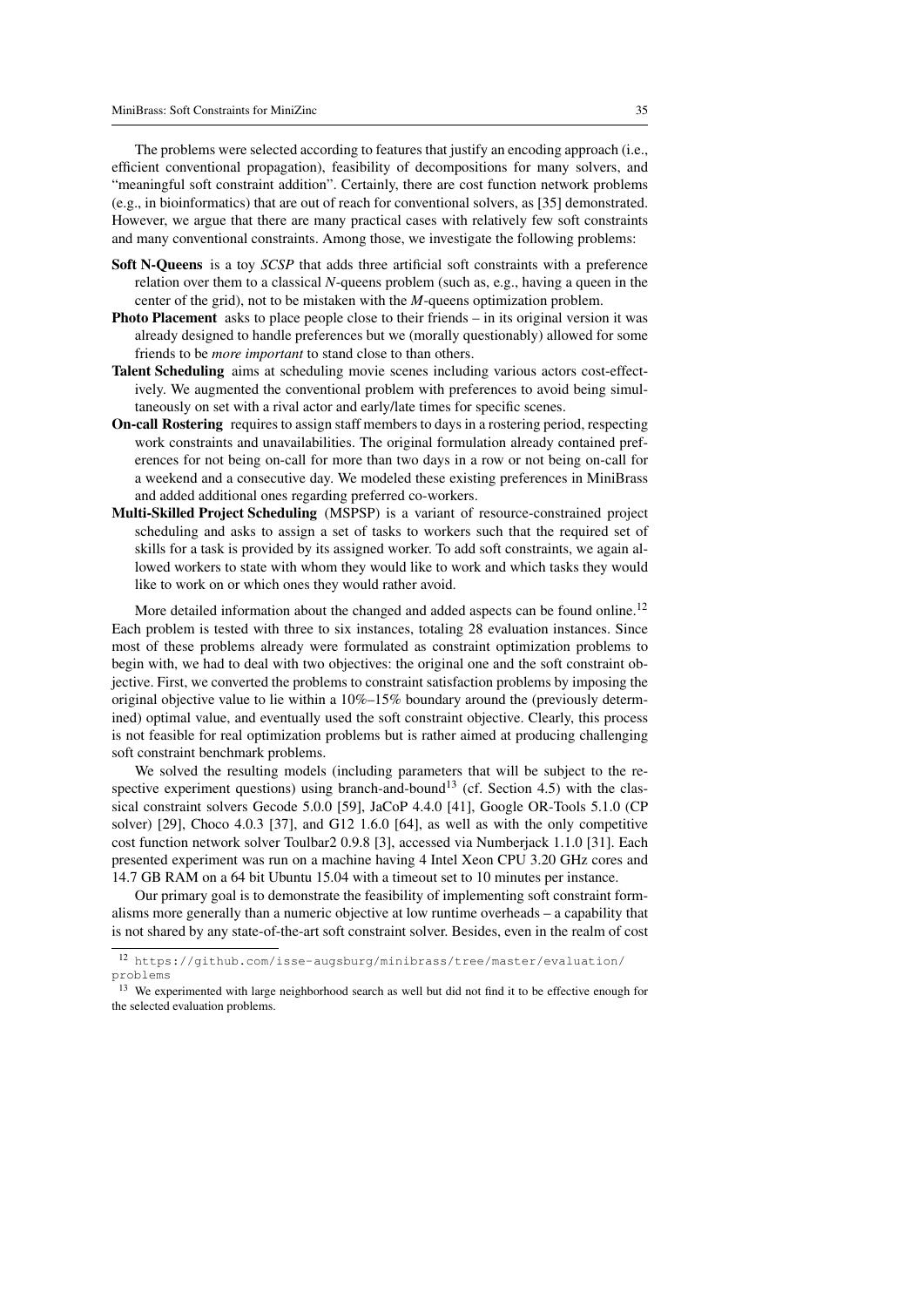function networks and weighted constraints, it can pay off to use an encoding approach with a conventional constraint solver as opposed to a dedicated soft constraint solver. Furthermore, we examine the effects of our proposed search heuristics for weighted constraints.

### <span id="page-35-1"></span>5.1 Comparing Performance: Encoded Weighted CSP versus Native Toulbar2

If we want to obtain a comparative view on the performance of MiniBrass models, we have to use cost function networks. For one thing, they are the native formalism Toulbar2 supports, for another thing the task boils down to minimizing a numeric value in conventional models which is directly supported by MiniZinc. On the one hand, Toulbar2 can be seen as the only true state-of-the-art alternative to MiniBrass (given that WSimply [\[6\]](#page-40-5) has no MiniZinc or Numberjack interface and only runs on a 32 bit Linux distribution) – on the other hand it serves as a well-supported backend. Therefore, this evaluation cannot be truly seen in a competitive light as MiniBrass is a modeling language. Here, the central question is:

# *How fast and effectively (in terms of finding optima) can WCSP instances be solved by encoding them as COPs versus using a dedicated solver?*

Table [1](#page-36-0) presents the results for this first question with times and objectives being averaged over all instances for the respective problem, ranked by runtimes.[14](#page-35-0) Values in parentheses denote *averaged relative values* with respect to the minimum (ratio for time or excess penalty violation, resp.) for each instance – as opposed to *relative average values*. Therefore, the relative overhead does not necessarily correlate with the absolute values (e.g., Toulbar2 versus Gecode on Talent Scheduling). The number of wins indicates how many instances a solver won (i.e., being fastest) within the respective problem. If an instance was not solved at all within the specified time limit, the maximally possible violation for it was assumed.

We observed a fairly even distribution of solvers performing well with OR-Tools being among the top three on all problems, showing the most reliable contribution of all conventional constraint solvers. In addition to the table, we noted that over all problems, OR-Tools had the lowest average runtime (97.39 secs) and the lowest average objective value (6.18), whereas Gecode achieved the most wins (12). Interestingly, Toulbar2 managed to achieve the best (or second best) average runtimes for three problems, excelling in On-call Rostering. However, the memory-intensive decompositions required for MSPSP and Talent Scheduling had Toulbar2 fail during model creation without returning a solution. To conclude, even though Toulbar2 is a strong choice when dealing with cost function networks, there are cases where only an encoding approach succeeded at all (MSPSP) – or substantially faster (Talent Scheduling). With problems modeled in MiniBrass, both options remain.

# 5.2 Comparing Models: Smyth-Optimization versus Weighted-Optimization

Upon learning that weighted instances can be solved efficiently by conventional constraint solvers, we extend our considerations to optimization according to the Smyth-ordering. MiniBrass was explicitly designed to offer more abstract orderings than numeric objectives – in particular, Smyth as the ordering of the free PVS. We want to quantify how expensive the partiality of an original model is with respect to the totalization obtained by

<span id="page-35-0"></span><sup>&</sup>lt;sup>14</sup> The fact that Choco shows a higher average objective on Photo Placement albeit claiming to have proved optimality results from a bug in the solver induced by the problem-specific search heuristics.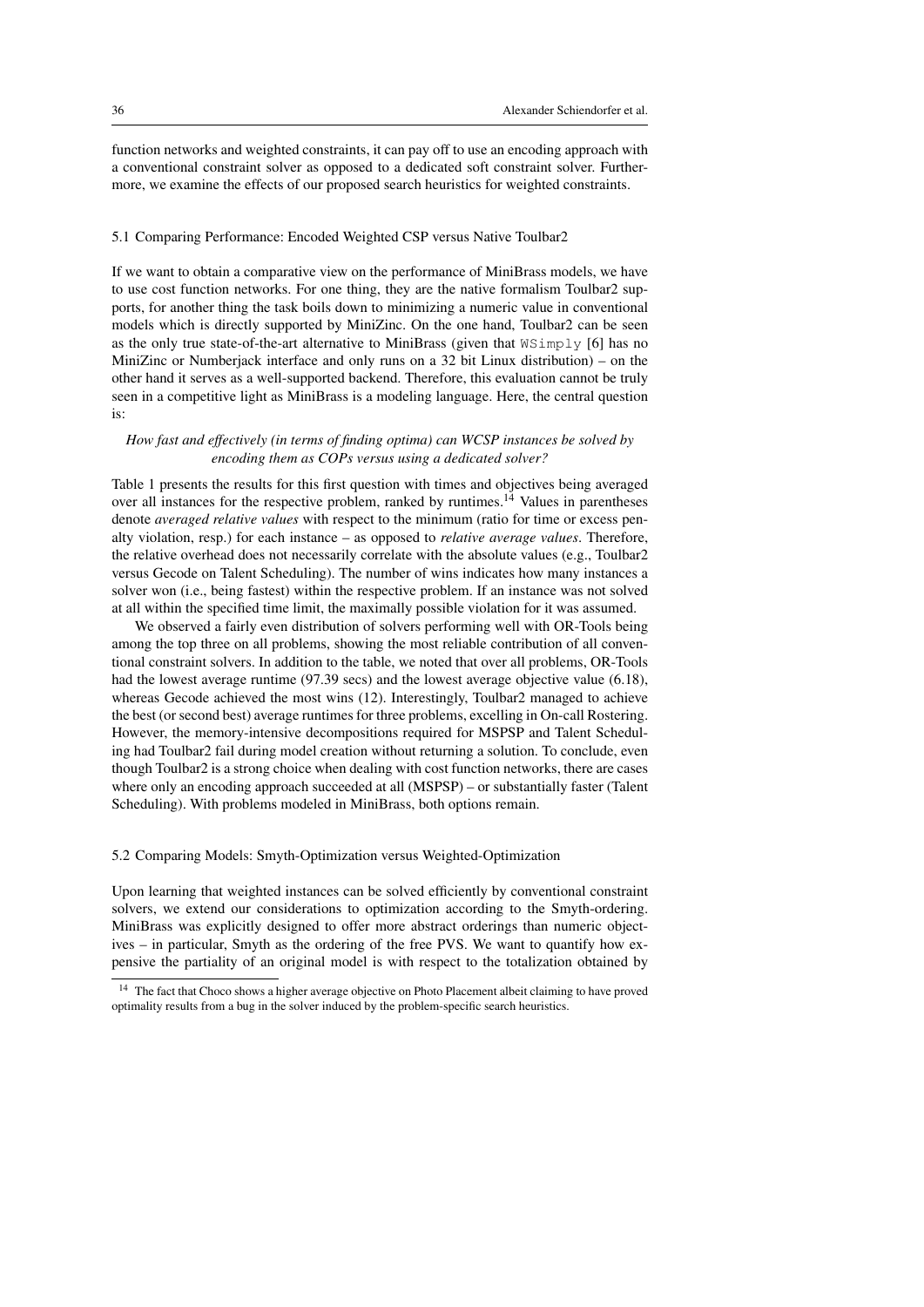| Solver                          | Time (secs) |           | # Wins           | Objective |         | % Solved | % Optimal |
|---------------------------------|-------------|-----------|------------------|-----------|---------|----------|-----------|
| MSPSP (8 instances)             |             |           |                  |           |         |          |           |
| Gecode                          | 0.32        | (1.00)    | 8                | 2.50      | (0.00)  | 100.00   | 100.00    |
| G12                             | 0.32        | (1.01)    | $\boldsymbol{0}$ | 2.50      | (0.00)  | 100.00   | 100.00    |
| OR-Tools                        | 0.33        | (1.05)    | $\mathbf{0}$     | 2.50      | (0.00)  | 100.00   | 100.00    |
| <b>JaCoP</b>                    | 0.52        | (1.73)    | $\boldsymbol{0}$ | 2.50      | (0.00)  | 100.00   | 100.00    |
| Choco                           | 0.70        | (2.46)    | $\overline{0}$   | 2.50      | (0.00)  | 100.00   | 100.00    |
| Toulbar2                        | 312.56      | (1052.07) | $\overline{0}$   | 29.13     | (26.63) | 0.00     | 0.00      |
| On-call Rostering (7 instances) |             |           |                  |           |         |          |           |
| Toulbar2                        | 40.73       | (1.44)    | 3                | 1.57      | (0.00)  | 100.00   | 100.00    |
| OR-Tools                        | 275.23      | (5.55)    | $\overline{c}$   | 3.71      | (2.14)  | 100.00   | 57.14     |
| Gecode                          | 275.23      | (5.54)    | 1                | 4.57      | (3.00)  | 100.00   | 57.14     |
| G12                             | 276.36      | (5.63)    | 1                | 5.57      | (4.00)  | 100.00   | 57.14     |
| <b>JaCoP</b>                    | 276.63      | (5.86)    | $\mathbf{0}$     | 5.14      | (3.57)  | 100.00   | 57.14     |
| Choco                           | 276.72      | (6.26)    | $\mathbf{0}$     | 5.14      | (3.57)  | 100.00   | 57.14     |
| Photo Placement (3 instances)   |             |           |                  |           |         |          |           |
| Toulbar2                        | 0.80        | (1.11)    | $\boldsymbol{0}$ | 13.33     | (0.00)  | 100.00   | 100.00    |
| Choco                           | 0.83        | (1.21)    | $\overline{c}$   | 25.00     | (11.67) | 100.00   | 100.00    |
| OR-Tools                        | 1.49        | (1.71)    | 1                | 13.33     | (0.00)  | 100.00   | 100.00    |
| <b>JaCoP</b>                    | 3.18        | (3.61)    | $\boldsymbol{0}$ | 13.33     | (0.00)  | 100.00   | 100.00    |
| Gecode                          | 22.24       | (21.62)   | $\mathbf{0}$     | 13.33     | (0.00)  | 100.00   | 100.00    |
| G12                             | 27.40       | (29.62)   | $\overline{0}$   | 13.33     | (0.00)  | 100.00   | 100.00    |
| Soft N-Queens (3 instances)     |             |           |                  |           |         |          |           |
| OR-Tools                        | 0.03        | (1.00)    | 3                | 0.33      | (0.00)  | 100.00   | 100.00    |
| Toulbar2                        | 0.30        | (10.43)   | $\mathbf{0}$     | 0.33      | (0.00)  | 100.00   | 100.00    |
| Choco                           | 0.35        | (12.54)   | $\boldsymbol{0}$ | 0.33      | (0.00)  | 100.00   | 100.00    |
| <b>JaCoP</b>                    | 57.22       | (1707.98) | $\mathbf{0}$     | 0.33      | (0.00)  | 100.00   | 100.00    |
| Gecode                          | 210.02      | (6266.00) | $\boldsymbol{0}$ | 1.67      | (1.33)  | 100.00   | 66.67     |
| G12                             | 210.02      | (6266.14) | $\overline{0}$   | 1.67      | (1.33)  | 100.00   | 66.67     |
| Talent Scheduling (7 instances) |             |           |                  |           |         |          |           |
| OR-Tools                        | 113.29      | (1.01)    | 3                | 12.29     | (0.00)  | 100.00   | 85.71     |
| <b>JaCoP</b>                    | 117.71      | (1.84)    | $\mathbf{0}$     | 12.29     | (0.00)  | 100.00   | 85.71     |
| Choco                           | 129.12      | (3.27)    | 1                | 12.29     | (0.00)  | 100.00   | 85.71     |
| Toulbar2                        | 158.27      | (60.70)   | $\boldsymbol{0}$ | 28.43     | (16.14) | 28.57    | 28.57     |
| Gecode                          | 183.29      | (4.70)    | 3                | 12.29     | (0.00)  | 100.00   | 85.71     |
| G12                             | 194.91      | (2.87)    | $\overline{0}$   | 12.29     | (0.00)  | 100.00   | 85.71     |

<span id="page-36-0"></span>Table 1 Comparison of solvers' performance on the weighted CSP representations. Values in parentheses denote *averaged relative values* with respect to the minimum (ratio for time or excess penalty violation).

weighting constraints. To solve these models, only Gecode and JaCoP are applicable, as they are both compatible with MiniSearch and support set-based variables to the necessary extent. For these solvers, we compare the running times and objective values<sup>[15](#page-36-1)</sup> for the original Smyth-based model and the (morphed) weighted CSP. Gecode is provided in a native version directly accessed by MiniSearch (see Section [2\)](#page-3-0) and a FlatZinc-based execution – with the latter being more recent than the native one. JaCoP is only available using FlatZinc. Where applicable, i.e., if Toulbar2 solved the instances, we additionally provide its reference values (Toulbar2 is restricted to the weighted version). Here, the central question is:

# *Is optimizing according to the Smyth-ordering much more expensive than solving a weighted counterpart obtained by a morphism?*

Table [2](#page-37-0) presents our results answering this question. Note that, for this evaluation, the Smyth-based models have been solved with strict domination BaB since this is the only way

<span id="page-36-1"></span><sup>&</sup>lt;sup>15</sup> Note that the "objective values" for the Smyth-model are provided only for comparative reasons. Optimization was done purely according to the Smyth-ordering on the set of violated soft constraints.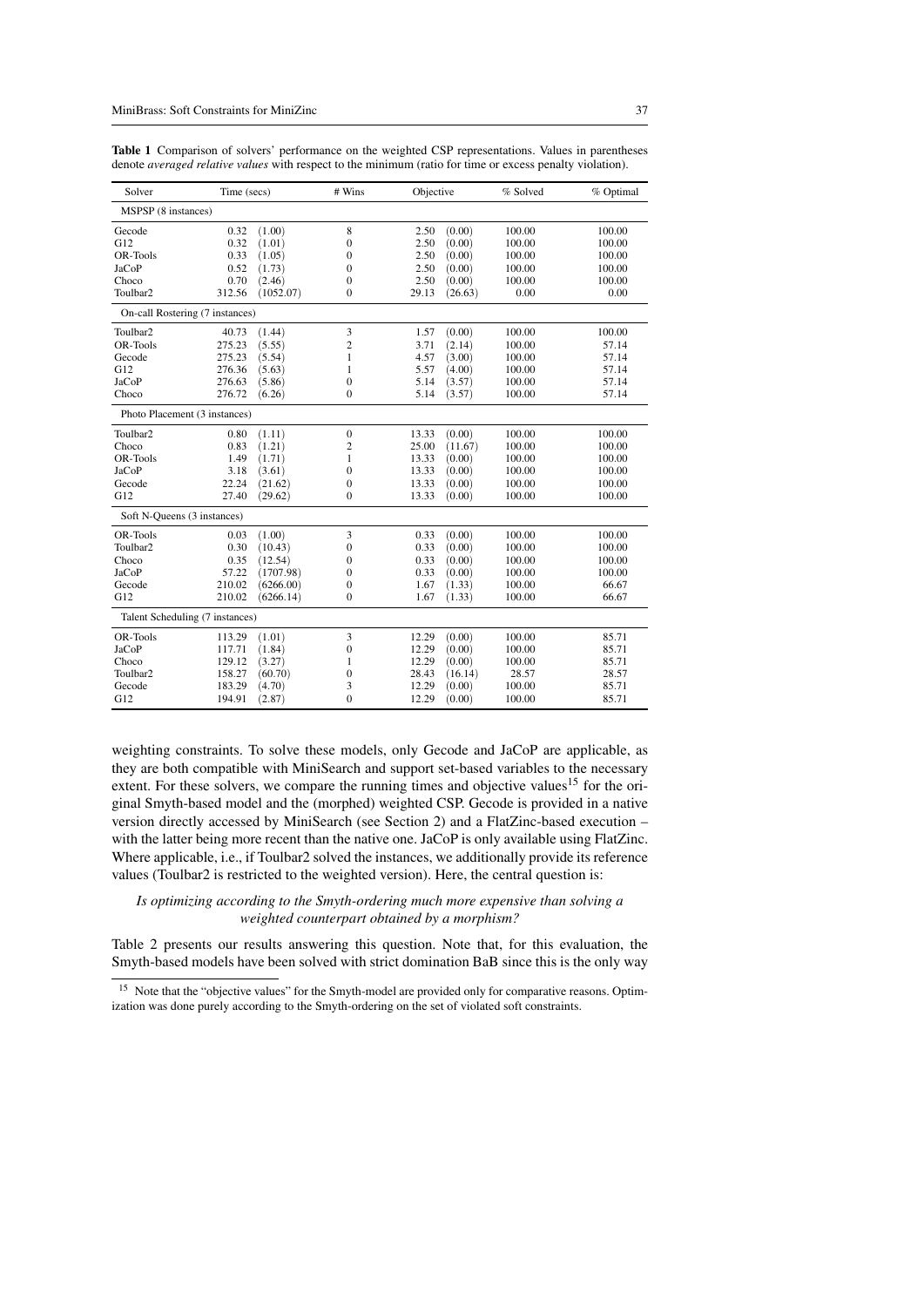<span id="page-37-0"></span>Table 2 Comparing the solvers' performance on a Smyth-based model and the weighted CSP representations. Times and objectives are averaged over all instances for a given problem and can be compared. We only considered *solved* instances in this evaluation. Bold-face highlighting indicates the faster model per solver. Runtimes of Toulbar2 on the weighted instances are given "out of competition" where applicable – i.e., if the decomposition succeeded on all competing instances. Times are given in seconds.

| Solver                          | Time Smyth | Time Weighted | Time Toulbar2 | Obj. Smyth | Obj. Weighted |
|---------------------------------|------------|---------------|---------------|------------|---------------|
| MSPSP (6 instances)             |            |               |               |            |               |
| Gecode                          | 12.74      | 0.34          |               | 5.50       | 2.67          |
| Native Gecode                   | 7.82       | 0.26          |               | 5.80       | 2.80          |
| <b>JaCoP</b>                    | 4.18       | 0.45          |               | 6.00       | 2.00          |
| On-call Rostering (5 instances) |            |               |               |            |               |
| Gecode                          | 220.46     | 133.32        | 14.52         | 7.20       | 3.20          |
| Native Gecode                   | 192.50     | 133.32        | 14.52         | 25.20      | 3.20          |
| <b>JaCoP</b>                    | 194.06     | 135.28        | 14.52         | 26.80      | 3.20          |
| Photo Placement (3 instances)   |            |               |               |            |               |
| Gecode                          | 6.69       | 1.03          | 0.68          | 13.00      | 13.00         |
| Native Gecode                   | 9.96       | 22.22         | 0.80          | 13.33      | 13.33         |
| <b>JaCoP</b>                    | 15.73      | 3.18          | 0.80          | 13.33      | 13.33         |
| Soft N-Queens (3 instances)     |            |               |               |            |               |
| Gecode                          | 3.45       | 210.02        | 0.30          | 2.00       | 1.67          |
| Native Gecode                   | 3.49       | 210.02        | 0.30          | 1.33       | 1.67          |
| JaCoP                           | 3.94       | 57.22         | 0.30          | 1.00       | 0.33          |
| Talent Scheduling (6 instances) |            |               |               |            |               |
| Gecode                          | 7.78       | 158.94        | ٠             | 14.25      | 12.50         |
| Native Gecode                   | 13.50      | 141.09        |               | 14.67      | 12.33         |
| <b>JaCoP</b>                    | 15.63      | 120.42        |               | 14.17      | 12.33         |

the totalized weighted version can operate. We expected the weighted problems to be much easier to solve since there is possibly stronger pruning and propagation involved. To our surprise we noticed that, whereas for most instances (87.8%), the weighted counterpart was indeed easier to solve, there were instances where the problem formulated with constraint preferences took substantially less time – as in Talent Scheduling and Soft N-Queens. A possible explanation is that optimality can be easier proved using propagation of the witness function of the Smyth-ordering. Put differently, there could be better solutions in terms of weights but not Smyth, therefore search can be pruned earlier. We may also notice that, on these instances, Toulbar2 can provide much better performance than the constraint solvers on the weighted counterparts – when applicable. This is mostly due to the fact that Choco and OR-Tools are left out (as opposed to Section [5.1\)](#page-35-1) since they currently do not support set variables. In terms of objective values, even though optimality is proven in most cases, the Smyth and weighted versions yield different values which is not surprising as, again, a "weight-better" solution need not be "Smyth-better". Thus, there are generally lower values to be expected using the weighted version. The attentive reader will notice that the average objective for the Smyth-model is in fact *lower* than for the weighted model in Soft N-queens solved by the native Gecode solver. In fact, the solver timed out on one weighted instance at the sub-optimal objective value 4 whereas the Smyth-based variant happened to yield a Smyth-optimal solution that is also weight-optimal with objective value 2.

With strict BaB only, we only get one optimal solution – at best. The advantage of using partial orders clearly is having multiple incomparable optima at modeling and not having to totalize the ordering by weighing. However, searching for a whole set of optima (as done in *non-domination* BaB) obviously leads to longer runtimes than stopping at the first found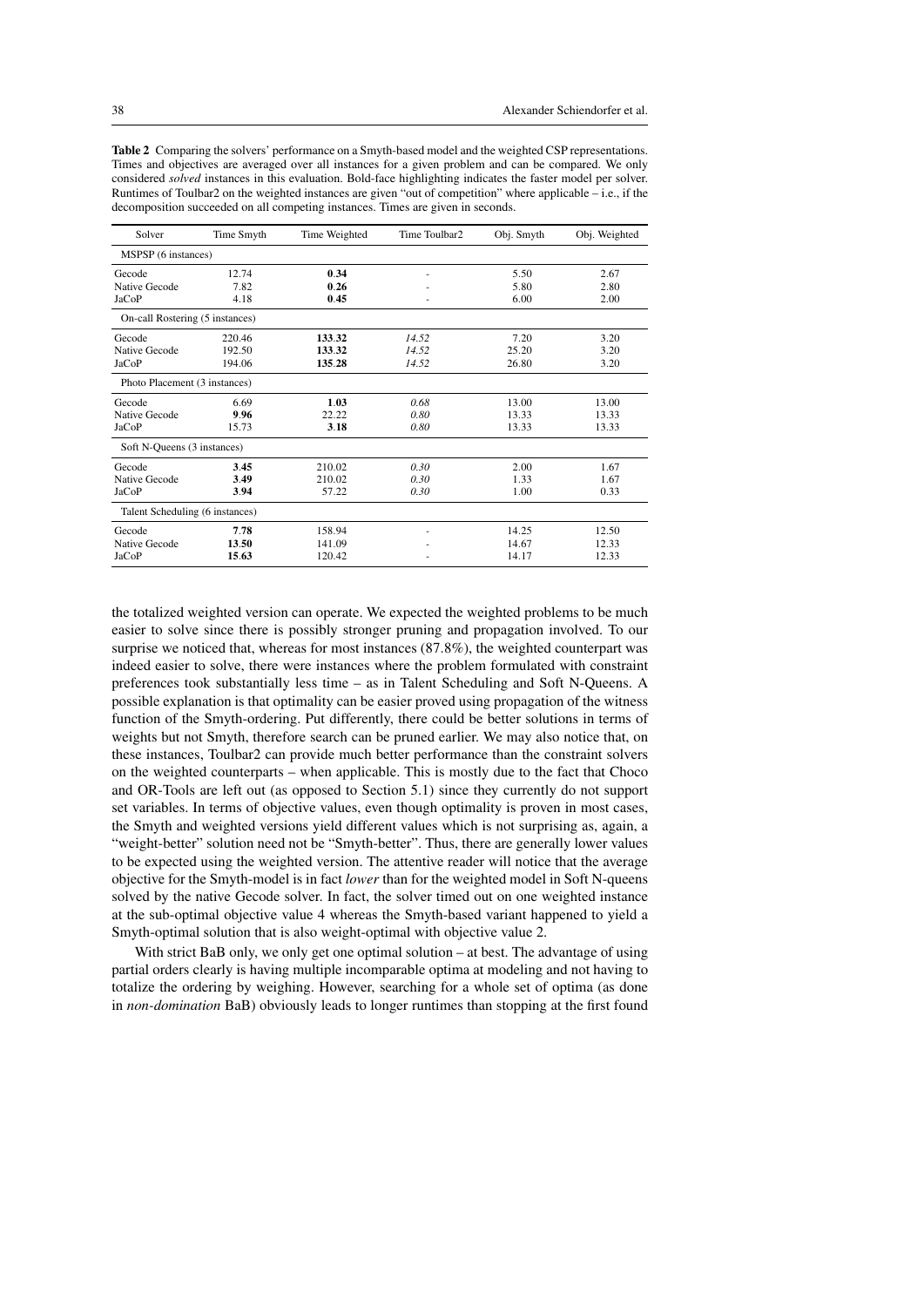| Problem           | Time Non-Dominated BaB | Time Strict BaB | Absolute Overhead | <b>Relative Overhead</b> |
|-------------------|------------------------|-----------------|-------------------|--------------------------|
| <b>MSPSP</b>      | 7.31                   | 8.89            | $-1.58$           | 1.50                     |
| On-call Rostering | 329.44                 | 199.21          | 130.23            | 1.82                     |
| Photo Placement   | 55.09                  | 7.51            | 47.58             | 9.72                     |
| Soft N-Queens     | 2.24                   | 3.65            | $-1.41$           | 1.91                     |
| Talent Scheduling | 33.44                  | 12.24           | 21.21             | 2.30                     |
| Overall           | 102.00                 | 57.20           | 44.80             | 2.97                     |

<span id="page-38-1"></span>Table 3 Comparison of runtimes between searching for all optima instead of a strict domination improvement. We only considered *solved* instances in this evaluation. Bold-face highlighting indicates the faster search type. Values are averaged over instances and solvers. Times are given in seconds.

optimum (as done in *strict* BaB). We investigate the differences in Table [3](#page-38-1) (recall that TPD has to be used for non-domination search, see Section [4.2.2\)](#page-27-0). On the examined benchmark problems, we observe a factor of around two to three in terms of runtime that has to be expected when using non-domination. However, in some cases the difference between nondomination and strict BaB was negligible (i.e., MSPSP and Soft N-Queens) – mostly due to the set of optima actually being small where strict and non-domination BaB converge to similar search trees.

#### <span id="page-38-0"></span>5.3 Comparing Search Heuristics: Most Important First versus Default

Lastly, with abstract higher level preference models, we can use generic search heuristics that align with the optimization goals – dependent on the PVS type in use. Here, our simple strategy (shown in Section [4.2.1\)](#page-25-0) is to try and assign  $true$  to the boolean variables reifying[16](#page-38-2) the satisfaction of soft constraints in the order of decreasing weight (i.e., importance). We refer to this heuristic as *most important first* (MIF). Some of the benchmark problems already shipped with a problem-specific variable ordering heuristic. In such cases, activated MIF prepends the reified satisfaction variables to the existing heuristic. We compare the effects of MIF on various types of searches (strict, non-domination, weighted), problems, and solvers. The central question is:

### *Can a generic heuristic (MIF) for soft constraint problems speed up the search for optima?*

Over all 168 runs across solvers, problem instances, and search types, the MIF heuristic led to a faster runtime in 73 cases (43 %) with the average runtime reduced by 6.22 seconds. Yet, MIF does not uniformly lead to better runtimes but is more effective for some solvers than others. Similarly some problems are affected more positively. Table [4](#page-39-0) presents results for this question in a more fine-grained fashion, grouping the evaluated data by problems and solvers, respectively. We find that MIF seems to negatively influence the performance compared to the built-in default search strategies in particular for OR-Tools, JaCoP, and Toulbar2 but can lead to tremendous improvements for Choco (cf. Figure [7\(a\)\)](#page-39-1). But even if MIF led to faster runtimes on average (e.g., −73.14 seconds for Choco), the *relative* improvement was not as effective – resulting in averaged relative values  $> 1$ . For one thing, the relative metric is agnostic of the absolute times, which makes, e.g., a runtime slowdown from 0.53 to 0.57 seconds count about as much as a speedup from 539 to 521 seconds. For another thing, we see that even though the speedup is substantial in several cases (leading to

<span id="page-38-2"></span><sup>16</sup> Certainly, some global constraints cannot be reified yet or only support half-reification but we expect them to increasingly do so [\[9\]](#page-40-7).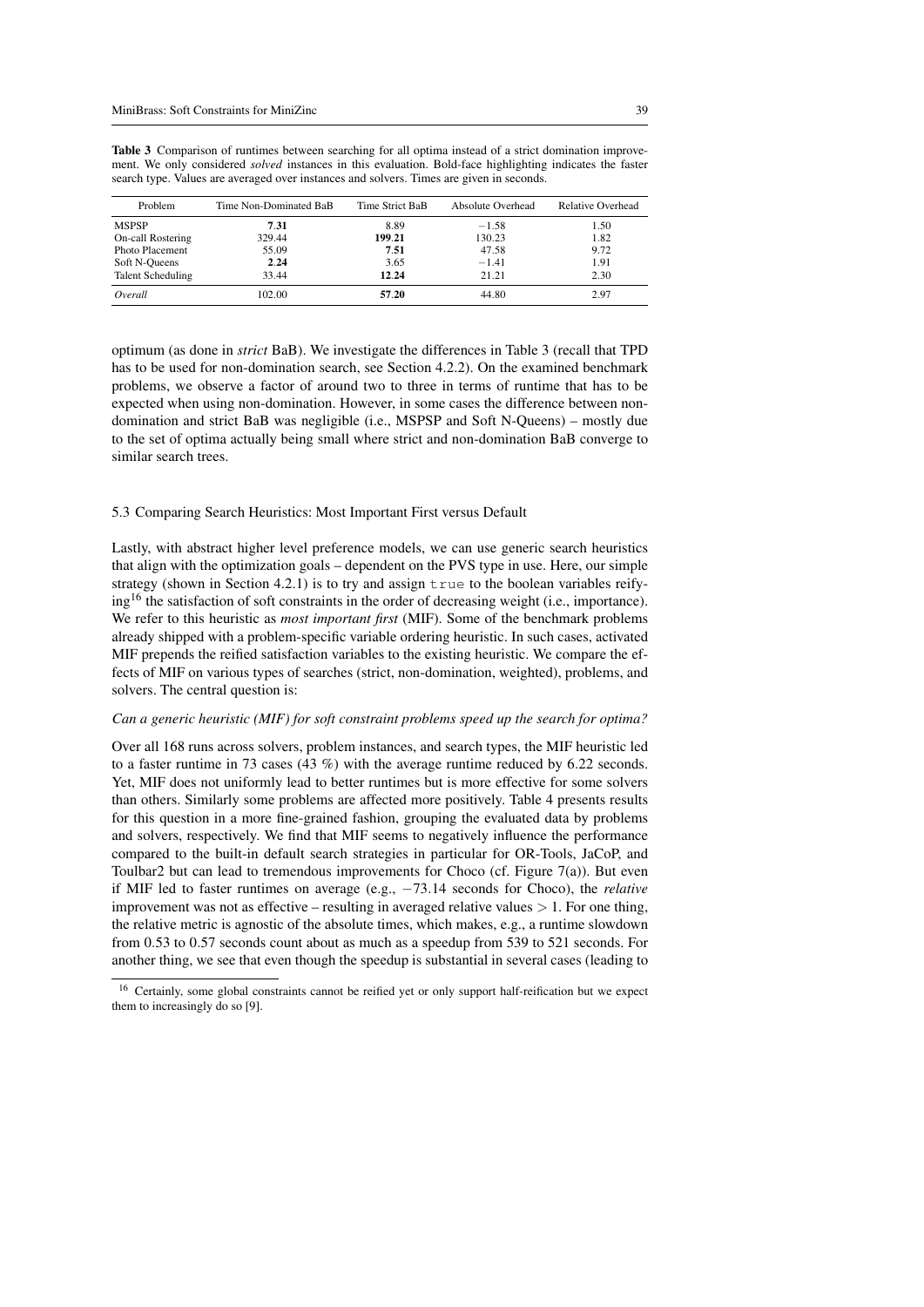<span id="page-39-0"></span>Table 4 Runtime difference between models with MIF activated and deactivated. Negative values indicate that MIF led to faster solving times. Winning ratios are given with respect to the number of instances. Relative runtime differences are again *averaged relative values*. Solved configurations include Smyth-based and weighted models. For the actual runtimes, see Figure [7.](#page-39-2) Times are given in seconds.

| Grouped by solvers                                                           |                                |                                |                               |                                |                             |                             |                              |
|------------------------------------------------------------------------------|--------------------------------|--------------------------------|-------------------------------|--------------------------------|-----------------------------|-----------------------------|------------------------------|
|                                                                              | Choco                          | G12                            | Gecode                        | Native Gecode                  | JaCoP                       | Toulbar <sub>2</sub>        | OR-Tools                     |
| Instances<br>Runtime difference<br>Rel. runtime difference<br>Ratio MIF wins | 28<br>$-73.14$<br>1.07<br>0.64 | 28<br>$-17.57$<br>1.59<br>0.32 | 28<br>$-1842$<br>2.52<br>0.29 | 28<br>$-18.53$<br>2.49<br>0.18 | 28<br>16.15<br>7.24<br>0.46 | 28<br>36.63<br>1.18<br>0.57 | 28<br>19.05<br>11.02<br>0.32 |

| Grouped by problems     |              |                   |                 |               |                          |  |  |
|-------------------------|--------------|-------------------|-----------------|---------------|--------------------------|--|--|
|                         | <b>MSPSP</b> | On-call Rostering | Photo Placement | Soft N-Queens | <b>Talent Scheduling</b> |  |  |
| Instances               | 56           | 49                | 21              | 21            | 49                       |  |  |
| Runtime difference      | $-0.68$      | $-26.63$          | 145.93          | $-98.15$      | $-24.96$                 |  |  |
| Rel. runtime difference | 1.09         | 0.92              | 26.38           | 0.76          | 1.70                     |  |  |
| Ratio MIF wins          | 0.36         | 0.51              | 0.05            | 0.52          | 0.43                     |  |  |

<span id="page-39-1"></span>

<span id="page-39-3"></span><span id="page-39-2"></span>Figure 7 Average runtimes for instances solved with and without MIF activated for several models (Smyth or weighted). Figures correspond to the data showing differences in Table [4.](#page-39-0)

an overall smaller runtime) there are still many instances that did not experience a speedup or were even slowed down (cf. the ratio of MIF-wins).

Similarly, when grouping by problem, On-call Rostering and Talent Scheduling benefited the most from activating MIF (cf. Figure [7\(b\)\)](#page-39-3), both showing a speedup on average (relative differences). We suspect that for the other problems, either the built-in heuristics were effective enough or MIF led to thrashing behavior if the best solutions still violated many soft constraints. Then, MIF initiates many "pointless" searches by setting all soft constraints to be satisfied and propagation fails to prove infeasibility fast enough. With problems such as Photo Placement or MSPSP, we admittedly better use the default search strategy. MIF clearly is no silver bullet. However, since activating a search heuristic in Mini-Brass only amounts to placing pvsSearchHeuristic in front of the search procedure to be used (cf. Listing [1\)](#page-21-0), this could be an easy first step in tweaking the performance of PVS-based models.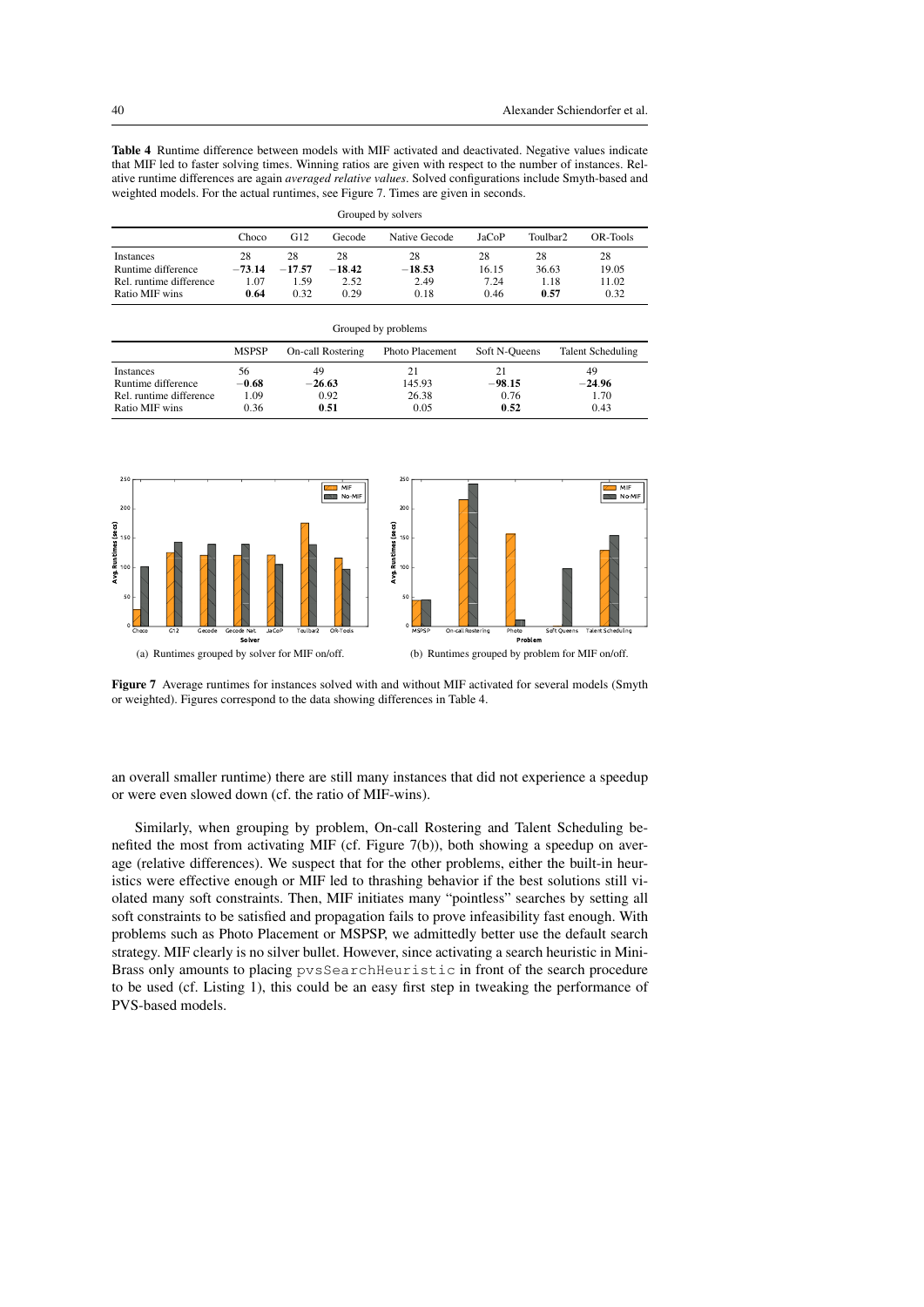### 6 Conclusion and Future Work

We presented and evaluated MiniBrass, a soft constraint modeling language building on MiniZinc that closes the gap between algebraic soft constraint frameworks and state-ofthe-art solvers. We motivated why the concept of free constructions is an appropriate tool to facilitate the transition from partial orders to PVS and from PVS to c-semirings with the least overhead and provided proofs for these constructions. MiniBrass is capable of expressing a broad variety of soft constraint formalisms in the literature that are subsumed by partial valuation structures. Moreover, it allows designing complex preference structures using product operators and morphisms separately from conventional constraints. Finally, we evaluated MiniBrass on a set of "softened" benchmark problems and found that on these problems an encoding-approach is competitive with dedicated soft constraint solving, optimizing with the Smyth-ordering is only slightly more expensive than weighted problems, and the most-important-first heuristic can lead to significant runtime savings.

In the future, we plan to extend MiniBrass to distributed settings where we use other preference aggregation strategies than pareto or lex to combine several agents' PVS specifications. Moreover, we develop a graphical interface to MiniBrass to facilitate modeling. We also plan to extend the number of available backends such as, e.g., WSimply, to further broaden the applicability of the algebraic soft constraint modeling language MiniBrass.

### References

- <span id="page-40-10"></span>1. Allen, T.E., Chen, M., Goldsmith, J., Mattei, N., Popova, A., Regenwetter, M., Rossi, F., Zwilling, C.: Beyond theory and data in preference modeling: Bringing humans into the loop. In: T. Walsh (ed.) Proc. 4 th Intl. Conf. Algorithmic Decision Theory (ADT'15), *Lect. Notes Comp. Sci.*, vol. 9346, pp. 3–18. Springer (2015)
- <span id="page-40-4"></span>2. Allouche, D., de Givry, S., Katsirelos, G., Schiex, T., Zytnicki, M.: Anytime hybrid best-first search with tree decomposition for weighted CSP. In: G. Pesant (ed.) Proc. 21st Intl. Conf. Principles and Practice of Constraint Programming (CP'15), *Lect. Notes Comp. Sci.*, vol. 9255, pp. 12–29. Springer (2015)
- <span id="page-40-0"></span>3. Allouche, D., de Givry, S., Schiex, T.: Toulbar2, an open-source exact cost function network solver. Tech. rep., INRIA (2010)
- <span id="page-40-11"></span>4. Amadio, R.M., Curien, P.L.: Domains and Lambda-Calculi. Cambridge Tracts in Theoretical Computer Science 46. Cambridge University Press (1998)
- <span id="page-40-9"></span>5. Ansótegui, C., Bofill, M., Palahí, M., Suy, J., Villaret, M.: W-minizinc: A proposal for modeling weighted CSPs with MiniZinc. In: Proc. 1st Intl. Ws. MiniZinc (MZN'11) (2011)
- <span id="page-40-5"></span>6. Ansótegui, C., Bofill, M., Palahí, M., Suy, J., Villaret, M.: Solving weighted CSPs with meta-constraints by reformulation into satisfiability modulo theories. Constraints 18(2), 236–268 (2013)
- <span id="page-40-13"></span>7. Awodey, S.: Category Theory. Oxford University Press (2010)
- <span id="page-40-12"></span>8. Barr, M., Wells, C.: Category Theory for Computing Science. Prentice Hall (1990)
- <span id="page-40-7"></span>9. Beldiceanu, N., Carlsson, M., Flener, P., Pearson, J.: On the reification of global constraints. Constraints 18(1), 1–6 (2013)
- <span id="page-40-3"></span>10. Bertele, U., Brioschi, F.: On non-serial dynamic programming. J. Combinatorial Theory, Series A 14(2), 137–148 (1973)
- <span id="page-40-15"></span>11. Bistarelli, S.: Semirings for Soft Constraint Solving and Programming, *Lect. Notes Comp. Sci.*, vol. 2962. Springer (2004)
- <span id="page-40-8"></span>12. Bistarelli, S., Fung, S.K.L., Lee, J.H.M., Leung, H.: A local search framework for semiring-based constraint satisfaction problems. In: Proc. Ws. Soft Constraints (Soft'03) (2003)
- <span id="page-40-2"></span>13. Bistarelli, S., Montanari, U., Rossi, F.: Semiring-based constraint satisfaction and optimization. J. ACM 44(2), 201–236 (1997)
- <span id="page-40-14"></span>14. Bistarelli, S., Montanari, U., Rossi, F., Schiex, T., Verfaillie, G., Fargier, H.: Semiring-based CSPs and valued CSPs: Frameworks, properties, and comparison. Constraints 4(3), 199–240 (1999)
- <span id="page-40-6"></span>15. Borning, A., Freeman-Benson, B., Wilson, M.: Constraint hierarchies. LISP Symb. Comp. 5, 223–270 (1992)
- <span id="page-40-1"></span>16. Boutilier, C., Brafman, R.I., Domshlak, C., Hoos, H.H., Poole, D.: CP-nets: A tool for representing and reasoning with conditional ceteris paribus preference statements. J. Artif. Intell. Res. 21, 135–191 (2004)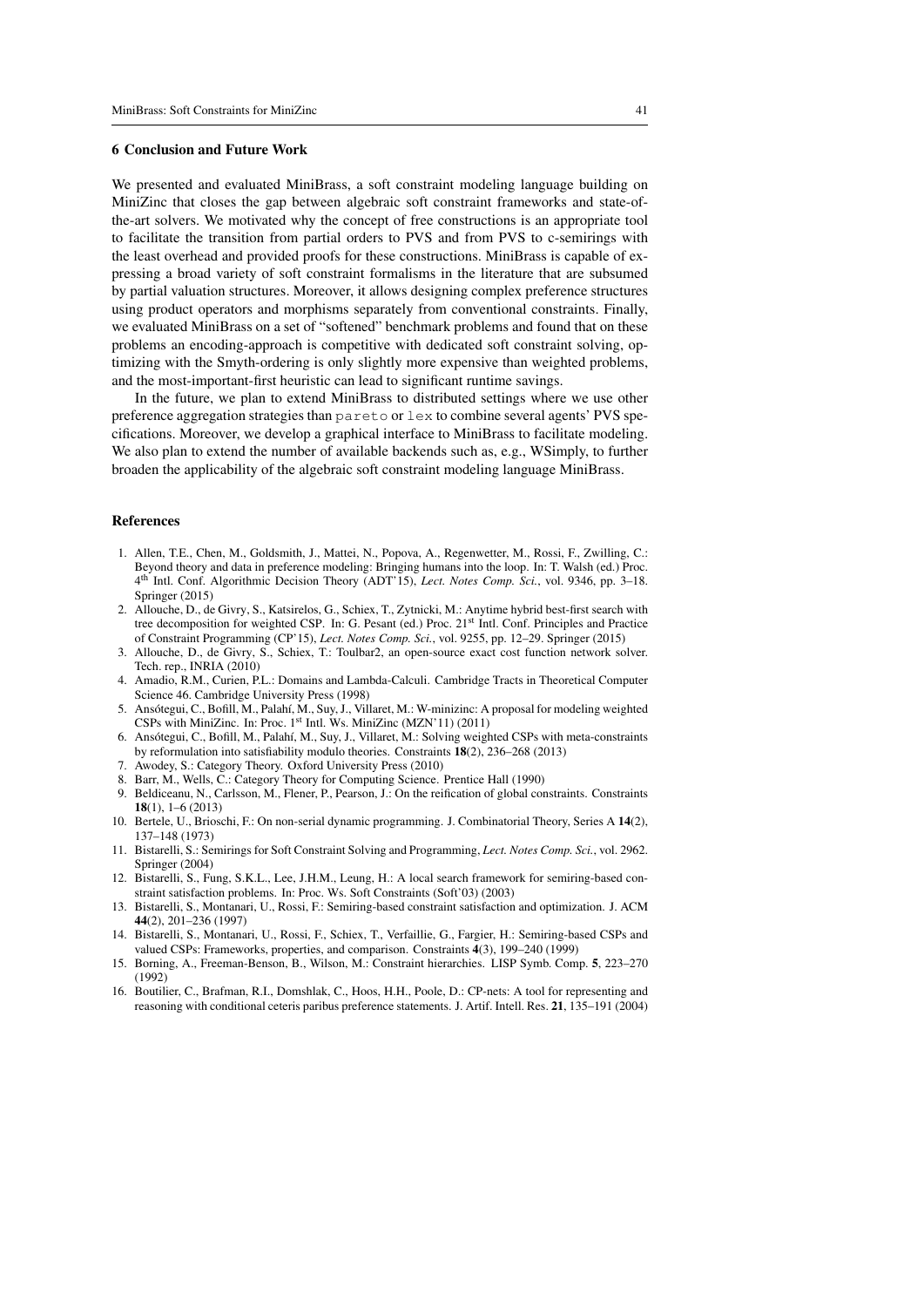- <span id="page-41-16"></span>17. Brandt, F., Conitzer, V., Endriss, U.: Computational social choice. In: G. Weiß (ed.) Multiagent Systems, 2 nd edn., chap. 6, pp. 213–283. MIT Press (2013)
- <span id="page-41-3"></span>18. Cooper, M.C., de Givry, S., Sanchez, M., Schiex, T., Zytnicki, M., Werner, T.: Soft arc consistency ´ revisited. Artif. Intell. 174(7), 449–478 (2010)
- <span id="page-41-20"></span>19. Cooper, M.C., Schiex, T.: Arc consistency for soft constraints. Artif. Intell. 154(1), 199–227 (2004)
- <span id="page-41-17"></span>20. Dalla Pozza, G., Pini, M.S., Rossi, F., Venable, K.B.: Multi-agent soft constraint aggregation via sequential voting. In: T. Walsh (ed.) Proc. 22<sup>nd</sup> Intl. Joint Conf. Artificial Intelligence (IJCAI'11), pp. 172-177. IJCAI/AAAI (2011)
- <span id="page-41-22"></span>21. Dechter, R.: Bucket elimination: A unifying framework for reasoning. Artif. Intell. 113(1), 41–85 (1999)
- <span id="page-41-4"></span>22. Dechter, R.: Constraint Processing. Morgan Kaufmann (2003)
- <span id="page-41-19"></span>23. Diaconescu, R.: Category-based semantics for equational and constraint logic programming. Ph.D. thesis, Oxford University, Oxford (1994)
- <span id="page-41-9"></span>24. Fargier, H., Lang, J.: Uncertainty in constraint satisfaction problems: A probabilistic approach. In: M. Clarke, R. Kruse, S. Moral (eds.) Proc. Europ. Conf. Symbolic and Quantitative Approaches to Reasoning and Uncertainty (ECSQARU'93), *Lect. Notes Comp. Sci.*, vol. 747, pp. 97–104. Springer (1993)
- <span id="page-41-18"></span>25. Fioretto, F., Pontelli, E., Yeoh, W.: Distributed constraint optimization problems and applications: A survey (2016). CoRR abs/1602.06347
- <span id="page-41-11"></span>26. Freuder, E.C., Wallace, R.J.: Partial constraint satisfaction. Artif. Intell. 58(1–3), 21–70 (1992)
- <span id="page-41-5"></span>27. Frisch, A.M., Harvey, W., Jefferson, C., Martínez-Hernández, B., Miguel, I.: Essence: A constraint language for specifying combinatorial problems. Constraints 13(3), 268–306 (2008)
- <span id="page-41-2"></span>28. Gadducci, F., Holzl, M., Monreale, G.V., Wirsing, M.: Soft constraints for lexicographic orders. In: ¨ F. Castro, A. Gelbukh, M. González (eds.) Proc. 12<sup>th</sup> Mexican Int. Conf. Artificial Intelligence (MI-CAI'2013), *Lect. Notes Comp. Sci.*, vol. 8265, pp. 68–79. Springer (2013)
- <span id="page-41-24"></span>29. Google optimization tools. URL <https://developers.google.com/optimization>. [Online, accessed 2017/06/29]
- <span id="page-41-14"></span>30. Guns, T., Dries, A., Nijssen, S., Tack, G., De Raedt, L.: MiningZinc: A declarative framework for constraint-based mining. Artif. Intell. 244, 6–29 (2017)
- <span id="page-41-26"></span>31. Hebrard, E., O'Mahony, E., O'Sullivan, B.: Constraint programming and combinatorial optimisation in Numberjack. In: A. Lodi, M. Milano, P. Toth (eds.) Proc. 7<sup>th</sup> Intl. Conf. Integration of AI and OR Techniques in Constraint Programming for Combinatorial Optimization Problems (CPAIOR'10), *Lect. Notes Comp. Sci.*, vol. 6140, pp. 181–185. Springer (2010)
- <span id="page-41-6"></span>32. van Hentenryck, P.: The OPL optimization programming language. MIT Press (1999)
- <span id="page-41-0"></span>33. van Hoeve, W.J.: Over-constrained problems. In: M. Milano, P. van Hentenryck (eds.) Hybrid Optimization, *Optimization and its Applications*, vol. 45, pp. 191–225. Springer (2011)
- <span id="page-41-12"></span>34. Hosobe, H.: Constraint hierarchies as semiring-based CSPs. In: Proc. 21st Intl. Conf. Tools with Artificial Intelligence (ICTAI'2009), pp. 176–183 (2009)
- <span id="page-41-8"></span>35. Hurley, B., O'Sullivan, B., Allouche, D., Katsirelos, G., Schiex, T., Zytnicki, M., de Givry, S.: Multilanguage evaluation of exact solvers in graphical model discrete optimization. Constraints 21(3), 413– 434 (2016)
- <span id="page-41-21"></span>36. Junker, U.: Outer branching: How to optimize under partial orders? In: V. Barichard, M. Ehrgott, X. Gandibleux, V. T'Kindt (eds.) Proc. 7<sup>th</sup> Intl. Conf. Multiobjective Programming and Goal Programming (MOPGP'06), *Lect. Notes Econom. Math. Syst.*, vol. 618, pp. 99–109. Springer (2009)
- <span id="page-41-25"></span>37. Jussien, N., Rochart, G., Lorca, X.: Choco: An open-source Java constraint programming library. In: Proc. Ws. Open-source Software for Integer and Constraint Programming (OSSICP'08), pp. 1–10 (2008)
- <span id="page-41-1"></span>38. Kaci, S.: Working with Preferences: Less is More. Springer (2011)
- <span id="page-41-15"></span>39. Kießling, W., Köstler, G.: Preference SQL: Design, implementation, experiences. In: Proc. 28<sup>th</sup> Intl. Conf. Very Large Data Bases (VLDB'02), pp. 990–1001. Morgan Kaufmann (2002)
- <span id="page-41-10"></span>40. Knapp, A., Schiendorfer, A., Reif, W.: Quality over quantity in soft constraints. In: Proc. 26<sup>th</sup> Intl. Conf. Tools with Artificial Intelligence (ICTAI'2014), pp. 453–460 (2014)
- <span id="page-41-23"></span>41. Kuchcinski, K., Szymanek, R.: JaCoP — Java constraint programming solver. In: Proc. Ws. CP Solvers: Modeling, Applications, Integration, and Standardization (2013)
- <span id="page-41-13"></span>42. Leenen, L., Anbulagan, Meyer, T., Ghose, A.K.: Modeling and solving semiring constraint satisfaction problems by transformation to weighted semiring Max-SAT. In: M.A. Orgun, J. Thornton (eds.) Proc. 20th Australian Joint Conf. Artificial Intelligence (ACAI'07), *Lect. Notes Comp. Sci.*, vol. 4830, pp. 202–212. Springer (2007)
- <span id="page-41-7"></span>43. Mears, C., Schutt, A., Stuckey, P.J., Tack, G., Marriott, K., Wallace, M.: Modelling with option types in MiniZinc. In: H. Simonis (ed.) Proc. 11<sup>th</sup> Intl. Conf. Integration of Artificial Intelligence and Operations Research Techniques in Constraint Programming (CPAIOR'14), *Lect. Notes Comp. Sci.*, vol. 8451, pp. 88–103. Springer (2014)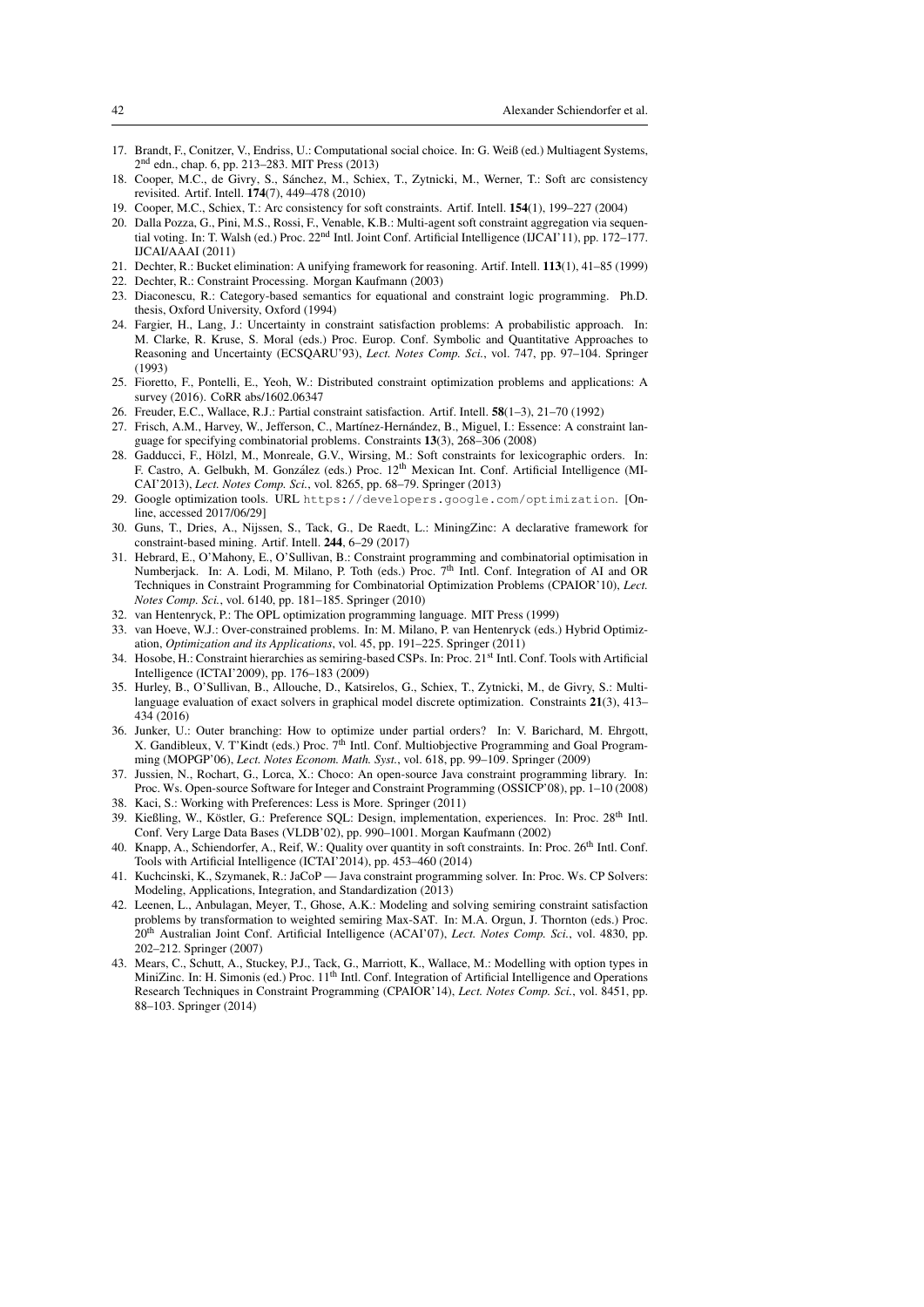- <span id="page-42-4"></span>44. Meseguer, P., Rossi, F., Schiex, T.: Soft Constraints. In: F. Rossi, P. van Beek, T. Walsh (eds.) Handbook of Constraint Programming, chap. 9. Elsevier (2006)
- <span id="page-42-6"></span>45. Nethercote, N., Stuckey, P.J., Becket, R., Brand, S., Duck, G.J., Tack, G.: MiniZinc: Towards a standard CP modelling language. In: C. Bessière (ed.) Proc. 13<sup>th</sup> Intl. Conf. Principles and Practice of Constraint Programming (CP'07), *Lect. Notes Comp. Sci.*, vol. 4741, pp. 529–543. Springer (2007)
- <span id="page-42-16"></span>46. Nisan, N., Ronen, A.: Algorithmic mechanism design. In: J.S. Vitter, L.L. Larmore, F.T. Leighton (eds.) Proc. 31<sup>st</sup> Ann. ACM Symp. Theory of Computing (STACS'99), pp. 129-140. ACM (1999)
- <span id="page-42-12"></span>47. Petit, T., Régin, J.C., Bessière, C.: Meta-constraints on violations for over constrained problems. In: Proc. 12<sup>th</sup> Intl. Conf. Tools with Artificial Intelligence (ICTAI'00), pp. 358-365 (2000)
- <span id="page-42-19"></span>48. Pierce, B.C.: Basic Category Theory for Computer Scientists. MIT Press (1991)
- <span id="page-42-8"></span>49. Rendl, A., Guns, T., Stuckey, P.J., Tack, G.: MiniSearch: A solver-independent meta-search language for MiniZinc. In: G. Pesant (ed.) Proc. 21st Intl. Conf. Constraint Programming (CP'2015), *Lect. Notes Comp. Sci.*, vol. 9255, pp. 376–392 (2015)
- <span id="page-42-14"></span>50. Rendl, A., Tack, G., Stuckey, P.J.: Stochastic MiniZinc. In: B. O'Sullivan (ed.) Proc. 20<sup>th</sup> Intl. Conf. Principles and Practice of Constraint Programming (CP'14), *Lect. Notes Comp. Sci.*, vol. 8656, pp. 636– 645. Springer (2014)
- <span id="page-42-20"></span>51. Rollón, E.: Multi-objective optimization in graphical models. Ph.D. thesis, Universitat Politècnica de Catalunya, Barcelona (2008)
- <span id="page-42-13"></span>52. Rossi, F., Pilan, I.: Abstracting soft constraints: Some experimental results on fuzzy CSPs. In: K.R. Apt, F. Fages, F. Rossi, P. Szeredi, J. Vancza (eds.) Sel. Papers Joint ERCIM/CologNET Intl. Ws. Constraint ´ Solving and Constraint Logic Programming (CSCLP'03), *Lect. Notes Comp. Sci.*, vol. 3010, pp. 107– 123. Springer (2003)
- <span id="page-42-2"></span>53. Ruttkay, Z.: Fuzzy constraint satisfaction. In: Proc. 3rd IEEE Intl. Fuzzy Systems Conf., pp. 1263–1268. IEEE (1994)
- <span id="page-42-18"></span>54. Sannella, D., Tarlecki, A.: Foundations of Algebraic Specification and Formal Software Development. EATCS Monographs in Theoretical Computer Science. Springer (2012)
- <span id="page-42-1"></span>55. Schiendorfer, A., Knapp, A., Steghöfer, J.P., Anders, G., Siefert, F., Reif, W.: Partial valuation structures for qualitative soft constraints. In: R.D. Nicola, R. Hennicker (eds.) Software, Services and Systems — Essays Dedicated to Martin Wirsing on the Occasion of His Emeritation, *Lect. Notes Comp. Sci.*, vol. 8950, pp. 115–133. Springer (2015)
- <span id="page-42-3"></span>56. Schiendorfer, A., Steghöfer, J.P., Knapp, A., Nafz, F., Reif, W.: Constraint relationships for soft constraints. In: M. Bramer, M. Petridis (eds.) Proc. 33<sup>rd</sup> SGAI Intl. Conf. Innovative Techniques and Applications of Artificial Intelligence (AI'13), pp. 241–255. Springer (2013)
- <span id="page-42-0"></span>57. Schiendorfer, A., Steghöfer, J.P., Reif, W.: Synthesis and abstraction of constraint models for hierarchical resource allocation problems. In: Proc. 6<sup>th</sup> Intl. Conf. Agents and Artificial Intelligence (ICAART'14), Vol. 2, pp. 15–27. SciTePress (2014)
- <span id="page-42-5"></span>58. Schiex, T., Fargier, H., Verfaillie, G.: Valued constraint satisfaction problems: Hard and easy problems. In: Proc. 14th Intl. Joint Conf. Artificial Intelligence (IJCAI'95), Vol. 1, pp. 631–639. Morgan Kaufmann (1995)
- <span id="page-42-15"></span>59. Schulte, C., Lagerkvist, M.Z., Tack, G.: Gecode: Generic constraint development environment. In: IN-FORMS Ann. Meeting (2006)
- <span id="page-42-9"></span>60. Shapiro, L.G., Haralick, R.M.: Structural descriptions and inexact matching. IEEE Trans. Pattern Analysis Mach. Intell. 3(5), 504–519 (1981)
- <span id="page-42-21"></span>61. Shaw, P.: Using constraint programming and local search methods to solve vehicle routing problems. In: M.J. Maher, J.F. Puget (eds.) Proc. 4<sup>th</sup> Intl. Conf. Principles and Practice of Constraint Programming (CP'98), *Lect. Notes Comp. Sci.*, vol. 1520, pp. 417–431. Springer (1998)
- <span id="page-42-17"></span>62. Shoham, Y., Leyton-Brown, K.: Multiagent Systems: Algorithmic, Game-theoretic, and Logical Foundations. Cambridge University Press (2008)
- <span id="page-42-11"></span>63. Sanchez, M., Allouche, D., de Givry, S., Schiex, T.: Russian doll search with tree decomposition. In: ´ C. Boutilier (ed.) Proc. 21st Intl. Joint Conf. Artificial Intelligence (IJCAI'09), pp. 603–608 (2009)
- <span id="page-42-22"></span>64. Stuckey, P.J., de la Banda, M.G., Maher, M., Marriott, K., Slaney, J., Somogyi, Z., Wallace, M., Walsh, T.: The G12 project: Mapping solver independent models to efficient solutions. In: P. van Beek (ed.) Proc. 11th Intl. Conf. Principles and Practice of Constraint Programming (CP'05), *Lect. Notes Comp. Sci.*, vol. 3709, pp. 13–16. Springer (2005)
- <span id="page-42-10"></span>65. Stuckey, P.J., Feydy, T., Schutt, A., Tack, G., Fischer, J.: The MiniZinc challenge 2008–2013. AI Mag. 35(2), 55–60 (2014)
- <span id="page-42-7"></span>66. Stuckey, P.J., Tack, G.: MiniZinc with functions. In: C.P. Gomes, M. Sellmann (eds.) Proc. 10th Intl. Conf. Integration of Artificial Intelligence and Operations Research Techniques in Constraint Programming (CPAIOR'13), *Lect. Notes Comp. Sci.*, vol. 7874, pp. 268–283. Springer (2013)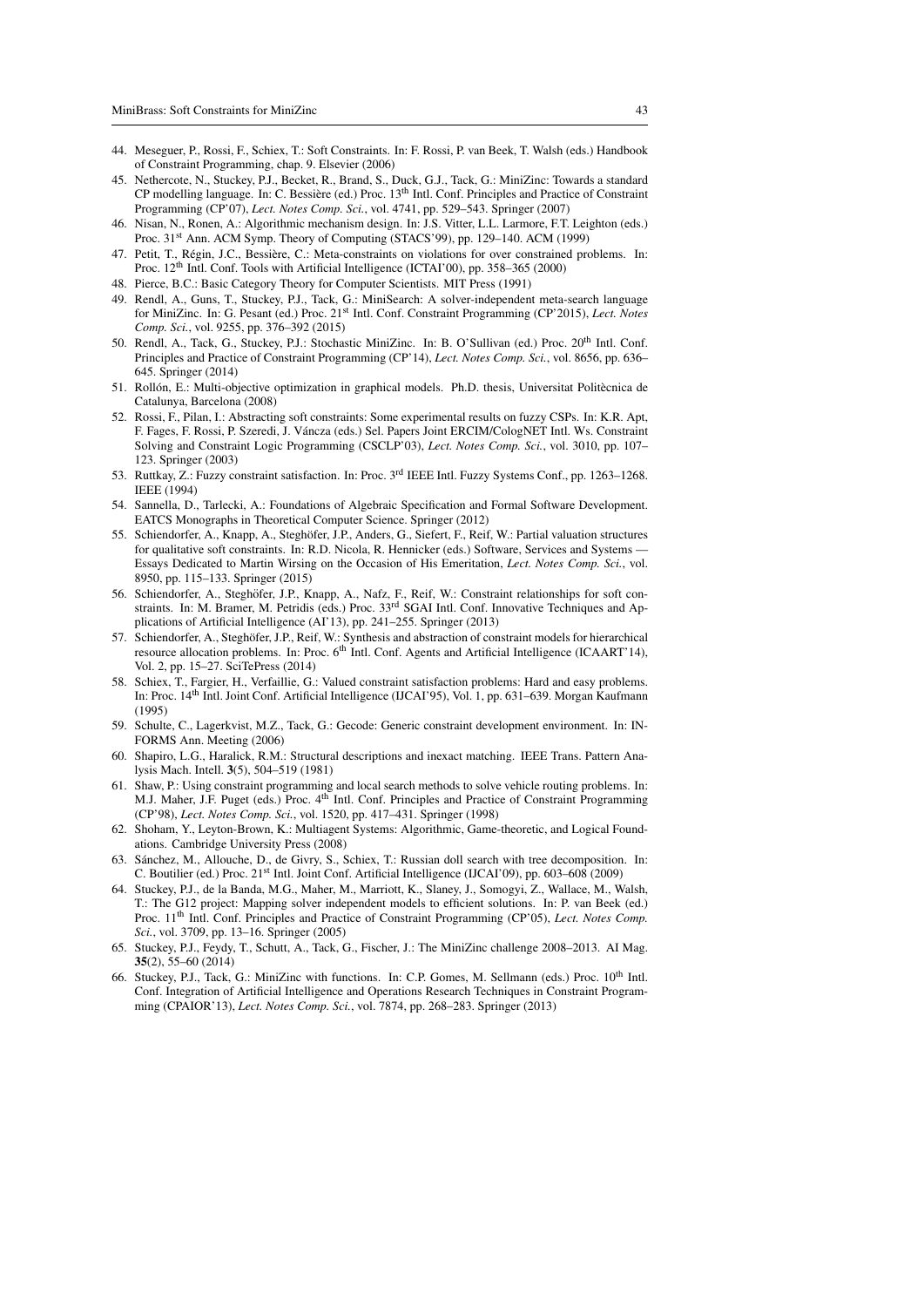

<span id="page-43-3"></span>Figure 8 A diagram of the free monoid over a set from Example [4.](#page-43-1)  $Mon(A)$  and  $N(A)$  refer to  $(A^*,::, \varepsilon)$ and  $(2<sup>A</sup>, ∪, ∅)$ , respectively and *M* just refers to *any* monoid. The embeddings  $j<sub>A</sub>(a) = {a}$  and  $i<sub>A</sub>(a) =$ [*a*] are defined analogously for any set *A*. A dashed arrow indicates that, e.g., there is a *unique* monoid homomorphism  $f^{\sharp}$  that makes the diagram commute, i.e.,  $f = |f^{\sharp}| \circ i_A$ .

### <span id="page-43-0"></span>A Free Objects in Category Theory: The Free Monoid over a Set

Mathematical categories are composed of *objects* (e.g,. algebraic structures) and *morphisms* (e.g., structurepreserving mappings) between them. Each morphism *f* admits a domain *A* and codomain *B*, both being objects, and is written as  $f : A \to B$ . For all morphisms  $f : A \to B$  and  $g : B \to C$  there has to be a composite arrow  $(g \circ f) : A \to C$ . Morphism composition  $\circ$  needs to be associative and for each object *A*, there has to be an identity morphism id<sub>A</sub> :  $A \rightarrow A$  acting as "neutral element" with respect to composition, i.e., id<sub>B</sub> ◦ *f* =  $f \circ id_A = f$ . The most straightforward example is given by the category Set, where objects are sets, morphisms are functions, composition is function composition, and the identity morphisms are just the identity functions. A slightly more elaborate example is given by PO, the category of partially-ordered sets, that has partial orders as objects and partial order homomorphisms (i.e., monotone functions) as morphisms. Note that this definition is proper since monotone functions are closed under function composition, i.e., if  $\varphi : |P| \to |Q|$  and  $\psi : |Q| \to |R|$  are monotone functions, so is  $\psi \circ \varphi$ .<sup>[17](#page-43-2)</sup>

For our purposes, the true strength of category theory is visible when we consider transformations between different algebraic structures, e.g. between partial orders and PVS or between PVS and c-semirings. Such a mapping *F* between two categories C and D is called a *functor*. More precisely, *F* sends every C-object *A* to a D-object  $F(A)$  and every C-morphism  $f : A \rightarrow B$  to a D-morphism  $F(f) : F(A) \rightarrow F(B)$  (respecting identity, i.e.,  $F(\text{id}_A) = \text{id}_{F(A)}$ . We have already seen an example, |*P*| that returns the underlying set of a partial order on objects and the underlying function of a monotone function (here, just itself) on morphisms. To see a more interesting example of functors that will provide intuition for our endeavors in Sections [3.3](#page-9-0) and [3.4,](#page-13-0) consider the task of constructing a plain monoid (a set and one associative binary operation · with neutral element ε) composed of elements taken from a set *A*. Our presentation closely follows [\[7,](#page-40-13) p. 20].

<span id="page-43-1"></span>*Example 4 (A monoid over a set)* Let  $A = \{a_1, a_2, ...\}$  be any set, called generators. We want to build a monoid  $Mon(A) = (X, \cdot, \varepsilon)$  composed of the elements in *A*. *A* is an object in the category Set,  $Mon(A)$  is an object in the category Mon. Assume that a function  $i_A : A \to X$  maps every  $a \in A$  to a different "new" element in our new underlying set *X*. For simplicity, we represent every  $a \in A$  by itself. Next, we add a dedicated neutral element ε and define  $\epsilon \cdot x = x \cdot \epsilon = x$  for every  $x \in X$ . Now, for every pair of generators *a* and *b*, we add a fresh element (denote it as  $a \cdot b$  which is distinct from any other element  $a' \in A$ ) and do so recursively for products of products etc. We only have to make sure to *equate the elements that have to be equal* by associativity, e.g.,  $(a \cdot b) \cdot c = a \cdot (b \cdot c)$ . This can be easily achieved if we represent every element "without parentheses", leading to *X* being the set of words over *A* (i.e., *A* <sup>∗</sup> with ε denoting the empty word) and · being the concatenation (written as ::). Now a functor *Mon* : Set  $\rightarrow$  Mon takes every set *A* to  $(A^*,::, \varepsilon)$  and every function (morphism in the category Set)  $f : A \rightarrow B$  to a monoid homomorphism  $Mon(f) : Mon(A) \rightarrow Mon(B)$ which is defined as follows:  $\text{Mon}(f)(\varepsilon) = \varepsilon$ ,  $\text{Mon}(f)([a_1, \ldots, a_n]) = [f(a_1), \ldots, f(a_n)]$ . Elements of *A* are represented in *A*<sup>\*</sup> by  $i_A(a) = [a]$ . Note that for any singleton list  $[a] \in A^*$  iff  $a \in A$ .

<span id="page-43-2"></span><sup>&</sup>lt;sup>17</sup> All categories relevant to the discussion of partial orders, partial valuation structures, and c-semirings are examples of so-called *concrete categories* with objects being sets with additional algebraic or ordered structure and morphisms being set-theoretic (structure-preserving) functions – in general, this need not be.